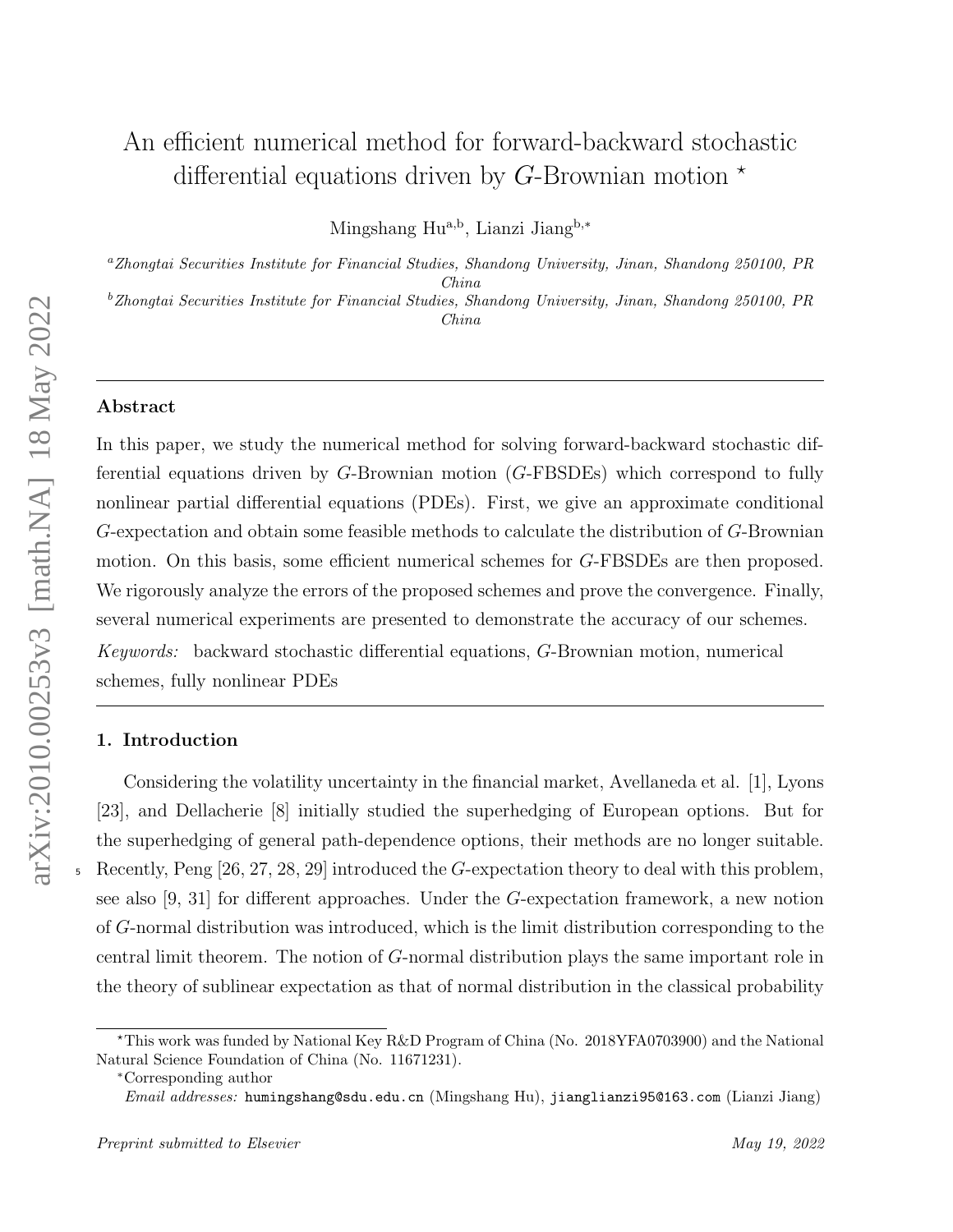<sup>10</sup> theory. Based on it, a new type of G-Brownian motion and the related stochastic calculus of Itô's type have been established.

In this paper, we study the feasible numerical scheme for the following forward-backward stochastic differential equation driven by G-Brownian motion (G-FBSDE for short, we always use Einstein convention):

$$
\begin{cases}\n dX_t = b(t, X_t) dt + h_{ij}(t, X_t) d\langle B^i, B^j \rangle_t + \sigma(t, X_t) dB_t, X_0 = x_0 \in \mathbb{R}^m, \\
 -dY_t = f(t, X_t, Y_t, Z_t) dt + g_{ij}(t, X_t, Y_t, Z_t) d\langle B^i, B^j \rangle_t - Z_t dB_t - dK_t, \\
 Y_T = \phi(X_T),\n\end{cases} \tag{1.1}
$$

where  $B_t = (B_t^1, \ldots, B_t^d)^\top$  is a d-dimensional G-Brownian motion defined in the G-expectation space  $(\Omega_T, L_G^1(\Omega_T), \hat{\mathbb{E}})$ , K is a decreasing G-martingale,  $b, h_{ij} : [0, T] \times \mathbb{R}^m \to \mathbb{R}^m$ ,  $\sigma$ :  $[0,T] \times \mathbb{R}^m \to \mathbb{R}^{m \times d}$ ,  $\phi : \mathbb{R}^m \to \mathbb{R}$ ,  $f, g_{ij} : [0,T] \times \mathbb{R}^m \times \mathbb{R} \times \mathbb{R}^d \to \mathbb{R}$ , and  $h_{ij} = h_{ji}$ ,  $g_{ij} = g_{ji}$ , for  $1 \leq i, j \leq d$ . The first equation in (1.1) is the stochastic differential equation driven by G-Brownian motion (G-SDE), and the second equation is the backward stochastic differential equation driven by G-Brownian motion (G-BSDE).

Under some standard conditions on  $b, h_{ij}, \sigma, f, g_{ij}$ , and  $\phi$ , Hu et al. [19] proved the existence and uniqueness of the solution for G-BSDEs. Moreover, they [20] studied the <sup>20</sup> nonlinear Feynman-Kac formula under the G-framework (see Theorem 2.3), which built the relationship between G-FBSDEs and fully nonlinear partial differential equations (PDEs). In addition, Cheridito et al. [6] and Soner et al. [31] developed a new type of fully nonlinear FBSDEs, called the 2FBSDEs, which is also associated with a class of fully nonlinear PDEs. Tremendous efforts have been made on the numerical computation of FBSDEs or 2FBSDEs  $25 \text{ (see, e.g., } [2, 3, 4, 5, 7, 12, 13, 14, 15, 16, 21, 24, 25, 30, 32, 34, 35, 36, 37]$  and the references therein), but little seems to be known about the numerical results for G-FBSDEs. There are some obstacles in developing the numerical scheme for G-FBSDEs. On the one hand, there is no density representation for the G-normal distribution, and the classical numerical integration methods are no longer applicable. On the other hand, owing to the sublinear <sup>30</sup> nature of G-expectation, many conclusions under the linear expectation can not be extended

to the G-expectation, which increases the difficulty of theoretical analysis.

For the first obstacle, inspired by the G-expectation representation (see Theorem 2.2), we give an approximate conditional G-expectation, which leads to the feasible methods to calculate the distribution of G-Brownian motion, including the trinomial tree rule and the

<sup>35</sup> Gauss-Hermite quadrature rule (see also [11, 33] for other different methods). On this basis,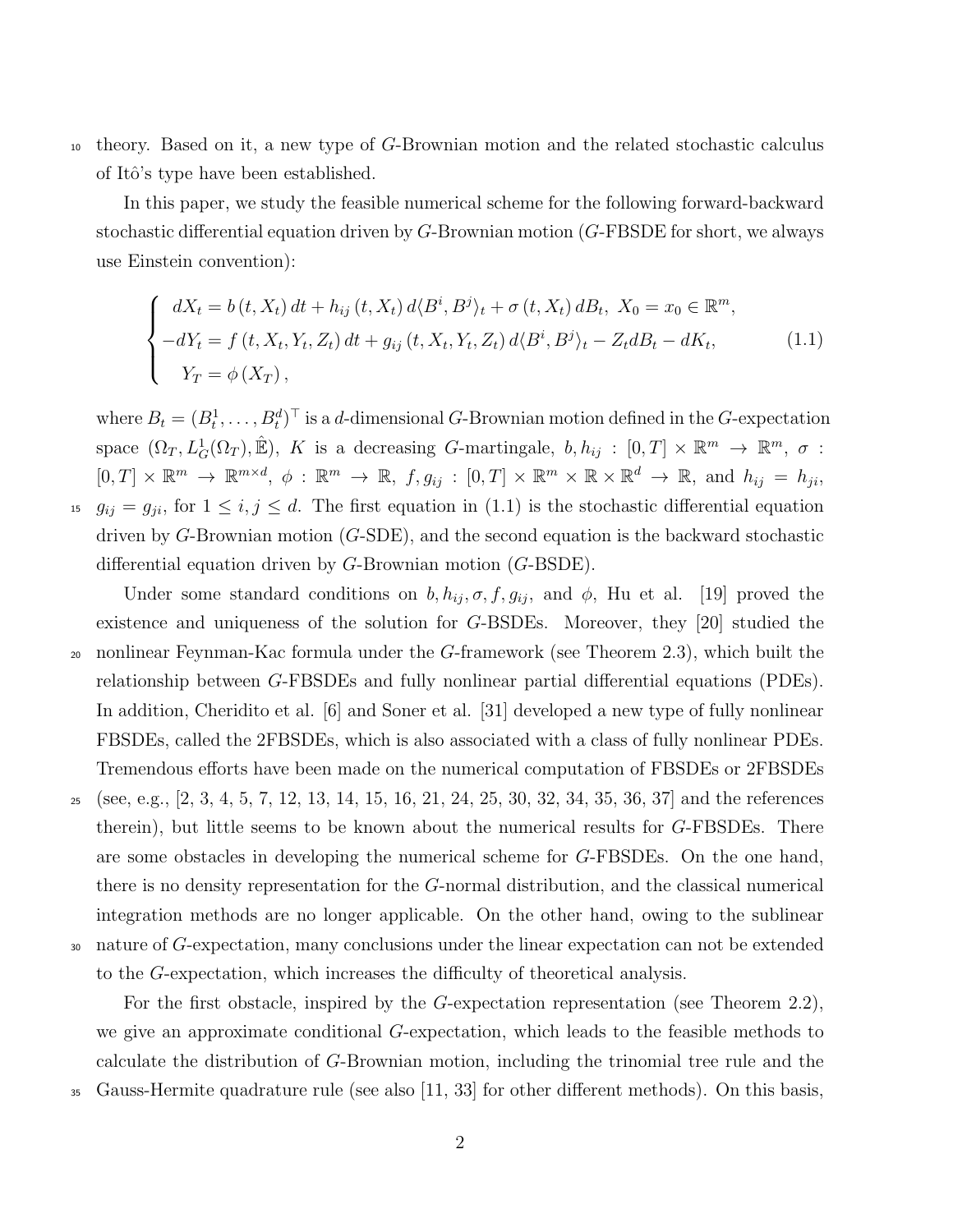some efficient numerical schemes for solving G-FBSDEs are proposed. For the second obstacle, using the property of G-expectation, we rigorously analyze the errors of the proposed schemes and prove the convergence. Some examples are given to numerically demonstrate the accuracy of the proposed schemes. To the best of our knowledge, this is the first attempt <sup>40</sup> to design the numerical scheme for G-FBSDEs.

The paper is organized as follow. In Section 2, we recall some preliminaries used in the G-framework. We propose the numerical schemes for G-FBSDEs in Section 3. The convergence result of the proposed schemes is rigorously proved in Section 4. In Section 5, we extend our result to the case of multi-dimensional Brownian motion. Finally, various <sup>45</sup> numerical examples illustrate the performance of our schemes in Section 6.

# 2. Preliminaries

For any fixed  $T > 0$ , let  $\Omega_T = C_0([0, T]; \mathbb{R}^d)$  be the space of  $\mathbb{R}^d$ -valued continuous paths on [0, T] with  $\omega_0 = 0$ , endowed with the supremum norm, and  $B_t(\omega) = \omega_t$  be the canonical process. Set

$$
Lip(\Omega_T) = \{ \varphi(B_{t_1}, \ldots, B_{t_n}) : n \ge 1, t_1, \ldots, t_n \in [0, T], \varphi \in C_{b, Lip}(\mathbb{R}^{d \times n}) \},
$$

where  $C_{b,Lip}(\mathbb{R}^{d\times n})$  denotes the set of bounded Lipschitz functions on  $\mathbb{R}^{d\times n}$ .

Peng [27] constructed a consistent sublinear expectation space  $(\Omega_T, Lip(\Omega_T), \hat{\mathbb{E}}, (\hat{\mathbb{E}}_t)_{t \geq 0}),$ called a G-expectation space, and the canonical process  $(B_t)_{t\geq0}$  is called a G-Brownian motion. The monotonic and sublinear function  $G : \mathcal{S}(d) \to \mathbb{R}$  is defined by

$$
G(A) := \frac{1}{2} \mathbb{E}[\langle AB_1, B_1 \rangle], \quad A \in \mathbb{S}(d),
$$

where  $\mathcal{S}(d)$  denotes the collection of  $d \times d$  symmetric matrices. Note that there exists a bounded and closed subset  $\Sigma \subset \mathbb{S}^+(d)$  such that

$$
G(A) = \frac{1}{2} \sup_{Q \in \Sigma} tr[QA], \quad A \in \mathbb{S}(d),
$$

where  $\mathbb{S}^+(d)$  denotes the collection of nonnegative definite elements in  $\mathbb{S}(d)$ . In this paper, we assume that G is non-degenerate, i.e., there exist some constants  $0 < \underline{\sigma}^2 \leq \bar{\sigma}^2 < \infty$  such that  $\frac{1}{2}\underline{\sigma}^2 tr[A - B] \leq G(A) - G(B) \leq \frac{1}{2}$ so that  $\frac{1}{2} \underline{\sigma}^2 tr[A - B] \leq G(A) - G(B) \leq \frac{1}{2} \bar{\sigma}^2 tr[A - B]$  for  $A \geq B$ .

For each given  $p \geq 1$ , define  $||X||_{L^p_G} = (\mathbb{E}[|X|^p])^{1/p}$  for  $X \in Lip(\Omega_T)$ , and denote by  $L_G^p(\Omega_T)$  the completion of  $Lip(\Omega_T)$  under the norm  $\|\cdot\|_{L_G^p}$ . Then for  $t \in [0,T]$ ,  $\mathbb{E}_t[\cdot]$  can be extended continuously to  $L_G^1(\Omega_T)$ .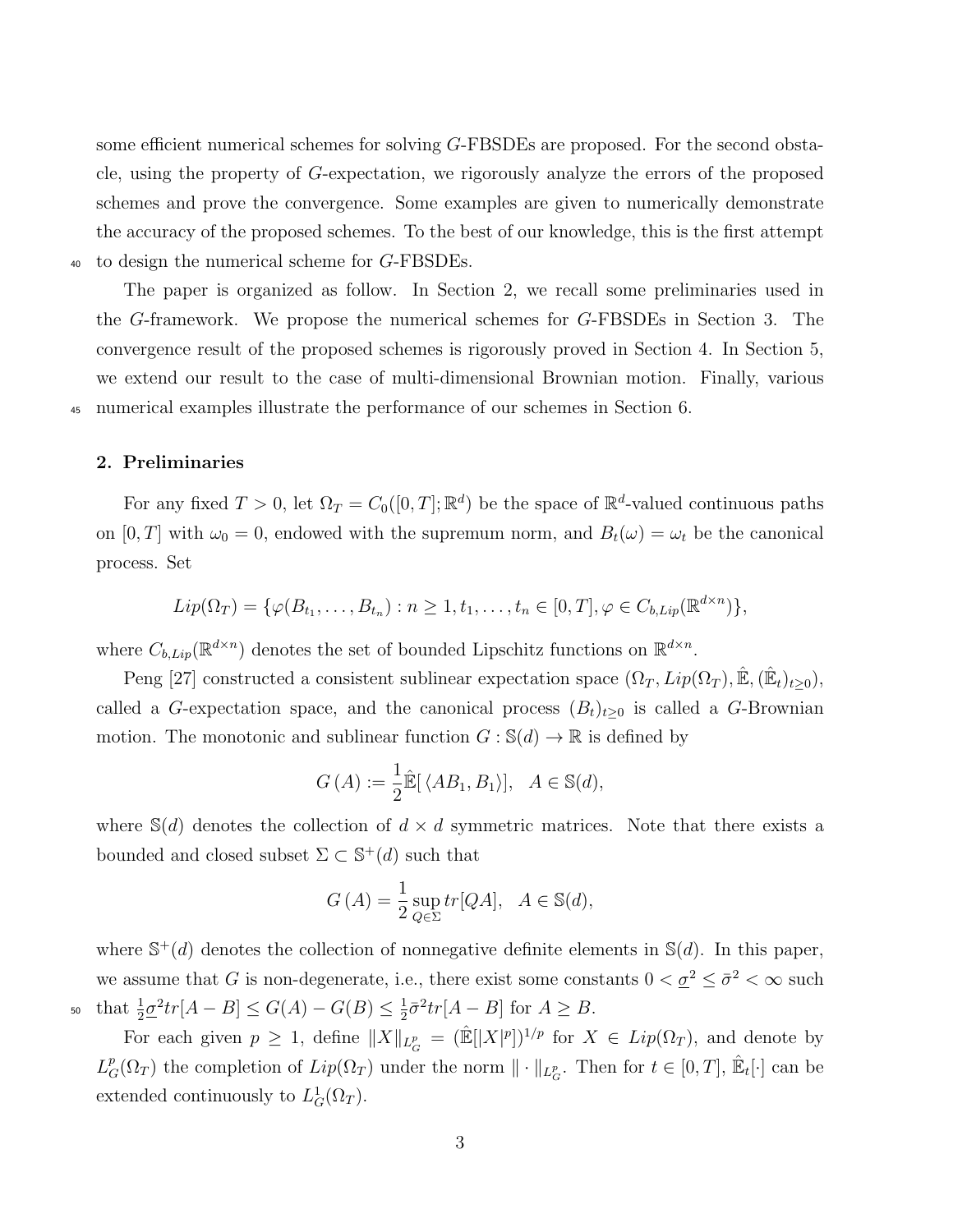**Definition 2.1.** Let  $M_G^0(0,T)$  be the collection of processes in the following form: for a given partition  $\{t_0, t_1, \ldots, t_N\}$  of  $[0, T]$ ,

$$
\eta_t(\omega) = \sum_{n=0}^{N-1} \xi_n(\omega) I_{[t_n, t_{n+1})}(t),
$$

where  $\xi_n \in Lip(\Omega_{t_n}), n = 0, 1, \ldots, N - 1.$ 

For each given  $p \geq 1$ , define  $\|\eta\|_{M^p_G} = (\mathbb{E}[\int_0^T |\eta_s|^p ds])^{1/p}$  for  $\eta \in M^0_G(0,T)$ , and denote by  $M_G^p(0,T)$  the completion of  $M_G^0(0,T)$  under  $\|\cdot\|_{M_G^p}$ . Denote by  $\langle B \rangle_t := (\langle B^i, B^j \rangle_t)_{i,j=1}^d$ the mutual variation process. For  $\xi_t^i \in M_G^2(0,T)$  and  $\eta_t^{ij} \in M_G^1(0,T)$ ,  $1 \le i, j \le d$ , the G-Itô integral  $\int_0^T \xi_t dB_t := \sum_{i=1}^d$  $i=1$  $\int_0^T \xi_t^i dB_t^i$  and  $\int_0^T \eta_t d\langle B \rangle_t := \sum_{i=1}^d$  $i,j=1$  $\int_0^T \eta_t^{ij} d\langle B^i, B^j \rangle_t$  are well defined. The readers may refer to  $[27, 28, 29]$  for more details of  $G$ -Itô's integral and  $G$ -FBSDEs.

<sup>60</sup> The following result is the representation theorem for the G-expectation.

**Theorem 2.2** ([10, 17]). There exists a weakly compact family  $P$  of probability measures

on  $(\Omega_T, \mathcal{B}(\Omega_T))$  such that

$$
\mathbb{\hat{E}}\left[X\right] = \sup_{P \in \mathcal{P}} \mathbb{E}_P\left[X\right], \text{ for all } X \in L_G^1(\Omega_T).
$$

 $P$  is called a set that represents  $\mathbb{E}$ .

Let  $(X_s^{t,x}, Y_s^{t,x}, Z_s^{t,x}, K_s^{t,x})$ , for  $s \in [t, T]$ , be the solution of  $(1.1)$  starting from t with  $X_t = x$ , that is,

$$
X_s^{t,x} = x + \int_t^s b(r, X_r^{t,x}) dr + \int_t^s h_{ij}(r, X_r^{t,x}) d\langle B^i, B^j \rangle_r + \int_t^s \sigma(r, X_r^{t,x}) dB_r, \tag{2.1}
$$

$$
Y_s^{t,x} = \phi\left(X_T^{t,x}\right) + \int_s^T f\left(r, X_r^{t,x}, Y_r^{t,x}, Z_r^{t,x}\right) dr + \int_s^T g_{ij}\left(r, X_r^{t,x}, Y_r^{t,x}, Z_r^{t,x}\right) d\langle B^i, B^j \rangle_r \tag{2.2}
$$

$$
- \int_s^T Z_r^{t,x} dB_r - \left(K_T^{t,x} - K_s^{t,x}\right).
$$

Next, we shall present the nonlinear Feynman-Kac formula under the G-framework.

**Theorem 2.3 ([20]).** Assume that the functions  $b, h_{ij}, \sigma, f, g_{ij}$ , and  $\phi$  are uniformly Lipschitz continuous with respect to  $(x, y, z)$  and continuous with respect to t, and  $h_{ij} = h_{ji}$ ,  $g_{ij} = g_{ji}$  for  $1 \leq i, j \leq d$ . Let  $u(t, x) := Y_t^{t, x}$  $t_t^{t,x}$  for  $(t,x) \in [0,T] \times \mathbb{R}^m$ . Then  $u(t,x)$  is the unique solution of the following PDE:

$$
\begin{cases}\n\partial_t u + F(D_x^2 u, D_x u, u, x, t) = 0, \\
u(T, x) = \phi(x),\n\end{cases}
$$
\n(2.3)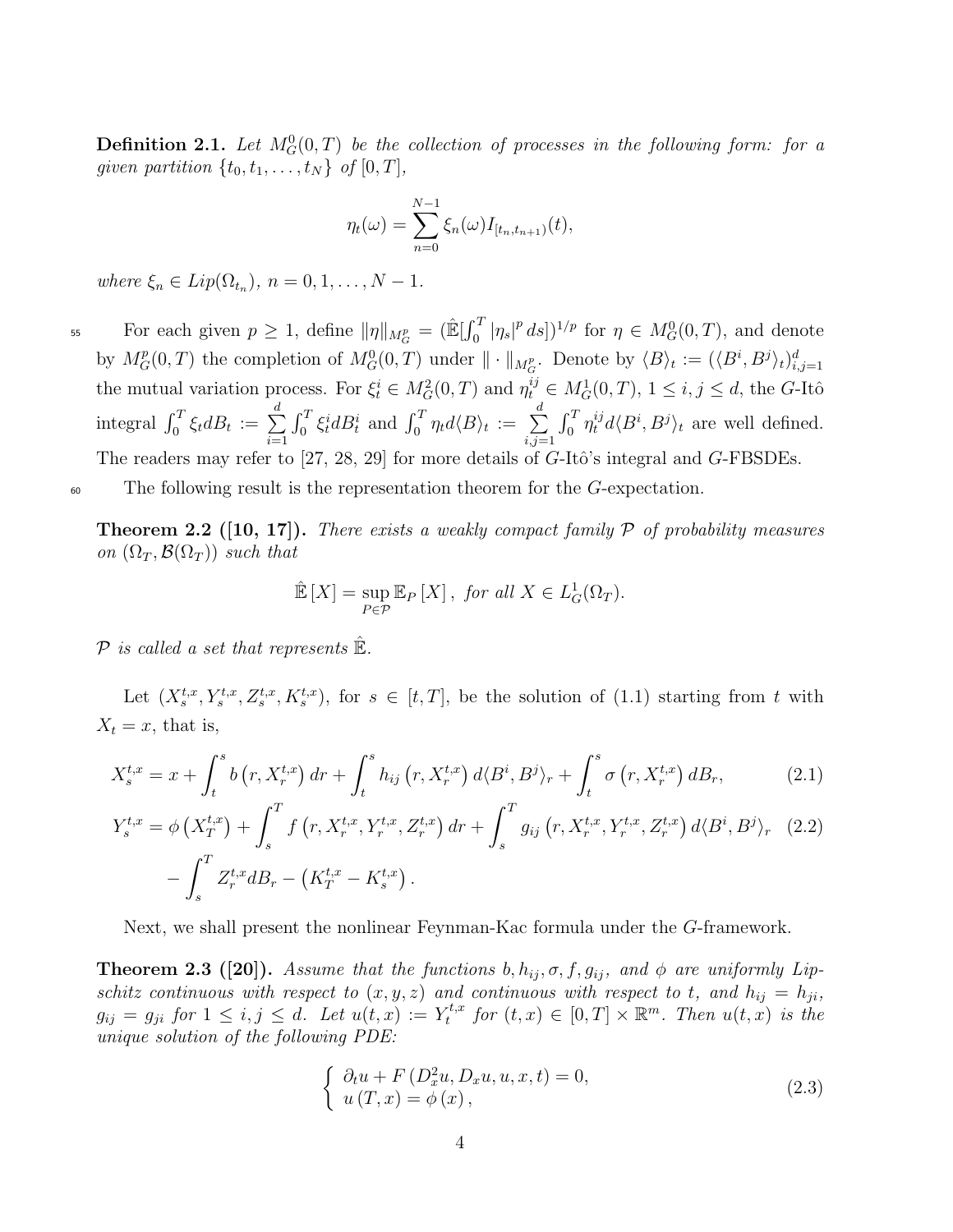where

$$
F(D_x^2u, D_xu, u, x, t) = G\left(H(D_x^2u, D_xu, u, x, t)\right) + \langle b(t, x), D_xu \rangle + f(t, x, u, \langle \sigma_1(t, x), D_xu \rangle, \dots, \langle \sigma_d(t, x), D_xu \rangle),
$$
  

$$
H_{ij}(D_x^2u, D_xu, u, x, t) = \langle D_x^2u\sigma_i(t, x), \sigma_j(t, x) \rangle + 2\langle D_xu, h_{ij}(t, x) \rangle + 2g_{ij}(t, x, u, \langle \sigma_1(t, x), D_xu \rangle, \dots, \langle \sigma_d(t, x), D_xu \rangle).
$$

**Remark 2.4.** By Theorem 2.3, the solution of the  $G$ -FBSDE  $(1.1)$  can be represented as

$$
Y_t = u(t, X_t), \quad Z_t = D_x u(t, X_t)^\top \sigma(t, X_t),
$$
  
\n
$$
K_t = \frac{1}{2} \int_0^t H_{ij} \left( D_x^2 u(s, X_s), D_x u(s, X_s), u(s, X_s), X_s, s \right) d\langle B^i, B^j \rangle_s
$$
  
\n
$$
- \int_0^t G \left( H \left( D_x^2 u(s, X_s), D_x u(s, X_s), u(s, X_s), X_s, s \right) \right) ds.
$$

For readers' convenience, we list the main notations of this paper as follows.

- $\Delta B_{n+1} := B_{t_{n+1}} B_{t_n}, \ \ \Delta \langle B \rangle_{n+1} := \langle B \rangle_{t_{n+1}} \langle B \rangle_{t_n};$
- $\hat{\mathbb{E}}_t^x[\eta] := \hat{\mathbb{E}}[\eta|X_t = x],$  the conditional G-expectation of the random variable  $\eta$ ;
	- $\bullet \ \mathbb{E}^{\sigma,x}_t$  $\mathcal{F}_t^{\sigma,x}[\eta] := \mathbb{E}_{P^{\sigma}}[\eta|X_t = x]$ , the conditional expectation of the random variable  $\eta$  under the probability measure  $P^{\sigma} \in \mathcal{P}$ ;
	- $\tilde{\mathbb{E}}_t^x[\eta] := \sup$  $\sigma \in {\{\underline{\sigma},\overline{\sigma}\}}$  $\mathbb{E}^{\sigma,x}_t$  $\mathcal{F}_t^{\sigma,x}[\eta]$ , the approximate conditional *G*-expectation of the random variable  $\eta$ ;
- $\widetilde{\mathbb{E}}^{TR}[\varphi(B_t,\langle B \rangle_t)]:= \sup$  $\sigma \in {\{\underline{\sigma},\overline{\sigma}\}}$  $\sum_{ }^{3}$  $i=1$  $\omega_i^\sigma \varphi($ √  $\mathbb{E}^{TR}[\varphi(B_t, \langle B \rangle_t)] := \sup \sum \omega_i^{\sigma} \varphi(\sqrt{t}q_i, tq_i^2),$  the trinomial tree rule approximation for the distribution of  $\varphi(B_t, \langle B \rangle_t)$  with the weights  $\{\omega_i^{\sigma}\}_{i=1}^3$  and the nodes  $\{q_i\}_{i=1}^3$ .

#### 3. Numerical schemes for G-FBSDEs

We first consider the one-dimensional G-Brownian motion case. The results for the multidimensional G-Brownian motion case will be given in Section 5. For the time interval  $[0, T]$ , we introduce a uniform time partition  $0 = t_0 < t_1 < \cdots < t_N = T$  with  $\Delta t = t_{n+1} - t_n =$  $T/N$ . We use the following Euler scheme to approximate the  $G$ -SDE  $(2.1)$ :

$$
X^{n+1} = X^n + b(t_n, X^n) \Delta t + h(t_n, X^n) \Delta \langle B \rangle_{n+1} + \sigma(t_n, X^n) \Delta B_{n+1},
$$
\n(3.1)

and  $X^0 = x_0$ , for  $n = 0, ..., N - 1$ , where  $\Delta B_{n+1} \sim N(0, \Delta t \Sigma)$  and  $\Delta \langle B \rangle_{n+1} \sim N(\Delta t \Sigma, 0)$ with  $\Sigma = [\underline{\sigma}^2, \overline{\sigma}^2].$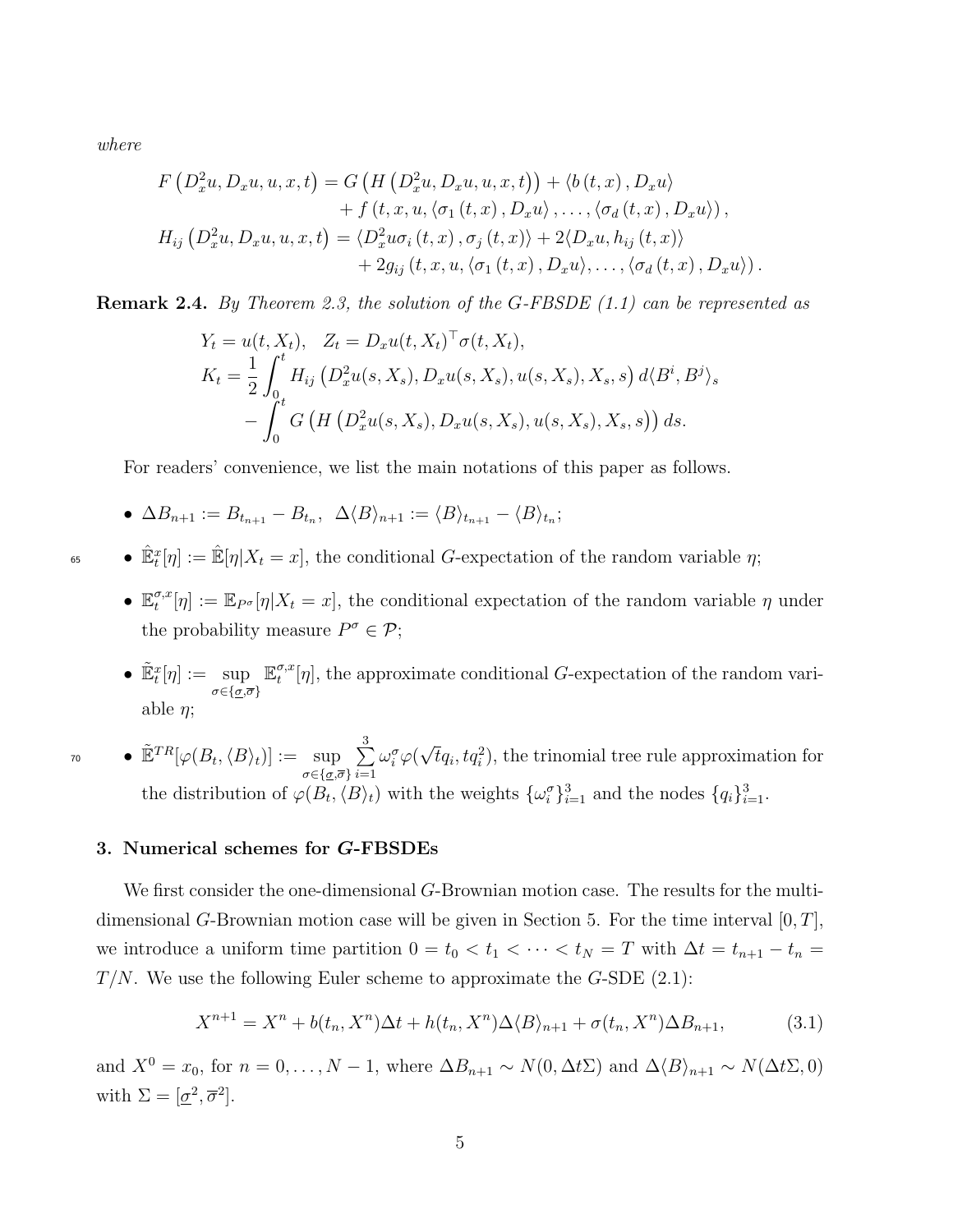Let 
$$
(X_t^{t_n, X^n}, Y_t^{t_n, X^n}, Z_t^{t_n, X^n}, K_t^{t_n, X^n})
$$
, for  $t \in [t_n, T]$ , be the solution of (2.1)-(2.2) with  
\n $(t, x) = (t_n, X^n)$ , and denote  $f_t^{t_n, X^n} = f(t, X_t^{t_n, X^n}, Y_t^{t_n, X^n}, Z_t^{t_n, X^n})$  and  $g_t^{t_n, X^n} = g(t, X_t^{t_n, X^n}, Y_t^{t_n, X^n})$ . Then, for  $n = 0, 1, ..., N - 1$ ,  
\n $X_{t_{n+1}}^{t_n, X^n} = X^n + \int_{t_n}^{t_{n+1}} b(t, X_t^{t_n, X^n}) dt + \int_{t_n}^{t_{n+1}} h(t, X_t^{t_n, X^n}) d\langle B \rangle_t + \int_{t_n}^{t_{n+1}} \sigma(t, X_t^{t_n, X^n}) dB_t$ ,  
\n $Y_{t_n}^{t_n, X^n} = Y_{t_{n+1}}^{t_n, X^n} + \int_{t_n}^{t_{n+1}} f_t^{t_n, X^n} dt + \int_{t_n}^{t_{n+1}} g_t^{t_n, X^n} d\langle B \rangle_t - \int_{t_n}^{t_{n+1}} Z_t^{t_n, X^n} dB_t - (K_{t_{n+1}}^{t_n, X^n} - K_{t_n}^{t_n, X^n})$ .  
\n(3.2)

# <sup>75</sup> 3.1. Conditional G-expectation approximation

Taking the conditional G-expectation  $\mathbb{E}_{t_n}^{X^n}[\cdot] := \mathbb{E}[\cdot | X_{t_n} = X^n]$  on (3.2) and noting that  $K_t$  is a G-martingale, we have

$$
Y_{t_n}^{t_n, X^n} = \hat{\mathbb{E}}_{t_n}^{X^n} \left[ Y_{t_{n+1}}^{t_n, X^n} + \int_{t_n}^{t_{n+1}} f_t^{t_n, X^n} dt + \int_{t_n}^{t_{n+1}} g_t^{t_n, X^n} d\langle B \rangle_t \right]. \tag{3.3}
$$

Using the right rectangle formula in (3.3) and approximating the forward process, we obtain

$$
Y_{t_n}^{t_n, X^n} = \hat{\mathbb{E}}_{t_n}^{X^n} \left[ Y_{t_{n+1}}^{t_n, X^n} + f_{t_{n+1}}^{t_n, X^n} \Delta t + g_{t_{n+1}}^{t_n, X^n} \Delta \langle B \rangle_{n+1} \right] + \hat{R}_{y_1}^n
$$
\n
$$
= \hat{\mathbb{E}}_{t_n}^{X^n} \left[ Y_{t_{n+1}}^{t_{n+1}, X^{n+1}} + f_{t_{n+1}}^{t_{n+1}, X^{n+1}} \Delta t + g_{t_{n+1}}^{t_{n+1}, X^{n+1}} \Delta \langle B \rangle_{n+1} \right] + \hat{R}_{y_1}^n + \hat{R}_{y_2}^n,
$$
\n(3.4)

where

$$
\hat{R}_{y_1}^n = \hat{\mathbb{E}}_{t_n}^{X^n} \left[ Y_{t_{n+1}}^{t_n, X^n} + \int_{t_n}^{t_{n+1}} f_t^{t_n, X^n} dt + \int_{t_n}^{t_{n+1}} g_t^{t_n, X^n} d\langle B \rangle_t \right] \n- \hat{\mathbb{E}}_{t_n}^{X^n} \left[ Y_{t_{n+1}}^{t_n, X^n} + f_{t_{n+1}}^{t_n, X^n} \Delta t + g_{t_{n+1}}^{t_n, X^n} \Delta \langle B \rangle_{n+1} \right],
$$
\n(3.5)

and

$$
\hat{R}_{y_2}^n = \hat{\mathbb{E}}_{t_n}^{X^n} \left[ Y_{t_{n+1}}^{t_n, X^n} + f_{t_{n+1}}^{t_n, X^n} \Delta t + g_{t_{n+1}}^{t_n, X^n} \Delta \langle B \rangle_{n+1} \right] \n- \hat{\mathbb{E}}_{t_n}^{X^n} \left[ Y_{t_{n+1}}^{t_{n+1}, X^{n+1}} + f_{t_{n+1}}^{t_{n+1}, X^{n+1}} \Delta t + g_{t_{n+1}}^{t_{n+1}, X^{n+1}} \Delta \langle B \rangle_{n+1} \right].
$$
\n(3.6)

For any  $\eta \in L^1_G(\Omega_T)$ , define the approximate conditional G-expectation  $\mathbb{E}_{t_n}^{X^n}[\eta]$  by

$$
\tilde{\mathbb{E}}_{t_n}^{X^n}[\eta] := \sup_{\sigma \in \{\underline{\sigma}, \overline{\sigma}\}} \mathbb{E}_{t_n}^{\sigma, X^n}[\eta] := \sup_{\sigma \in \{\underline{\sigma}, \overline{\sigma}\}} \mathbb{E}_{P^{\sigma}}[\eta | X_{t_n} = X^n], \tag{3.7}
$$

where  $P^{\sigma} \in \mathcal{P}$  is a probability measure, under which  $(B_t)_{t\geq 0}$  is the classical Brownian motion with  $\mathbb{E}_{P^{\sigma}}[B_t] = 0$  and  $\mathbb{E}_{P^{\sigma}}[B_t^2] = \sigma^2 t$ . Then we have

$$
Y_{t_n}^{t_n, X^n} = \tilde{\mathbb{E}}_{t_n}^{X^n} \left[ Y_{t_{n+1}}^{t_{n+1}, X^{n+1}} + f_{t_{n+1}}^{t_{n+1}, X^{n+1}} \Delta t + g_{t_{n+1}}^{t_{n+1}, X^{n+1}} \Delta \langle B \rangle_{n+1} \right] + \tilde{R}_y^n, \tag{3.8}
$$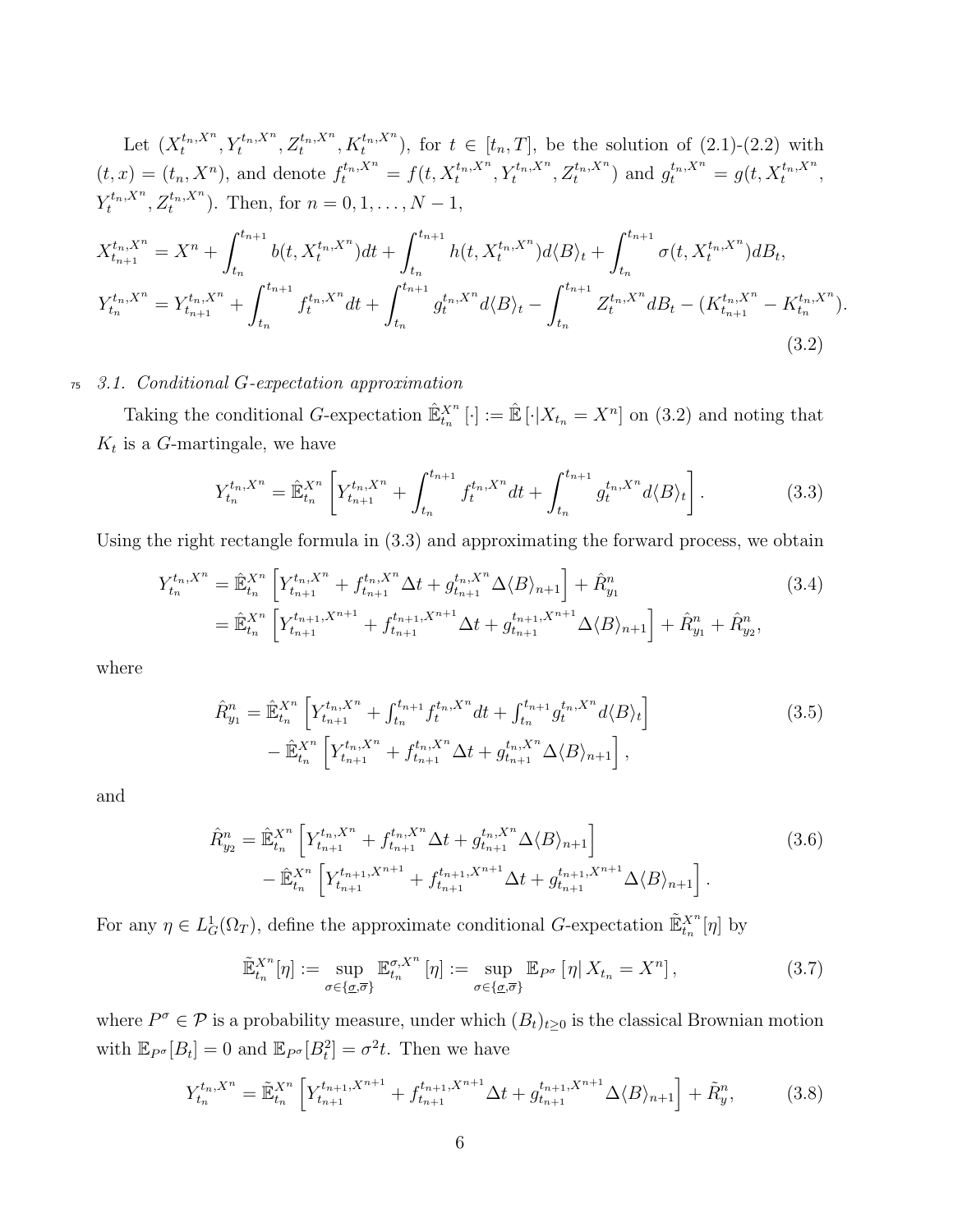where  $\tilde{R}_{y}^{n} = \hat{R}_{y_{1}}^{n} + \hat{R}_{y_{2}}^{n} + \tilde{R}_{y_{3}}^{n}$ , with

$$
\tilde{R}_{y_3}^n = \hat{\mathbb{E}}_{t_n}^{X^n} \left[ Y_{t_{n+1}}^{t_{n+1}, X^{n+1}} + f_{t_{n+1}}^{t_{n+1}, X^{n+1}} \Delta t + g_{t_{n+1}}^{t_{n+1}, X^{n+1}} \Delta \langle B \rangle_{n+1} \right] \tag{3.9}
$$
\n
$$
- \tilde{\mathbb{E}}_{t_n}^{X^n} \left[ Y_{t_{n+1}}^{t_{n+1}, X^{n+1}} + f_{t_{n+1}}^{t_{n+1}, X^{n+1}} \Delta t + g_{t_{n+1}}^{t_{n+1}, X^{n+1}} \Delta \langle B \rangle_{n+1} \right].
$$

Now let us multiply both sides of (3.2) by  $\Delta B_{n+1}$  and take the conditional expectation  $\mathbb{E}^{\sigma,X^n}$  $_{t_n}^{\sigma,X^{n}}[\cdot]$ , for any  $\sigma \in {\{\underline{\sigma}, \overline{\sigma}\}}$ , then we obtain

$$
\mathbb{E}_{t_n}^{\sigma, X^n} \left[ \int_{t_n}^{t_{n+1}} Z_t^{t_n, X^n} dB_t \Delta B_{n+1} \right] = \mathbb{E}_{t_n}^{\sigma, X^n} \left[ Y_{t_{n+1}}^{t_{n+1}, X^{n+1}} \Delta B_{n+1} \right] + R_{z_1}^{n, \sigma} + R_{z_2}^{n, \sigma}, \tag{3.10}
$$

where

$$
R_{z_1}^{n,\sigma} = \mathbb{E}_{t_n}^{\sigma,X^n} \left[ \int_{t_n}^{t_{n+1}} f_t^{t_n,X^n} dt \Delta B_{n+1} + \int_{t_n}^{t_{n+1}} g_t^{t_n,X^n} d\langle B \rangle_t \Delta B_{n+1} \right] - \mathbb{E}_{t_n}^{\sigma,X^n} \left[ (K_{t_{n+1}}^{t_n,X^n} - K_{t_n}^{t_n,X^n}) \Delta B_{n+1} \right], \tag{3.11}
$$

$$
R_{z_2}^{n, \sigma} = \mathbb{E}_{t_n}^{\sigma, X^n} \left[ Y_{t_{n+1}}^{t_{n}, X^n} \Delta B_{n+1} \right] - \mathbb{E}_{t_n}^{\sigma, X^n} \left[ Y_{t_{n+1}}^{t_{n+1}, X^{n+1}} \Delta B_{n+1} \right]. \tag{3.12}
$$

Noting that  $B_t \sim N(0, \sigma^2 t)$  under  $\mathbb{E}^{\sigma}$ , by the Itô isometry formula, we have

$$
\mathbb{E}_{t_n}^{\sigma, X^n} \left[ \int_{t_n}^{t_{n+1}} Z_t^{t_n, X^n} d B_t \Delta B_{n+1} \right] = \sigma^2 \mathbb{E}_{t_n}^{\sigma, X^n} \left[ \int_{t_n}^{t_{n+1}} Z_t^{t_n, X^n} dt \right]. \tag{3.13}
$$

Combining (3.10) and (3.13), for  $\sigma \in {\{\sigma, \overline{\sigma}\}}$ , we have

$$
\sigma^2 \Delta t Z_{t_n}^{t_n, X^n} = \mathbb{E}_{t_n}^{\sigma, X^n} \left[ Y_{t_{n+1}}^{t_{n+1}, X^{n+1}} \Delta B_{n+1} \right] + \tilde{R}_z^{n, \sigma}, \tag{3.14}
$$

where  $\tilde{R}_{z}^{n,\sigma} = R_{z_1}^{n,\sigma} + R_{z_2}^{n,\sigma} - R_{z_3}^{n,\sigma}$  and

$$
R_{z_3}^{n,\sigma} = \sigma^2 \mathbb{E}_{t_n}^{\sigma, X^n} \left[ \int_{t_n}^{t_{n+1}} Z_t^{t_n, X^n} dt \right] - \sigma^2 \Delta t Z_{t_n}^{t_n, X^n}.
$$
 (3.15)

Thus we obtain

$$
Y_{t_n}^{t_n, X^n} = \tilde{\mathbb{E}}_{t_n}^{X^n} \left[ Y_{t_{n+1}}^{t_{n+1}, X^{n+1}} + f_{t_{n+1}}^{t_{n+1}, X^{n+1}} \Delta t + g_{t_{n+1}}^{t_{n+1}, X^{n+1}} \Delta \langle B \rangle_{n+1} \right] + \tilde{R}_y^n, \tag{3.16}
$$

$$
\sigma^2 \Delta t Z_{t_n}^{t_n, X^n} = \mathbb{E}_{t_n}^{\sigma, X^n} \left[ Y_{t_{n+1}}^{t_{n+1}, X^{n+1}} \Delta B_{n+1} \right] + \tilde{R}_z^{n, \sigma}, \tag{3.17}
$$

for any  $\sigma\in\{\underline{\sigma},\overline{\sigma}\}.$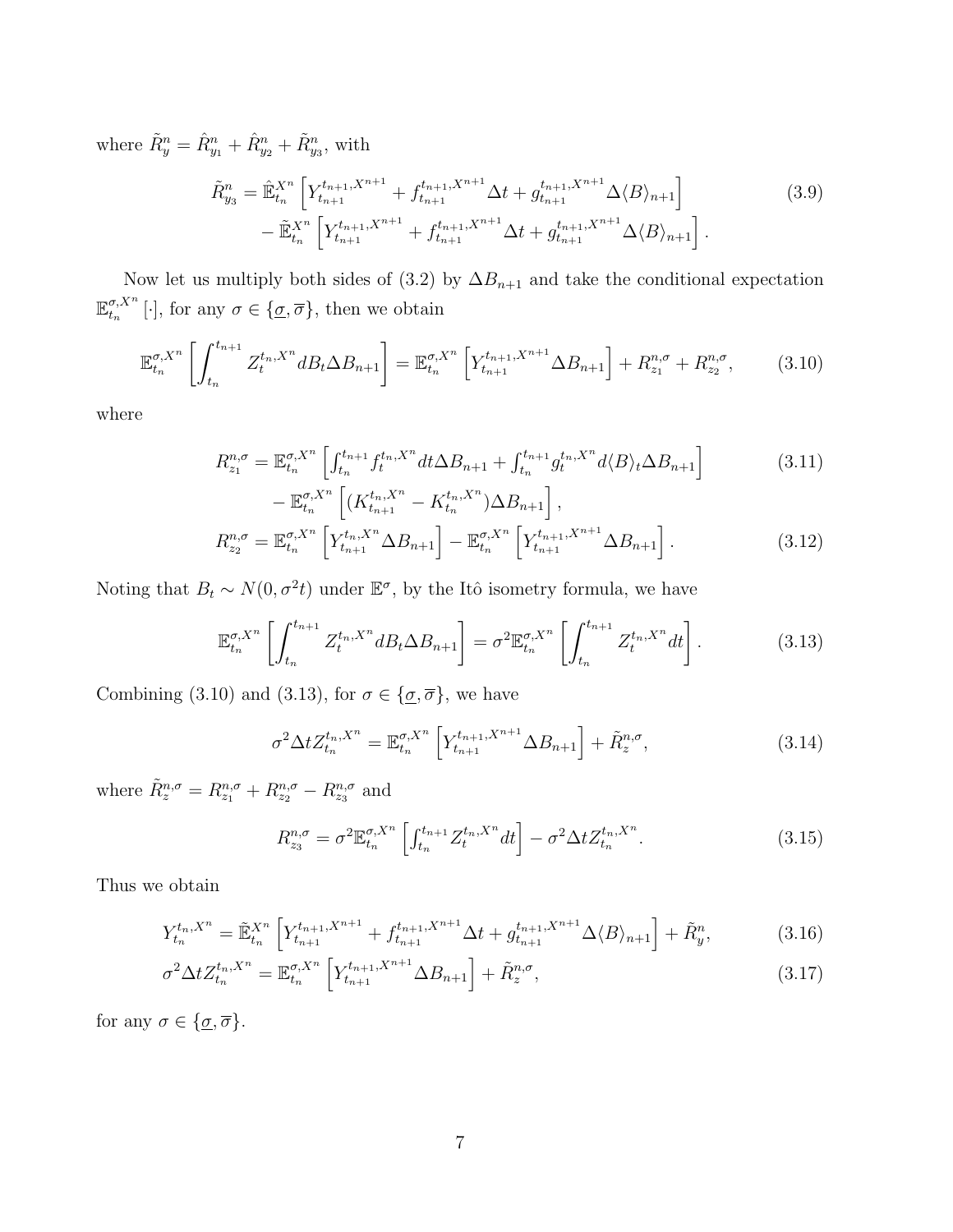# 3.2. Trinomial tree rule

Notice that  $Y_{t_{n+1}}^{t_{n+1},X^{n+1}}$ ,  $f_{t_{n+1}}^{t_{n+1},X^{n+1}}$ ,  $g_{t_{n+1}}^{t_{n+1},X^{n+1}}\Delta\langle B\rangle_{n+1}$ , and  $Y_{t_{n+1}}^{t_{n+1},X^{n+1}}\Delta B_{n+1}$  in (3.16)-(3.17) are the functions of  $X^{n+1}$ ,  $\Delta B_{n+1}$ , and  $\Delta \langle B \rangle_{n+1}$ . For a function  $\varphi : \mathbb{R}^m \times \mathbb{R} \times \mathbb{R} \to \mathbb{R}$ , denote  $\varphi_{t_{n+1}} = \varphi(X^{n+1}, \Delta B_{n+1}, \Delta \langle B \rangle_{n+1})$ , we define the following trinomial tree rule to approximate  $\tilde{\mathbb{E}}_{t_n}^{X^n}[\varphi_{t_{n+1}}]$ :

$$
\tilde{\mathbb{E}}_{t_n}^{TR,X^n} \left[ \varphi_{t_{n+1}} \right] := \sup_{\sigma \in \{ \underline{\sigma}, \overline{\sigma} \}} \mathbb{E}_{t_n}^{TR, \sigma, X^n} \left[ \varphi_{t_{n+1}} \right] := \sup_{\sigma \in \{ \underline{\sigma}, \overline{\sigma} \}} \sum_{i=1}^3 \omega_i^{\sigma} \tilde{\varphi} \left( X^n, \sqrt{\Delta t} q_i, \Delta t q_i^2 \right), \quad (3.18)
$$

where  $\tilde{\varphi}(x, y, z) = \varphi(x + b(t_n, x)\Delta t + \sigma(t_n, x)y + h(t_n, x)z, y, z)$  and

$$
\begin{cases}\n q_1 = -1, & \omega_1^{\sigma} = \sigma^2/2; \\
 q_2 = 0, & \omega_2^{\sigma} = 1 - \sigma^2; \\
 q_3 = 1, & \omega_3^{\sigma} = \sigma^2/2.\n\end{cases}
$$
\n(3.19)

More precisely, we define the associated discrete sublinear expectation

$$
\tilde{\mathbb{E}}^{TR}\left[\varphi_{t_{n+1}}\right] = \tilde{\mathbb{E}}_{t_0}^{TR,x_0}\left[\tilde{\mathbb{E}}_{t_1}^{TR,X^1}\left[\cdots\tilde{\mathbb{E}}_{t_n}^{TR,X^n}[\varphi_{t_{n+1}}]\right]\right].
$$

**Remark 3.1.** From the definition of  $\{\omega_i^{\sigma}\}_{i=1}^3$  and  $\{q_i\}_{i=1}^3$ , one can check that

$$
\sum_{i=1}^{3} \omega_i^{\sigma} = 1, \quad \sum_{i=1}^{3} \omega_i^{\sigma} q_i = 0, \quad \sum_{i=1}^{3} \omega_i^{\sigma} q_i^2 = \sigma^2.
$$

It is easy to verify the following properties.

**Proposition 3.2.** Assume that  $\varphi_{t_{n+1}} = \varphi(X^{n+1}, \Delta B_{n+1}, \Delta \langle B \rangle_{n+1})$ . Then

$$
\begin{aligned}\n\text{so} \quad & (a) \ \tilde{\mathbb{E}}^{TR} \left[ \tilde{\mathbb{E}}_{t_n}^{TR, X^n} \left[ \varphi_{t_{n+1}} \right] \right] = \tilde{\mathbb{E}}^{TR} \left[ \varphi_{t_{n+1}} \right]; \\
& (b) \ \left| \mathbb{E}_{t_n}^{TR, \sigma, X^n} \left[ \varphi_{t_{n+1}} \right] \right|^2 \leq \mathbb{E}_{t_n}^{TR, \sigma, X^n} \left[ |\varphi_{t_{n+1}}|^2 \right]; \\
& (c) \ \left| \mathbb{E}_{t_n}^{TR, \sigma, X^n} \left[ \varphi_{t_{n+1}} \Delta B_{n+1} \right] \right|^2 \leq \left( \mathbb{E}_{t_n}^{TR, \sigma, X^n} \left[ |\varphi_{t_{n+1}}|^2 \right] - \left| \mathbb{E}_{t_n}^{TR, \sigma, X^n} \left[ \varphi_{t_{n+1}} \right] \right|^2 \right) \sigma^2 \Delta t.\n\end{aligned}
$$

From the definitions of  $\mathbb{\tilde{E}}_{t_n}^{TR,X^n}$  [·] and  $\mathbb{E}_{t_n}^{TR,\sigma,X^n}$  $T_{t_n}^{T_{R,\sigma,X}}$ <sup>T<sub>h</sub>, we have the following approximations:</sup>

$$
\tilde{\mathbb{E}}_{t_n}^{X^n} \left[ Y_{t_{n+1}}^{t_{n+1}, X^{n+1}} + f_{t_{n+1}}^{t_{n+1}, X^{n+1}} \Delta t + g_{t_{n+1}}^{t_{n+1}, X^{n+1}} \Delta \langle B \rangle_{n+1} \right] \n= \tilde{\mathbb{E}}_{t_n}^{TR, X^n} \left[ Y_{t_{n+1}}^{t_{n+1}, X^{n+1}} + f_{t_{n+1}}^{t_{n+1}, X^{n+1}} \Delta t + g_{t_{n+1}}^{t_{n+1}, X^{n+1}} \Delta \langle B \rangle_{n+1} \right] + R_y^{T, n},
$$
\n(3.20)

and

$$
\mathbb{E}_{t_n}^{\sigma, X^n} \left[ Y_{t_{n+1}}^{t_{n+1}, X^{n+1}} \Delta B_{n+1} \right] = \mathbb{E}_{t_n}^{TR, \sigma, X^n} \left[ Y_{t_{n+1}}^{t_{n+1}, X^{n+1}} \Delta B_{n+1} \right] + R_z^{T, n, \sigma}, \tag{3.21}
$$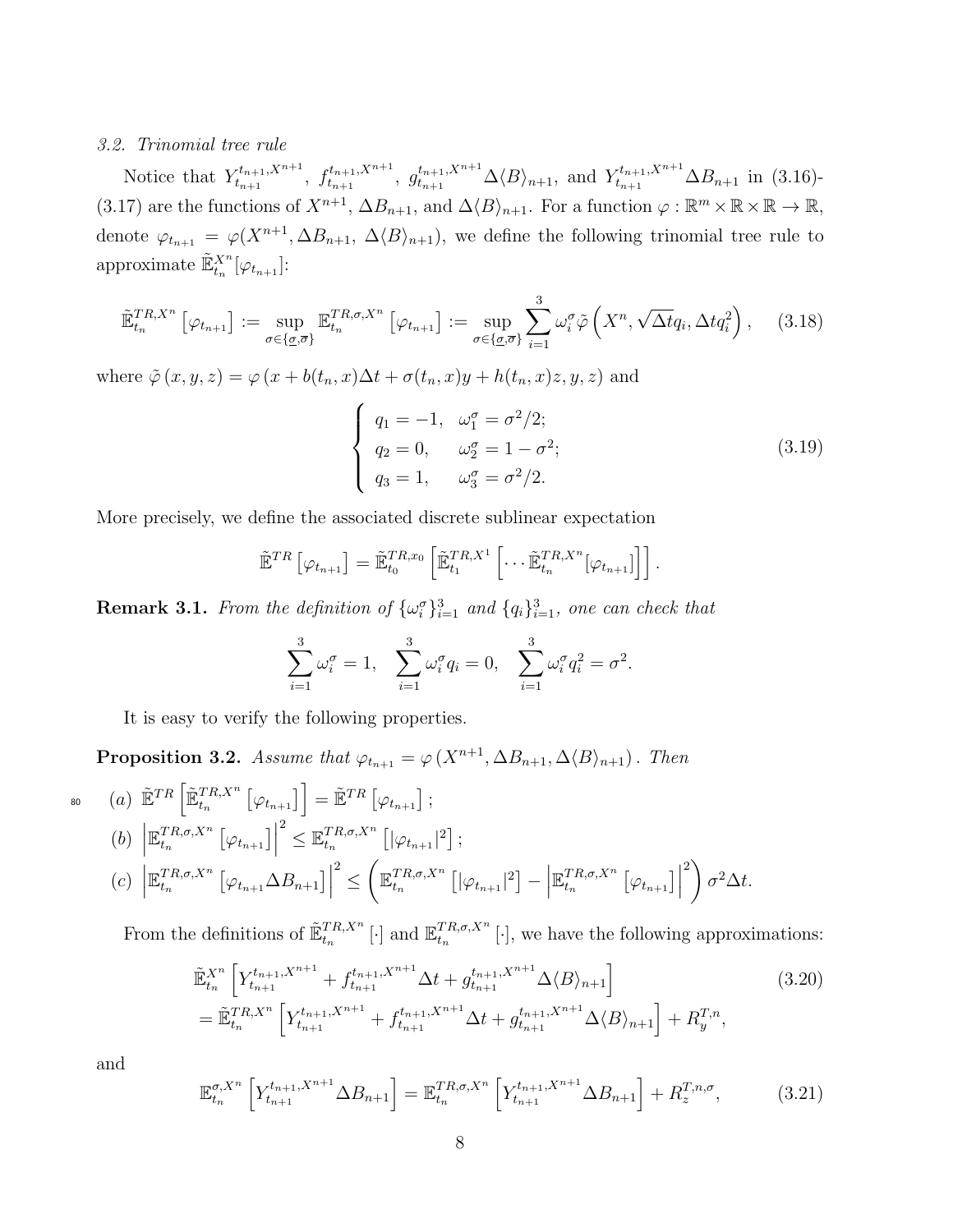where the errors

$$
R_y^{T,n} = \tilde{\mathbb{E}}_{t_n}^{X^n} \left[ Y_{t_{n+1}}^{t_{n+1}, X^{n+1}} + f_{t_{n+1}}^{t_{n+1}, X^{n+1}} \Delta t + g_{t_{n+1}}^{t_{n+1}, X^{n+1}} \Delta \langle B \rangle_{n+1} \right] \tag{3.22}
$$

$$
- \tilde{\mathbb{E}}_{t_n}^{T R X^n} \left[ Y_{t_{n+1}}^{t_{n+1}, X^{n+1}} + f_{t_{n+1}}^{t_{n+1}, X^{n+1}} \Delta t + g_{t_{n+1}}^{t_{n+1}, X^{n+1}} \Delta \langle B \rangle_{n+1} \right],
$$

$$
R_{z}^{T,n,\sigma} = \mathbb{E}_{t_n}^{\sigma,X^n} \left[ Y_{t_{n+1}}^{t_{n+1},X^{n+1}} \Delta B_{n+1} \right] - \mathbb{E}_{t_n}^{TR,\sigma,X^n} \left[ Y_{t_{n+1}}^{t_{n+1},X^{n+1}} \Delta B_{n+1} \right]. \tag{3.23}
$$

Based on (3.16), (3.17), (3.20), and (3.21), for  $\sigma \in {\sigma, \overline{\sigma}}$ , we obtain the following reference equations

$$
Y_{t_n}^{t_n, X^n} = \tilde{\mathbb{E}}_{t_n}^{TR, X^n} \left[ Y_{t_{n+1}}^{t_{n+1}, X^{n+1}} + f_{t_{n+1}}^{t_{n+1}, X^{n+1}} \Delta t + g_{t_{n+1}}^{t_{n+1}, X^{n+1}} \Delta \langle B \rangle_{n+1} \right] + \tilde{R}_y^n + R_y^{T, n}, \tag{3.24}
$$

$$
\sigma^2 \Delta t Z_{t_n}^{t_n, X^n} = \mathbb{E}_{t_n}^{TR, \sigma, X^n} \left[ Y_{t_{n+1}}^{t_{n+1}, X^{n+1}} \Delta B_{n+1} \right] + \tilde{R}_z^{n, \sigma} + R_z^{T, n, \sigma}.
$$
\n(3.25)

#### 3.3. The discrete scheme

Let  $Y^n$  and  $Z^n$  be the numerical approximations for the solutions  $Y_t$  and  $Z_t$  of the G-<sup>85</sup> FBSDE (1.1) at time  $t_n$ , respectively, and denote  $f^{n+1} = f(t_{n+1}, X^{n+1}, Y^{n+1}, Z^{n+1})$ ,  $g^{n+1} = f(t_n, Y^{n+1})$  $g(t_{n+1}, X^{n+1}, Y^{n+1}, Z^{n+1})$ . Based on the reference equations (3.24)-(3.25), we propose the following numerical scheme for solving the  $G$ -FBSDE  $(1.1)$ :

**Scheme 1.** Given random variables  $Y^N$  and  $Z^N$ , for  $n = N-1, \ldots, 0$  and  $\sigma \in {\sigma, \overline{\sigma}}$ , solve random variables  $Y^n = Y^n(X^n)$  and  $Z^n = Z^n(X^n)$  from

$$
Y^{n} = \tilde{\mathbb{E}}_{t_{n}}^{TR,X^{n}} \left[ Y^{n+1} + f^{n+1} \Delta t + g^{n+1} \Delta \langle B \rangle_{n+1} \right],
$$
\n(3.26)

$$
Z^{n} = \mathbb{E}_{t_n}^{TR,\sigma,X^{n}} \left[ Y^{n+1} \Delta B_{n+1} \right] / \sigma^2 \Delta t, \qquad (3.27)
$$

with

$$
X^{n+1} = X^n + b(t_n, X^n) \Delta t + h(t_n, X^n) \Delta \langle B \rangle_{n+1} + \sigma(t_n, X^n) \Delta B_{n+1}.
$$
 (3.28)

Noticed that when solving for  $Z^n$ ,  $\mathbb{E}_{t_n}^{TR,\sigma,X^n}$  $\int_{t_n}^{T_{R,\sigma,X}} [\cdot]$  in (3.27) can be selected arbitrarily among  $\sigma \in {\{\underline{\sigma}, \overline{\sigma}\}}$ . Besides, the parameter  $\sigma$  that  $\mathbb{E}_{t_n}^{TR, X^n}[\cdot]$  in (3.26) reaches its maximum can be so obtained in the numerical test, denoted as  $\sigma^n$ . So one natural choice for solving  $Z^n$  is to let  $\sigma = \sigma^n$ . In this case, Scheme 1 becomes

**Scheme 2.** Given random variables  $Y^N$  and  $Z^N$ , for  $n = N - 1, \ldots, 0$ , solve random variables  $Y^n = Y^n(X^n)$  and  $Z^n = Z^n(X^n)$  from

$$
Y^{n} = \mathbb{E}_{t_{n}}^{TR, \sigma^{n}, X^{n}} \left[ Y^{n+1} + f^{n+1} \Delta t + g^{n+1} \Delta \langle B \rangle_{n+1} \right],
$$
\n(3.29)

$$
Z^{n} = \mathbb{E}_{t_n}^{TR,\sigma^n,X^n} \left[ Y^{n+1} \Delta B_{n+1} \right] / (\sigma^n)^2 \Delta t, \tag{3.30}
$$

with

$$
X^{n+1} = X^n + b(t_n, X^n) \Delta t + h(t_n, X^n) \Delta \langle B \rangle_{n+1} + \sigma(t_n, X^n) \Delta B_{n+1}.
$$
 (3.31)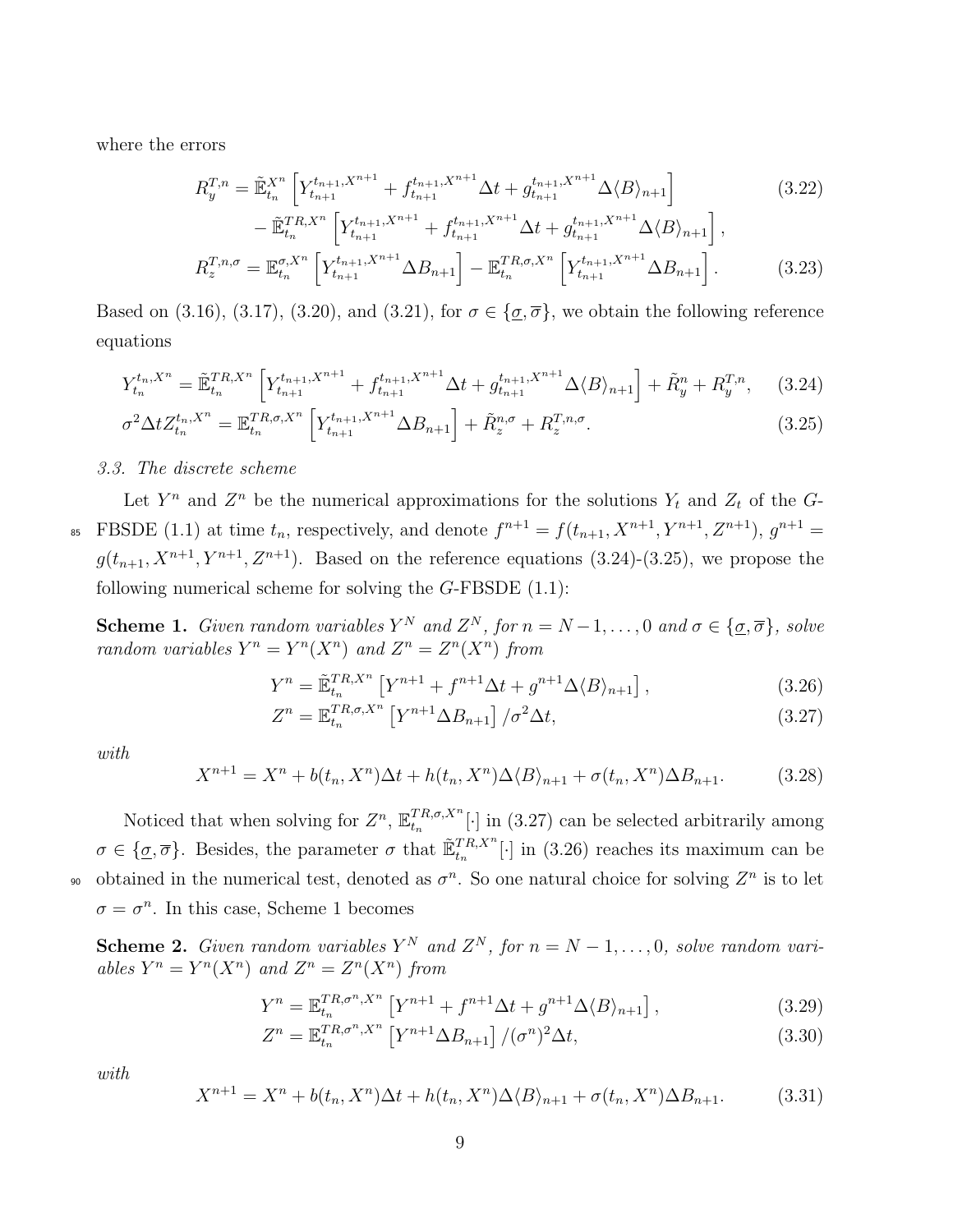In fact, Scheme 1 is independent of the parameter  $\sigma$  when solving  $Z^n$  (see Lemma 4.4). Therefore, Scheme 1 and Scheme 2 are essentially the same. In order to simplify the presentation, in the following, we will only perform the convergence analysis for Scheme 2.

# <sup>95</sup> 4. Convergence analysis

In this section, we focus on the convergence analysis of our discrete schemes. In the sequel, C represents a generic constant which does not depend on the time partition and may be different from line to line.

For  $n = 0, 1, ..., N - 1$ , assume that  $\tilde{\mathbb{E}}_{t_n}^{TR, X^n}$  in (3.24) reaches its maximum at  $\mathbb{E}_{t_n}^{TR, \tilde{\sigma}^n, X^n}$  $t_n$ with the parameter  $\tilde{\sigma}^n$  and let  $\sigma = \tilde{\sigma}^n$  in (3.25), that is,

$$
Y_{t_n}^{t_n, X^n} = \mathbb{E}_{t_n}^{TR, \tilde{\sigma}^n, X^n} \left[ Y_{t_{n+1}}^{t_{n+1}, X^{n+1}} + f_{t_{n+1}}^{t_{n+1}, X^{n+1}} \Delta t + g_{t_{n+1}}^{t_{n+1}, X^{n+1}} \Delta \langle B \rangle_{n+1} \right] + \tilde{R}_y^n + R_y^{G, n}, \quad (4.1)
$$

$$
(\tilde{\sigma}^n)^2 \Delta t Z_{t_n}^{t_n, X^n} = \mathbb{E}_{t_n}^{TR, \tilde{\sigma}^n, X^n} \left[ Y_{t_{n+1}}^{t_{n+1}, X^{n+1}} \Delta B_{n+1} \right] + \tilde{R}_z^{n, \tilde{\sigma}^n} + R_z^{G, n, \tilde{\sigma}^n}.
$$
 (4.2)

Define the related process  $\tilde{Z}^n$  as follows

$$
\tilde{Z}^n = \mathbb{E}_{t_n}^{TR, \tilde{\sigma}^n, X^n} \left[ Y^{n+1} \Delta B_{n+1} \right] / (\tilde{\sigma}^n)^2 \Delta t. \tag{4.3}
$$

# 4.1. A useful theorem

<sup>100</sup> We now present an important theorem that will be useful in our convergence analysis.

**Theorem 4.1.** Let  $(X_t^{t_n, X^n}, Y_t^{t_n, X^n}, Z_t^{t_n, X^n})_{t_n \le t \le T}$  and  $(X^n, Y^n, Z^n)(n = 0, 1, ..., N)$  be the solutions of  $(2.1)-(2.2)$  and Scheme 2, respectively. Assume that the functions f and g are Lipschitz continuous with respect to  $(x, y, z)$ . Then, for sufficiently small  $\Delta t$  and  $n =$  $0, 1, \ldots, N-1,$ 

$$
\tilde{\mathbb{E}}^{TR} \left[ |Y_{t_n}^{t_n, X^n} - Y^n|^2 + C\Delta t | Z_{t_n}^{t_n, X^n} - Z^n|^2 \right]
$$
\n
$$
\leq e^{CT} \tilde{\mathbb{E}}^{TR} \left[ |Y_{t_N}^{t_N, X^n} - Y^N|^2 + C\Delta t | Z_{t_N}^{t_N, X^n} - Z^N|^2 \right]
$$
\n
$$
+ C\Delta t \sum_{i=n}^{N-1} \tilde{\mathbb{E}}^{TR} \left[ |\tilde{Z}^i - Z^i|^2 \right] + \frac{C}{\Delta t} \sum_{i=n}^{N-1} \tilde{\mathbb{E}}^{TR} [|\tilde{R}_y^i|^2 + |R_y^{G,i}|^2 + |\tilde{R}_z^i|^2 + |R_z^{G,i}|^2],
$$
\n(4.4)

where  $\tilde{Z}^n$  is defined in (4.3),  $\tilde{R}_z^n = \tilde{R}_z^{n,\sigma^n} \vee \tilde{R}_z^{n,\tilde{\sigma}^n}$  $R_z^{n,\tilde{\sigma}^n}, R_z^{T,n} = R_z^{T,n,\sigma^n} \vee R_z^{T,n,\tilde{\sigma}^n}$  $T_{z}^{n,\tilde{\sigma}^{n}}, \text{ and } \tilde{R}_{y}^{n}, R_{y}^{T,n}, \tilde{R}_{z}^{n,\sigma},$  $R_z^{T,n,\sigma}$  are defined in (3.8), (3.22), (3.14) and (3.23), respectively.

Proof. For simplicity, we set

$$
\delta Y_n = Y_{t_n}^{t_n, X^n} - Y^n, \quad \delta Z_n = Z_{t_n}^{t_n, X^n} - Z^n,
$$
  
\n
$$
\delta f_n = f(t_n, X^n, Y_{t_n}^{t_n, X^n}, Z_{t_n}^{t_n, X^n}) - f(t_n, X^n, Y^n, Z^n),
$$
  
\n
$$
\delta g_n = g(t_n, X^n, Y_{t_n}^{t_n, X^n}, Z_{t_n}^{t_n, X^n}) - g(t_n, X^n, Y^n, Z^n).
$$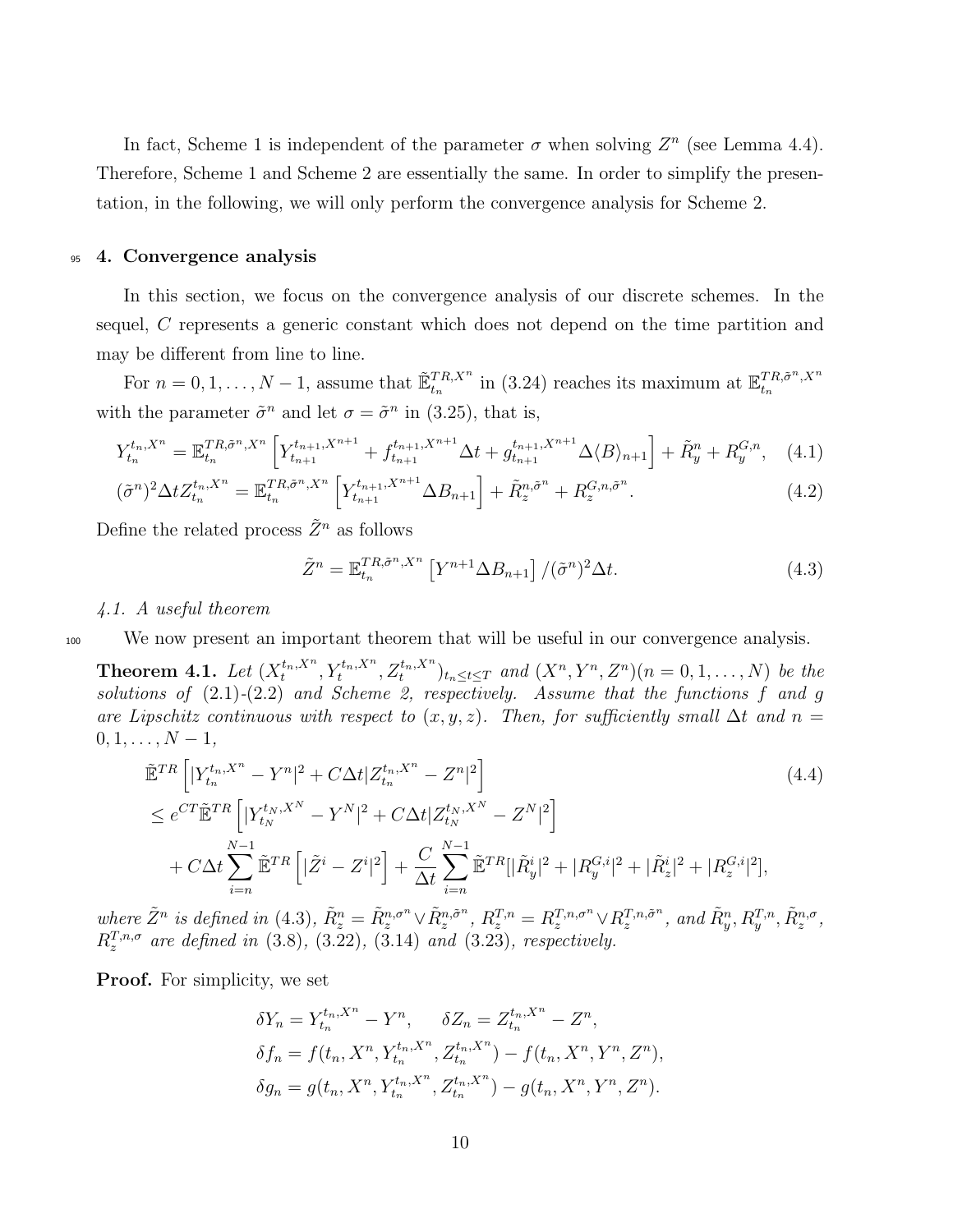Step 1. We consider the case of  $Y^n > Y^{t_n, X^n}_{t_n}$ . Subtracting (4.1) from (3.29), we have

$$
Y^{n} - Y_{t_{n}}^{t_{n}, X^{n}} = \mathbb{E}_{t_{n}}^{TR, \sigma^{n}, X^{n}} \left[ Y^{n+1} + f^{n+1} \Delta t + g^{n+1} \Delta \langle B \rangle_{n+1} \right] - \tilde{R}_{y}^{n} - R_{y}^{T, n}
$$
\n
$$
- \mathbb{E}_{t_{n}}^{TR, \tilde{\sigma}^{n}, X^{n}} \left[ Y_{t_{n+1}}^{t_{n+1}, X^{n+1}} + f_{t_{n+1}}^{t_{n+1}, X^{n+1}} \Delta t + g_{t_{n+1}}^{t_{n+1}, X^{n+1}} \Delta \langle B \rangle_{n+1} \right]. \tag{4.5}
$$

Noting that

$$
\mathbb{E}_{t_n}^{TR,\sigma^n,X^n} \left[ Y_{t_{n+1}}^{t_{n+1},X^{n+1}} + f_{t_{n+1}}^{t_{n+1},X^{n+1}} \Delta t + g_{t_{n+1}}^{t_{n+1},X^{n+1}} \Delta \langle B \rangle_{n+1} \right] \tag{4.6}
$$
\n
$$
\leq \mathbb{E}_{t_n}^{TR,\tilde{\sigma}^n,X^n} \left[ Y_{t_{n+1}}^{t_{n+1},X^{n+1}} + f_{t_{n+1}}^{t_{n+1},X^{n+1}} \Delta t + g_{t_{n+1}}^{t_{n+1},X^{n+1}} \Delta \langle B \rangle_{n+1} \right],
$$

which implies

$$
0 < -\delta Y_n \le -\mathbb{E}_{t_n}^{TR, \sigma^n, X^n} \left[ \delta Y_{n+1} + \delta f_{n+1} \Delta t + \delta g_{n+1} \Delta \langle B \rangle_{n+1} \right] - \tilde{R}_y^n - R_y^{T, n}.
$$
 (4.7)

By the Lipschitz continuity of f, g and the definition of  $\mathbb{E}_{t_n}^{TR,\sigma^n,X^n}$  $t_n^{TR,\sigma^n, X^n}$ , we have

$$
|\delta Y_n| \le \left| \mathbb{E}_{t_n}^{TR, \sigma^n, X^n} \left[ \delta Y_{n+1} \right] \right| + C \Delta t \mathbb{E}_{t_n}^{TR, \sigma^n, X^n} \left[ |\delta Y_{n+1}| + |\delta Z_{n+1}| \right] + |\tilde{R}_y^n| + |R_y^{T, n}|. \tag{4.8}
$$

Taking square on both side of (4.8) and using the inequality  $(a+b)^2 \leq (1+\gamma\Delta t)a^2+(1+\frac{1}{\gamma\Delta t})b^2$ ,  $\gamma > 0$ , we deduce

$$
|\delta Y_n|^2 \le (1 + \gamma \Delta t) \left| \mathbb{E}_{t_n}^{TR, \sigma^n, X^n} \left[ \delta Y_{n+1} \right] \right|^2
$$
  
+  $C(1 + \frac{1}{\gamma \Delta t}) (\Delta t)^2 \mathbb{E}_{t_n}^{TR, \sigma^n, X^n} \left[ |\delta Y_{n+1}|^2 + |\delta Z_{n+1}|^2 \right]$   
+  $C(1 + \frac{1}{\gamma \Delta t}) \left( |\tilde{R}_y^n|^2 + |R_y^{T,n}|^2 \right).$  (4.9)

Let  $\sigma = \sigma^n$  in (3.25). Combining this with (3.30), we obtain

$$
(\sigma^n)^2 \delta Z_n \Delta t = \mathbb{E}_{t_n}^{TR, \sigma^n, X^n} \left[ \delta Y_{n+1} \Delta B_{n+1} \right] + \tilde{R}_z^{n, \sigma^n} + R_z^{T, n, \sigma^n}.
$$
\n
$$
(4.10)
$$

Taking the square of both sides of (4.10), by Proposition 3.2, we can deduce

$$
\frac{(\sigma^n)^2}{C} \Delta t \left| \delta Z_n \right|^2 \le \mathbb{E}_{t_n}^{TR, \sigma^n, X^n} \left[ |\delta Y_{n+1}|^2 \right] - \left| \mathbb{E}_{t_n}^{TR, \sigma^n, X^n} \left[ \delta Y_{n+1} \right] \right|^2
$$
\n
$$
+ \frac{C}{\Delta t} \left( |\tilde{R}_z^{n, \sigma^n}|^2 + |R_z^{T, n, \sigma^n}|^2 \right).
$$
\n(4.11)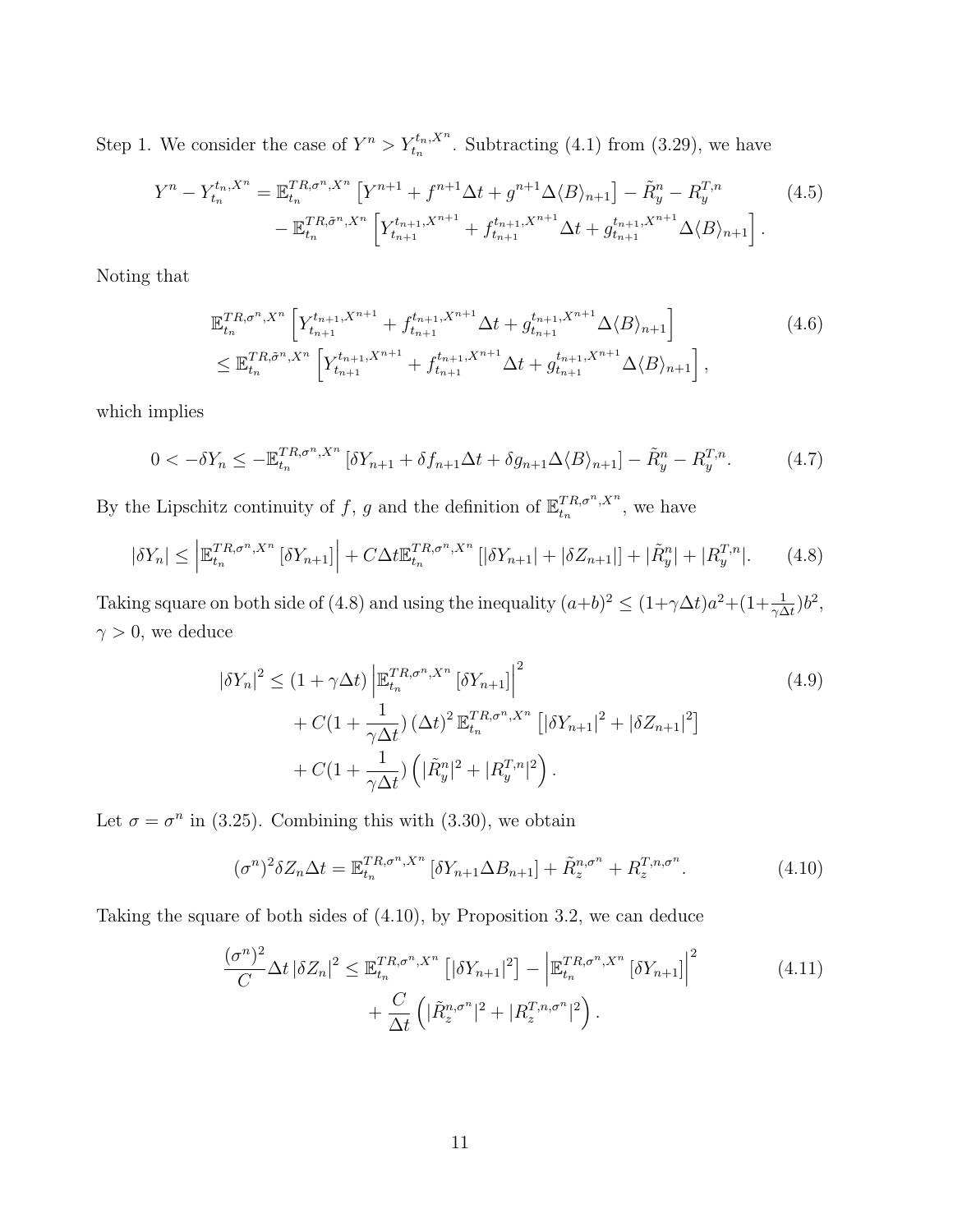Putting together (4.9) and (4.11), we get

$$
|\delta Y_{n}|^{2} + \frac{\sigma^{2}}{C} \Delta t | \delta Z_{n}|^{2} \leq (1 + \gamma \Delta t) \mathbb{E}_{t_{n}}^{TR, \sigma^{n}, X^{n}} \left[ |\delta Y_{n+1}|^{2} \right] + (1 + \gamma \Delta t) \frac{C \Delta t}{\gamma} \mathbb{E}_{t_{n}}^{TR, \sigma^{n}, X^{n}} \left[ |\delta Y_{n+1}|^{2} + |\delta Z_{n+1}|^{2} \right] + \frac{C}{\Delta t} \left( |\tilde{R}_{y}^{n}|^{2} + |R_{y}^{T, n}|^{2} + |\tilde{R}_{z}^{n, \sigma^{n}}|^{2} + |R_{z}^{T, n, \sigma^{n}}|^{2} \right) \leq (1 + C \Delta t) \mathbb{E}_{t_{n}}^{TR, \sigma^{n}, X^{n}} \left[ |\delta Y_{n+1}|^{2} + \frac{\sigma^{2}}{C} \Delta t | \delta Z_{n+1}|^{2} \right] + \frac{C}{\Delta t} \left( |\tilde{R}_{y}^{n}|^{2} + |R_{y}^{T, n}|^{2} + |\tilde{R}_{z}^{n, \sigma^{n}}|^{2} + |R_{z}^{T, n, \sigma^{n}}|^{2} \right),
$$

where we have chosen  $\gamma = C^2/\underline{\sigma}^2$ . It yields that

$$
|\delta Y_n|^2 + C\Delta t \left|\delta Z_n\right|^2 \le (1 + C\Delta t) \mathbb{E}_{t_n}^{TR, \sigma^n, X^n} \left[|\delta Y_{n+1}|^2 + C\Delta t \left|\delta Z_{n+1}\right|^2\right] + \frac{C}{\Delta t} \left(|\tilde{R}_y^n|^2 + |R_y^{T,n}|^2 + |\tilde{R}_z^{n, \sigma^n}|^2 + |R_z^{T,n, \sigma^n}|^2\right).
$$
\n(4.12)

Step 2. We consider the case of  $Y_{t_n}^{t_n,X^n} \geq Y^n$ . Subtracting (3.29) from (4.1) and noting that

$$
\mathbb{E}_{t_n}^{TR, \tilde{\sigma}^n, X^n} \left[ Y_{n+1} + f_{n+1} \Delta t + g_{n+1} \Delta \langle B \rangle_{n+1} \right]
$$
\n
$$
\leq \mathbb{E}_{t_n}^{TR, \sigma^n, X^n} \left[ Y_{n+1} + f_{n+1} \Delta t + g_{n+1} \Delta \langle B \rangle_{n+1} \right],
$$
\n(4.13)

it follows that

$$
\delta Y_n \le \mathbb{E}_{t_n}^{TR, \tilde{\sigma}^n, X^n} \left[ \delta Y_{n+1} + \delta f_{n+1} \Delta t + \delta g_{n+1} \Delta \langle B \rangle_{n+1} \right] + \tilde{R}_y^n + R_y^{T,n}.
$$
\n(4.14)

In addition, by  $(3.30)$  and  $(4.2)$ , we can see

$$
(\tilde{\sigma}^n)^2 \delta Z_n \Delta t = (\tilde{\sigma}^n)^2 \Delta t (Z_{t_n}^{t_n, X^n} - \tilde{Z}^n + \tilde{Z}^n - Z^n)
$$
  
= 
$$
\mathbb{E}_{t_n}^{TR, \tilde{\sigma}^n, X^n} [\delta Y_{n+1} \Delta B_{n+1}] + (\tilde{\sigma}^n)^2 \Delta t (\tilde{Z}^n - Z^n) + \tilde{R}_z^{n, \tilde{\sigma}^n} + R_z^{T, n, \tilde{\sigma}^n},
$$
\n(4.15)

where  $\tilde{Z}^n$  is given in (4.3). Based on (4.14)-(4.15), similar to the step 1, we can deduce

$$
|\delta Y_n|^2 + C\Delta t \, |\delta Z_n|^2 \le (1 + C\Delta t) \mathbb{E}_{t_n}^{TR, \tilde{\sigma}^n, X^n} \left[ |\delta Y_{n+1}|^2 + C\Delta t \, |\delta Z_{n+1}|^2 \right] \\
\quad + \frac{C}{\Delta t} \left( |\tilde{R}_y^n|^2 + |R_y^{T,n}|^2 + |\tilde{R}_z^{n, \tilde{\sigma}^n}|^2 + |R_z^{T,n, \tilde{\sigma}^n}|^2 \right) \\
\quad + C\Delta t |\tilde{Z}^n - Z^n|^2.
$$
\n(4.16)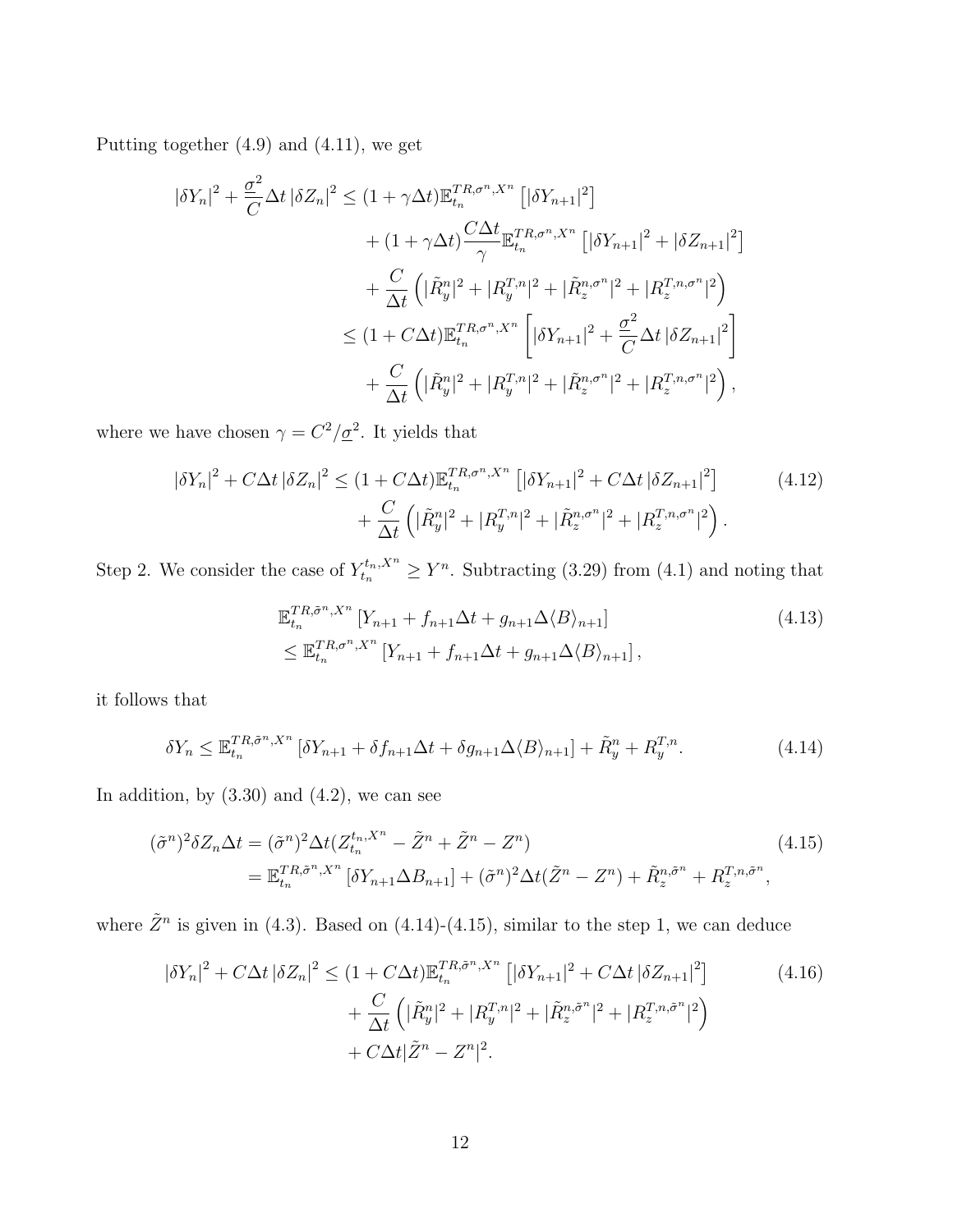Step 3. Together with  $(4.12)$  and  $(4.16)$ , we have

$$
|\delta Y_n|^2 + C\Delta t \, |\delta Z_n|^2 \le (1 + C\Delta t) \tilde{\mathbb{E}}_{t_n}^{TR, X^n} \left[ |\delta Y_{n+1}|^2 + C\Delta t \, |\delta Z_{n+1}|^2 \right] \\
\quad + \frac{C}{\Delta t} \left( |\tilde{R}_y^n|^2 + |R_y^{T, n}|^2 + |\tilde{R}_z^n|^2 + |R_z^{T, n}|^2 \right) \\
\quad + C\Delta t |\tilde{Z}^n - Z^n|^2,
$$
\n(4.17)

where  $\tilde{R}_z^n = \tilde{R}_z^{n, \sigma^n} \vee \tilde{R}_z^{n, \tilde{\sigma}^n}$  $z^{n,\tilde{\sigma}^n}$  and  $R_z^{T,n} = R_z^{T,n,\sigma^n} \vee R_z^{T,n,\tilde{\sigma}^n}$  $_{z}^{T,n,\tilde{\sigma}^{n}}$ . By Proposition 3.2 (*a*), we have

$$
\tilde{\mathbb{E}}^{TR} \left[ \left| \delta Y_n \right|^2 + C \Delta t \left| \delta Z_n \right|^2 \right] \leq \left( 1 + C \Delta t \right) \tilde{\mathbb{E}}^{TR} \left[ \left| \delta Y_{n+1} \right|^2 + C \Delta t \left| \delta Z_{n+1} \right|^2 \right] \n+ \frac{C}{\Delta t} \tilde{\mathbb{E}}^{TR} \left[ \left| \tilde{R}_y^{n} \right|^2 + \left| R_y^{T,n} \right|^2 + \left| \tilde{R}_z^{n} \right|^2 + \left| R_z^{T,n} \right|^2 \right] \n+ C \Delta t \tilde{\mathbb{E}}^{TR} \left[ \left| \tilde{Z}^n - Z^n \right|^2 \right].
$$

Using the induction method, one obtains

$$
\tilde{\mathbb{E}}^{TR} \left[ |\delta Y_n|^2 + C \Delta t \left| \delta Z_n \right|^2 \right] \leq (1 + C \Delta t)^{N-n} \tilde{\mathbb{E}}^{TR} \left[ |\delta Y_N|^2 + C \Delta t \left| \delta Z_N \right|^2 \right] \n+ \frac{C}{\Delta t} \sum_{i=n}^{N-1} (1 + C \Delta t)^{i-n} \tilde{\mathbb{E}}^{TR} \left[ |\tilde{R}_y^i|^2 + |R_y^{T,i}|^2 + |\tilde{R}_z^i|^2 + |R_z^{T,i}|^2 \right] \n+ C \Delta t \sum_{i=n}^{N-1} (1 + C \Delta t)^{i-n} \tilde{\mathbb{E}}^{TR} \left[ |\tilde{Z}^i - Z^i|^2 \right],
$$

which yields the result.  $\blacksquare$ 

# 4.2. Error estimates

To provide the error estimates for Scheme 2, we introduce the following notations. For given constants  $\alpha, \beta \in (0, 1]$  and  $Q = [0, T] \times \mathbb{R}^m$ , denote

$$
||u||_{C^{\alpha,\beta}(Q)} = \sup_{\substack{x,y \in \mathbb{R}^m, x \neq y \\ s,t \in [0,T], s \neq t}} \frac{|u(s,x) - u(t,y)|}{|s-t|^a + |x-y|^{\beta}},
$$

and

$$
C_b^{1+\alpha,2+\beta}(Q) = \left\{ u : \|\partial_t u\|_{C^{\alpha,\beta}(Q)} + \sum_{i=1}^m \|\partial_{x_i} u\|_{C^{\alpha,\beta}(Q)} + \sum_{i,j=1}^m \left\| \partial_{x_i x_j}^2 u \right\|_{C^{\alpha,\beta}(Q)} < \infty \right\}.
$$

Similarly, we can define  $C_b^{1+\alpha,2+\beta,2+\beta,2+\beta}$ <sup>105</sup> Similarly, we can define  $C_b^{1+\alpha,2+\beta,2+\beta}(Q)$ . We need the following assumptions:

(A1) The functions  $f(t, x, y, z), g(t, x, y, z), b(t, x), \sigma(t, x)$ , and  $h(t, x)$  are uniformly Lipschitz continuous with respect to  $(x, y, z)$  and Hölder continuous of parameter  $\frac{1}{2}$  with respect to t;  $b, \sigma$ , and h are bounded;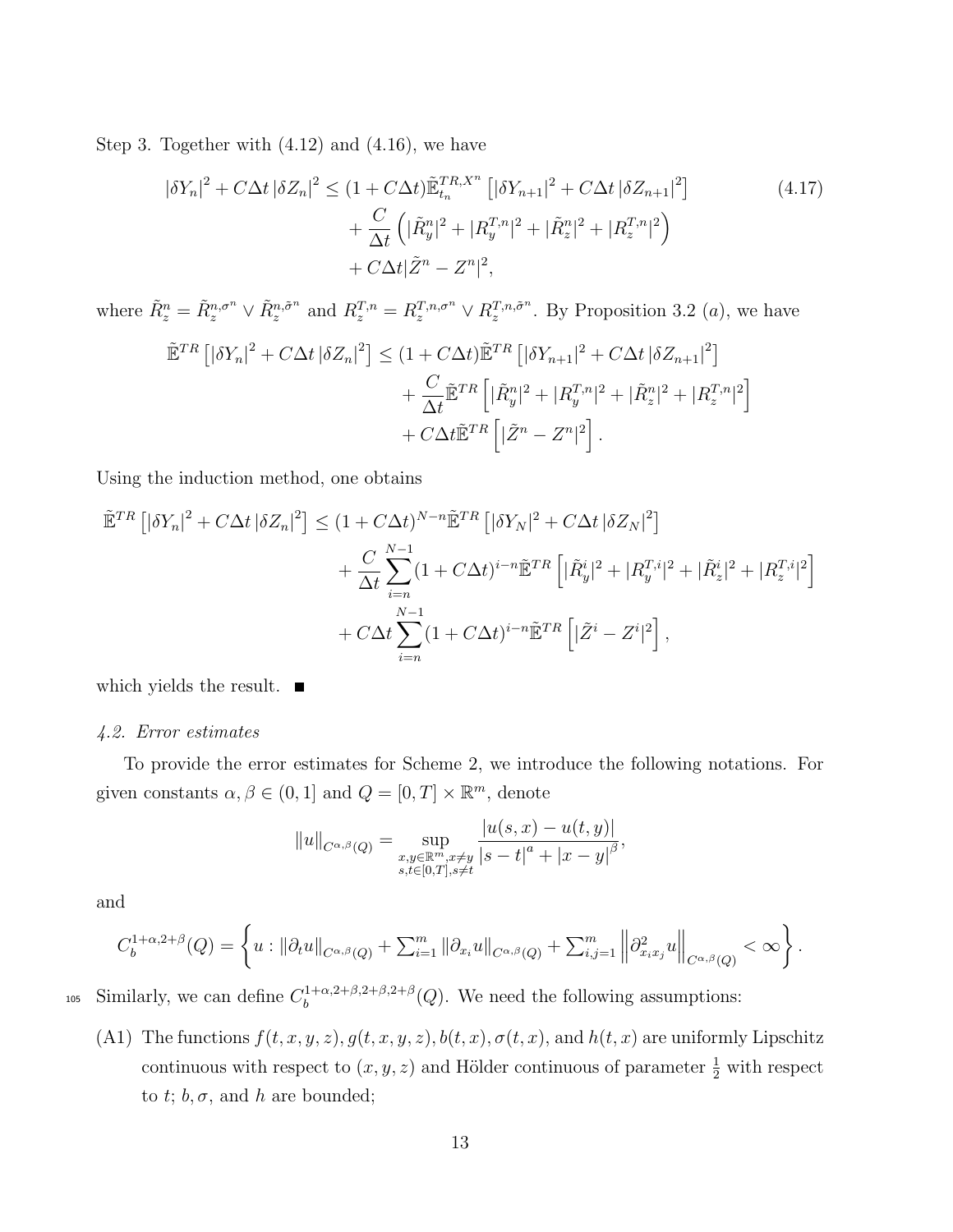- (A2) The function  $u(t, x) \in C_b^{1+1/2, 2+1}$  $b^{1+1/2,2+1}([0,T] \times \mathbb{R}^m).$
- **Remark 4.2.** If  $f, g \in C_b^{1+1/2, 2+1, 2+1, 2+1}$  $b_b^{(1+1/2,2+1,2+1,2+1)}([0,T]\times\mathbb{R}^m\times\mathbb{R}\times\mathbb{R})$  and  $\phi\in C_b^{2+1}$ 110 **Remark 4.2.** If  $f, g \in C_b^{1+1/2, 2+1, 2+1, 2+1}([0, T] \times \mathbb{R}^m \times \mathbb{R} \times \mathbb{R})$  and  $\phi \in C_b^{2+1}(\mathbb{R}^m)$ , by Theorem 6.4.3 in Krylov [22] (see also Theorem 4.4 in Appendix C in Peng [29]), then there exists a constant  $\alpha \in (0,1)$  such that for each  $\kappa > 0$ ,  $u \in C_h^{1+\alpha/2,2+\alpha}$  $b_b^{(1+\alpha/2,2+\alpha}([0,T-\kappa]\times\mathbb{R}^m)).$

We state our convergence theorem here.

**Theorem 4.3.** Suppose (A1)-(A2) hold. Let  $(X_t^{t_n,X^n}, Y_t^{t_n,X^n}, Z_t^{t_n,X^n})_{t_n \le t \le T}$  be the solution of  $(2.1)-(2.2)$ , and  $(X^n, Y^n, Z^n)(n = 0, 1, \ldots, N)$  be the solution to Scheme 2 with  $Y^N =$  $u(t_N, X^N)$  and  $Z^N = D_x u(t_N, X^N) \sigma(t_N, X^N)$ . Then, for sufficiently small time step  $\Delta t$ ,

$$
\widetilde{\mathbb{E}}^{TR}\left[|Y_{t_n}^{t_n,X^n}-Y^n|^2+\Delta t|Z_{t_n}^{t_n,X^n}-Z^n|^2\right]\leq C\Delta t.
$$

To prove the above theorem, we need the following Lemmas 4.4-4.8.

115 **Lemma 4.4.** The numerical scheme (3.27) for  $Z<sup>n</sup>$  is independent of the parameter  $\sigma$ .

Proof. Notice that

$$
\frac{\mathbb{E}_{t_n}^{TR,\sigma,X^{n}}[Y^{n+1}\Delta B_{n+1}]}{\sigma^2 \Delta t} = \frac{1}{2\sqrt{\Delta t}} \left[ Y^{n+1}\left(X^{n+1}(q_1)\right)q_1 + Y^{n+1}\left(X^{n+1}(q_3)\right)q_3 \right],
$$

where

$$
X^{n+1}(q_i) = X^n + b(t_n, X^n)\Delta t + h(t_n, X^n)\Delta t q_i^2 + \sigma(t_n, X^n)\sqrt{\Delta t}q_i,
$$

and  ${q_i}_{i=1}^3$  is defined in (3.19), which implies the result.

**Lemma 4.5.** Suppose (A1)-(A2) hold. Let  $\hat{R}_{y_1}^n$  and  $\hat{R}_{y_2}^n$  be the truncation errors defined in (3.5) and (3.6), respectively. Then, for  $n = 0, 1, ..., N - 1$ ,

$$
|\hat{R}_{y_1}^n| \le C(\Delta t)^{\frac{3}{2}}, \quad |\hat{R}_{y_2}^n| \le C(\Delta t)^{\frac{3}{2}}.
$$

**Proof.** 1. Recalling the property of  $\langle B \rangle$  (see [29], Corollary 3.5.5)

$$
\underline{\sigma}^2(t-s) \le \langle B \rangle_t - \langle B \rangle_s \le \overline{\sigma}^2(t-s), \text{ for } 0 \le s \le t < \infty,
$$
\n(4.18)

one has

$$
|\hat{R}_{y_1}^n| \leq \hat{\mathbb{E}}_{t_n}^{X^n} \left[ \left| \int_{t_n}^{t_{n+1}} (f_{t_{n+1}}^{t_n, X^n} - f_t^{t_n, X^n}) dt + \int_{t_n}^{t_{n+1}} (g_{t_{n+1}}^{t_n, X^n} - g_t^{t_n, X^n}) d\langle B \rangle_t \right| \right] \tag{4.19}
$$
  

$$
\leq \hat{\mathbb{E}}_{t_n}^{X^n} \left[ \int_{t_n}^{t_{n+1}} |f_{t_{n+1}}^{t_n, X^n} - f_t^{t_n, X^n}| dt \right] + C \hat{\mathbb{E}}_{t_n}^{X^n} \left[ \int_{t_n}^{t_{n+1}} |g_{t_{n+1}}^{t_n, X^n} - g_t^{t_n, X^n}| dt \right].
$$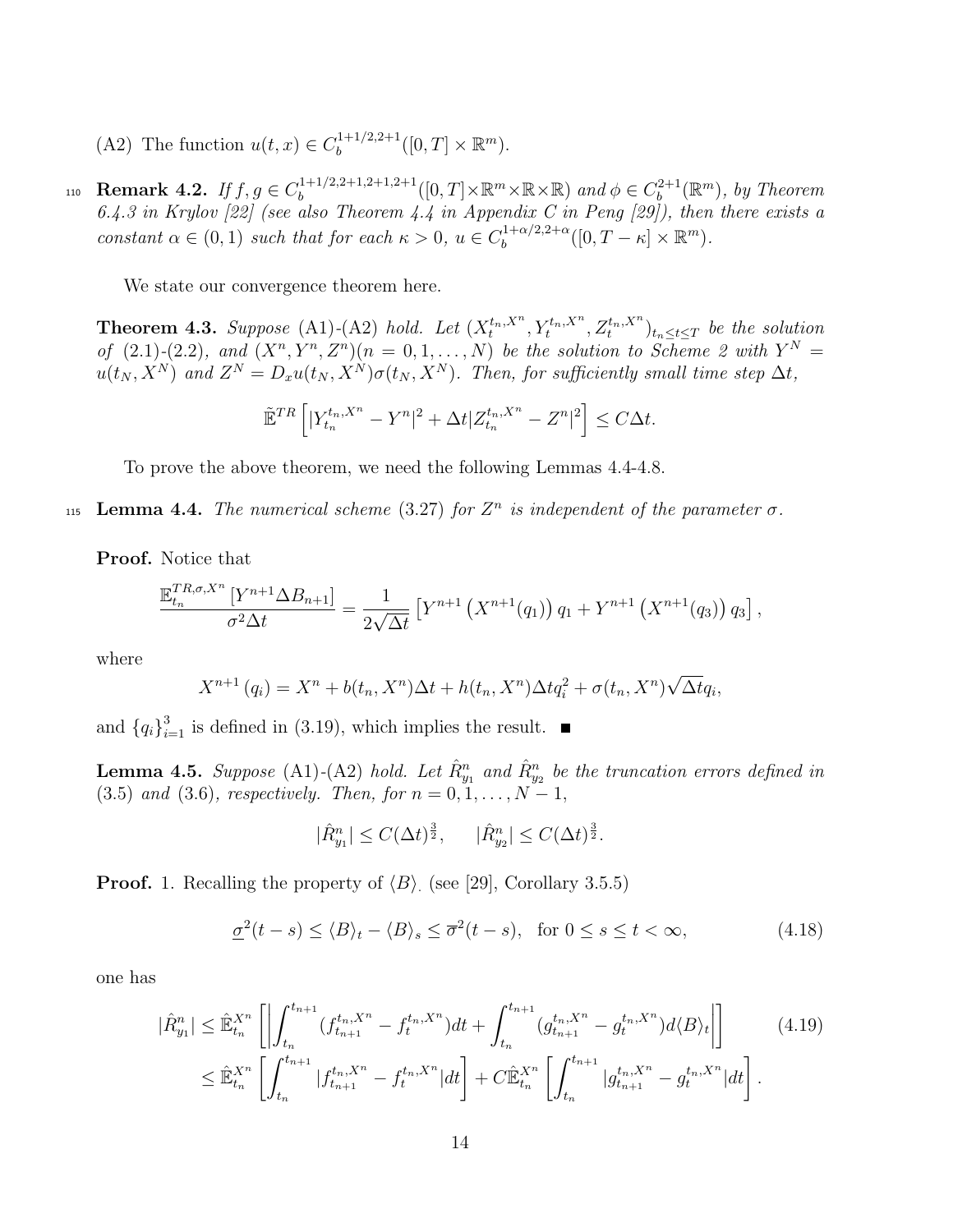Under (A1), it is easy to check that

$$
\hat{\mathbb{E}}_{t_n}^{X^n} \left[ |X_t^{t_n, X^n} - X_s^{t_n, X^n}|^2 \right] \le C \Delta t, \text{ for } t_n \le s \le t \le t_{n+1}.
$$
\n(4.20)

Then, from the Lipschitz continuity of  $f, u, D_x u$ , and  $\sigma$ , we can derive that

$$
\hat{\mathbb{E}}_{t_n}^{X^n} \left[ |f_{t_{n+1}}^{t_n, X^n} - f_t^{t_n, X^n}|^2 \right] \le C \left( |t_{n+1} - t| + \hat{\mathbb{E}}_{t_n}^{X^n} \left[ |X_{t_{n+1}}^{t_n, X^n} - X_t^{t_n, X^n}|^2 \right] \right) \le C \Delta t, \tag{4.21}
$$

and similarly,

$$
\hat{\mathbb{E}}_{t_n}^{X^n} \left[ |g_{t_{n+1}}^{t_n, X^n} - g_t^{t_n, X^n}|^2 \right] \le C \Delta t.
$$
\n(4.22)

Substituting (4.21)-(4.22) into (4.19), by the Cauchy-Schwarz inequality, it is easy to check that  $|\hat{R}_{y_1}^n| \leq C(\Delta t)^{\frac{3}{2}}$ .

2. From the sublinear property of  $\mathbb{E}_{t_n}^{X^n}[\cdot]$ , we have

$$
|\hat{R}_{y_2}^n| \le \hat{\mathbb{E}}_{t_n}^{X^n} \left[ M_{t_{n+1}} \right] \vee \hat{\mathbb{E}}_{t_n}^{X^n} \left[ -M_{t_{n+1}} \right], \tag{4.23}
$$

where

$$
M_{t_{n+1}} = Y_{t_{n+1}}^{t_n, X^n} - Y_{t_{n+1}}^{t_{n+1}, X^{n+1}} + (f_{t_{n+1}}^{t_n, X^n} - f_{t_{n+1}}^{t_{n+1}, X^{n+1}}) \Delta t + (g_{t_{n+1}}^{t_n, X^n} - g_{t_{n+1}}^{t_{n+1}, X^{n+1}}) \Delta \langle B \rangle_{n+1}.
$$

Next, we only bound the first term on the right-hand side of (4.23), and the second term can be similarly obtained. Define the continuous-time approximation

$$
\tilde{X}_t^{t_n, X^n} = X^n + \int_{t_n}^t b(t_n, X^n) dt + \int_{t_n}^t h(t_n, X^n) d\langle B \rangle_t + \int_{t_n}^t \sigma(t_n, X^n) dB_t,
$$

for  $t \in [t_n, t_{n+1}]$ . Similar to (4.20), we have for  $t_n \leq s \leq t \leq t_{n+1}$ ,

$$
\hat{\mathbb{E}}_{t_n}^{X^n} \left[ |\tilde{X}_t^{t_n, X^n} - \tilde{X}_s^{t_n, X^n}|^2 \right] \le C \Delta t. \tag{4.24}
$$

Seeing that  $Y_{t_{n+1}}^{t_n, X^n} = u(t_{n+1}, X_{t_{n+1}}^{t_n, X^n})$  and  $Y_{t_{n+1}}^{t_{n+1}, X^{n+1}} = u(t_{n+1}, \tilde{X}_{t_{n+1}}^{t_n, X^n})$ , by G-Itô's formula and (4.18), we get

$$
\tilde{\mathbb{E}}_{t_n}^{X^n} \left[ Y_{t_{n+1}}^{t_n, X^n} - Y_{t_{n+1}}^{t_{n+1}, X^{n+1}} \right] \n\leq \tilde{\mathbb{E}}_{t_n}^{X^n} \left[ \int_{t_n}^{t_{n+1}} \{ L^0 u(t, X_t^{t_n, X^n}) - \tilde{L}^0 u(t, \tilde{X}_t^{t_n, X^n}) \} dt \right] \n+ \tilde{\mathbb{E}}_{t_n}^{X^n} \left[ \int_{t_n}^{t_{n+1}} \{ L^1 u(t, X_t^{t_n, X^n}) - \tilde{L}^1 u(t, \tilde{X}_t^{t_n, X^n}) \} d\langle B \rangle_t \right],
$$
\n(4.25)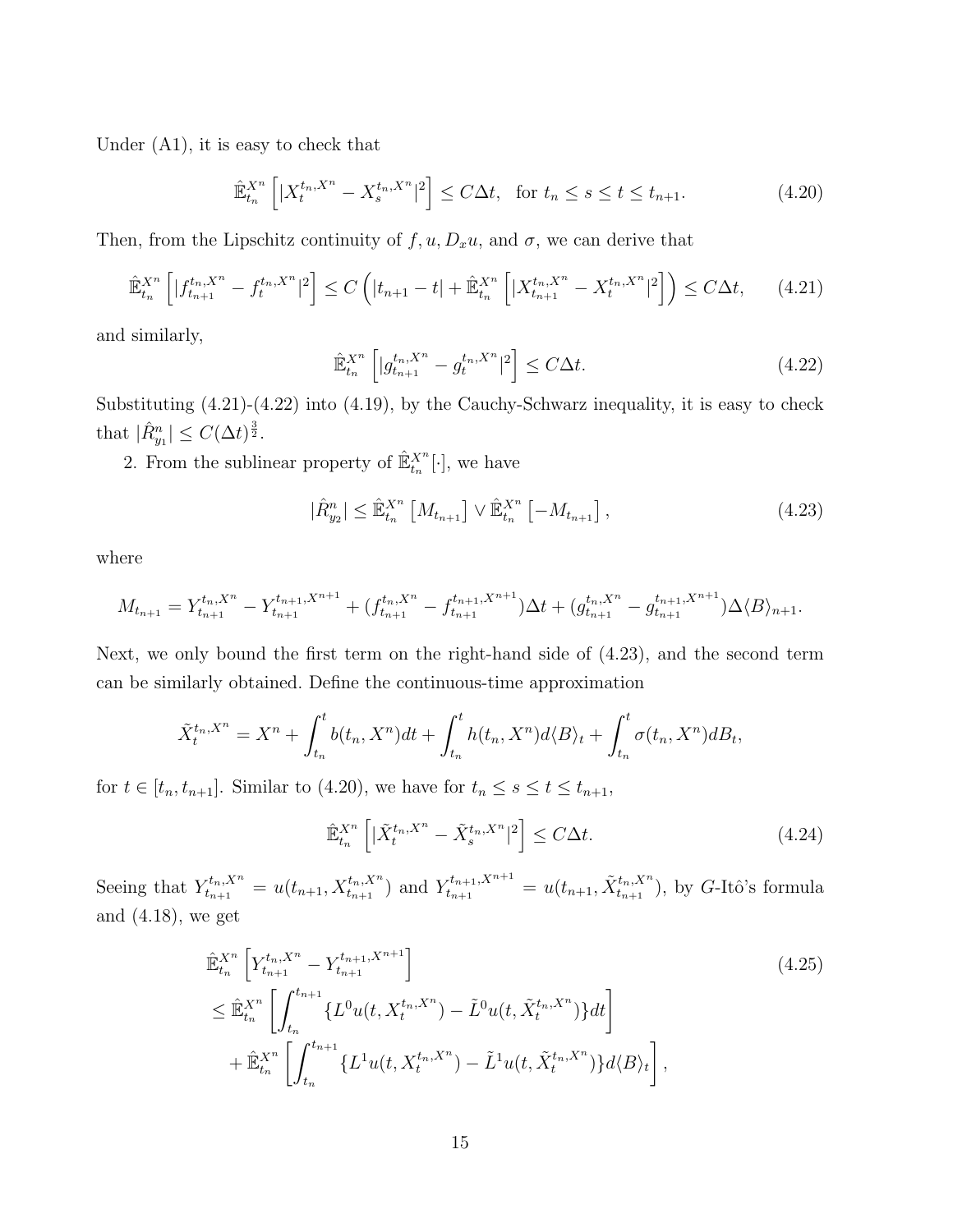where

$$
L^{0} = \partial_{t} + \sum_{i=1}^{m} b_{i} (t, X_{t}) \partial_{x_{i}}, \ L^{1} = \sum_{i=1}^{m} h_{i} (t, X_{t}) \partial_{x_{i}} + \frac{1}{2} \sum_{i,j=1}^{m} [\sigma \sigma^{T}]_{i,j} (t, X_{t}) \partial_{x_{i}x_{j}},
$$
  

$$
\tilde{L}^{0} = \partial_{t} + \sum_{i=1}^{m} b_{i} (t_{n}, X^{n}) \partial_{x_{i}}, \ \tilde{L}^{1} = \sum_{i=1}^{m} h_{i} (t_{n}, X^{n}) \partial_{x_{i}} + \frac{1}{2} \sum_{i,j=1}^{m} [\sigma \sigma^{T}]_{i,j} (t_{n}, X^{n}) \partial_{x_{i}x_{j}}^{2}.
$$

From the definition of  $L^0$  and  $\tilde{L}^0$ , we can obtain

$$
\hat{\mathbb{E}}_{t_n}^{X^n} \left[ \int_{t_n}^{t_{n+1}} \{ L^0 u(t, X_t^{t_n, X^n}) - \tilde{L}^0 u(t, \tilde{X}_t^{t_n, X^n}) \} dt \right] \tag{4.26}
$$
\n
$$
\leq \hat{\mathbb{E}}_{t_n}^{X^n} \left[ \int_{t_n}^{t_{n+1}} \{ \partial_t u(t, X_t^{t_n, X^n}) - \partial_t u(t, \tilde{X}_t^{t_n, X^n}) \} dt \right] + \hat{\mathbb{E}}_{t_n}^{X^n} \left[ \int_{t_n}^{t_{n+1}} D_x u(t, X_t^{t_n, X^n}) \{ b(t, X_t^{t_n, X^n}) - b(t_n, X^n) \} dt \right] + \hat{\mathbb{E}}_{t_n}^{X^n} \left[ \int_{t_n}^{t_{n+1}} \{ D_x u(t, X_t^{t_n, X^n}) - D_x u(t, \tilde{X}_t^{t_n, X^n}) \} b(t_n, X^n) dt \right].
$$

Under  $(A1)-(A2)$ , by  $(4.20)$ ,  $(4.24)$  and the Cauchy-Schwarz inequality, we have

$$
\hat{\mathbb{E}}_{t_n}^{X^n} \left[ \int_{t_n}^{t_{n+1}} \{ L^0 u(t, X_t^{t_n, X^n}) - \tilde{L}^0 u(t, \tilde{X}_t^{t_n, X^n}) \} dt \right] \n\leq C \int_{t_n}^{t_{n+1}} \left\{ \hat{\mathbb{E}}_{t_n}^{X^n} \left[ |X_t^{t_n, X^n} - X^n| \right] + \hat{\mathbb{E}}_{t_n}^{X^n} \left[ | \tilde{X}_t^{t_n, X^n} - X^n| \right] \right\} dt
$$
\n
$$
\leq C (\Delta t)^{\frac{3}{2}}.
$$
\n(4.27)

In the same way as above, we can obtain

$$
\hat{\mathbb{E}}_{t_n}^{X^n} \left[ \int_{t_n}^{t_{n+1}} \{ L^1 u(t, X_t^{t_n, X^n}) - \tilde{L}^1 u(t, \tilde{X}_t^{t_n, X^n}) \} d\langle B \rangle_t \right] \le C(\Delta t)^{\frac{3}{2}}.
$$
 (4.28)

Together with (4.25), (4.27), and (4.28), we have

$$
\hat{\mathbb{E}}_{t_n}^{X^n} \left[ Y_{t_{n+1}}^{t_n, X^n} - Y_{t_{n+1}}^{t_{n+1}, X^{n+1}} \right] \leq C(\Delta t)^{\frac{3}{2}}.
$$

Using the Lipschitz condition of  $f, g$ , and  $u$ , we can also estimate

$$
\hat{\mathbb{E}}_{t_n}^{X^n} \left[ (f_{t_{n+1}}^{t_n, X^n} - f_{t_{n+1}}^{t_{n+1}, X^{n+1}}) \Delta t \right] \leq C (\Delta t)^{\frac{3}{2}}, \quad \hat{\mathbb{E}}_{t_n}^{X^n} \left[ (g_{t_{n+1}}^{t_n, X^n} - g_{t_{n+1}}^{t_{n+1}, X^{n+1}}) \Delta \langle B \rangle_{n+1} \right] \leq C (\Delta t)^{\frac{3}{2}}.
$$

Thus our conclusion follows.  $\blacksquare$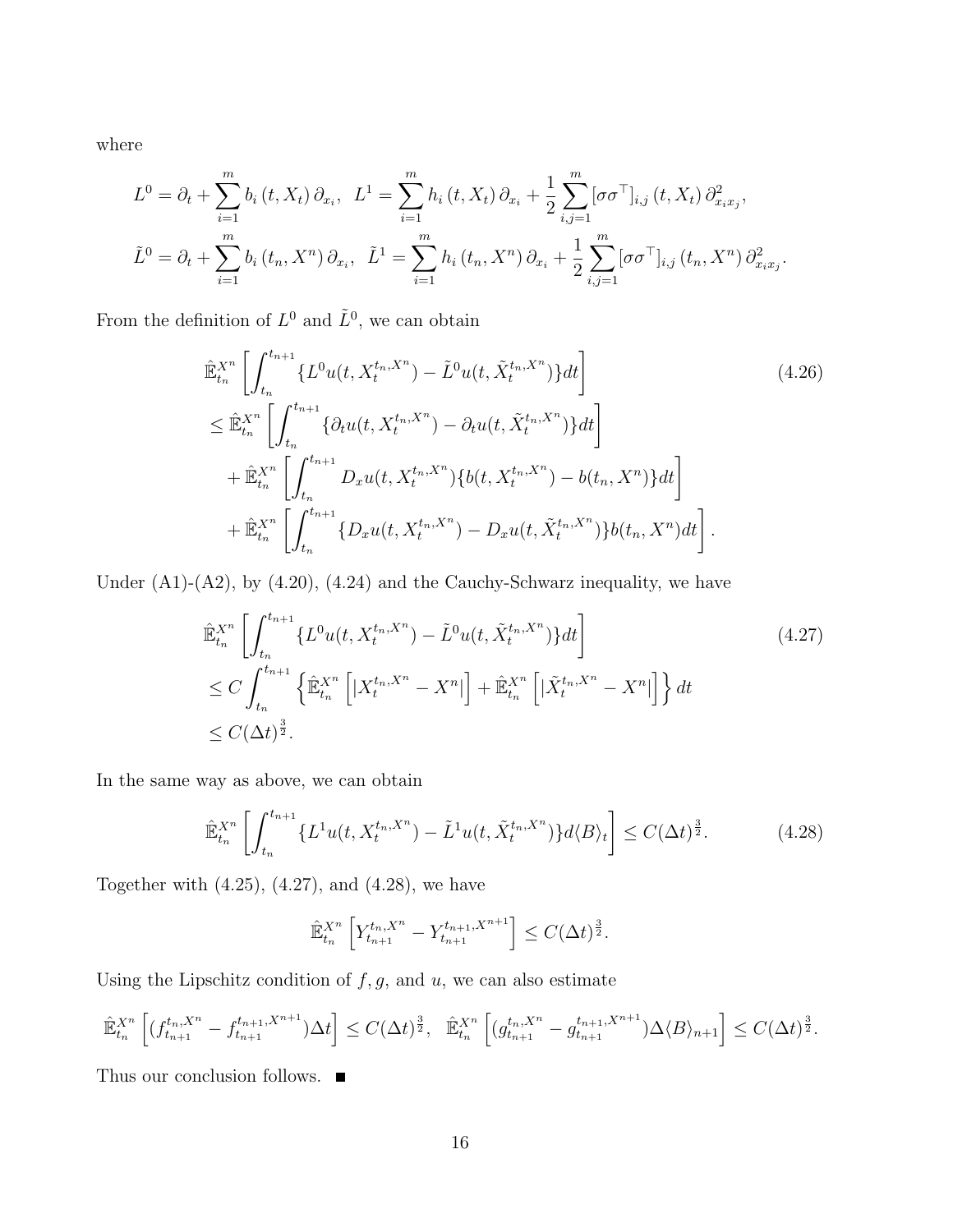**Lemma 4.6.** Suppose (A1)-(A2) hold. Let  $R_{z_1}^{n,\sigma}, R_{z_2}^{n,\sigma},$  and  $R_{z_3}^{n,\sigma}, \sigma \in {\sigma, \bar{\sigma}$ , be the truncation errors defined in (3.11), (3.12), and (3.15), respectively. Then, for  $n = 0, 1, ..., N - 1$ ,

$$
|R_{z_1}^{n,\sigma}| \le C(\Delta t)^{\frac{3}{2}}, \quad |R_{z_2}^{n,\sigma}| \le C(\Delta t)^{\frac{3}{2}}, \quad |R_{z_3}^{n,\sigma}| \le C(\Delta t)^{\frac{3}{2}}.
$$

**Proof.** Under (A1)-(A2) and Remark 2.4, the estimates of  $R_{z_1}^{n,\sigma}, R_{z_2}^{n,\sigma}$ , and  $R_{z_3}^{n,\sigma}$ 120 **Proof.** Under (A1)-(A2) and Remark 2.4, the estimates of  $R_{z_1}^{n,\sigma}, R_{z_2}^{n,\sigma}$ , and  $R_{z_3}^{n,\sigma}$  can be obtained similarly to Lemma 4.5.  $\blacksquare$ 

For given  $(t_n, X^n)$ , we define the following functions

$$
\xi_n(x, y; X^n) = X^n + b(t_n, X^n) \Delta t + \sigma(t_n, X^n) x + h(t_n, X^n) y,u_n(x, y; X^n) = u(t_{n+1}, \xi_n(x, y; X^n)),v_n(x, y; X^n) = D_x u(t_{n+1}, \xi_n(x, y; X^n)) \sigma(t_{n+1}, \xi_n(x, y; X^n)),f_n(x, y; X^n) = f(t_{n+1}, \xi_n(x, y; X^n), u_n(x, y; X^n), v_n(x, y; X^n)),g_n(x, y; X^n) = g(t_{n+1}, \xi_n(x, y; X^n), u_n(x, y; X^n), v_n(x, y; X^n)),\varphi_n(x, y; X^n) = u_n(x, y; X^n) + f_n(x, y; X^n) \Delta t + g_n(x, y; X^n) y.
$$
\n(4.29)

For convenience, we will omit  $X<sup>n</sup>$  in the following proof, if no ambiguity arises.

**Lemma 4.7.** Suppose (A1)-(A2) hold. Let  $\hat{R}_{y_3}^n$  be the error defined in (3.9). Then, for  $n = 0, 1, \ldots, N - 1,$  $|\hat{R}_{y_3}^n| \le C(\Delta t)^{\frac{3}{2}}.$ 

Proof. Noting that

$$
\varphi_n \left( \Delta B_{n+1}, \Delta \langle B \rangle_{n+1} \right) \stackrel{d}{=} \varphi_n \left( B_{\Delta t}, \langle B \rangle_{\Delta t} \right),
$$

in view of (4.29), we can rewrite  $\hat{R}_{y_3}^n$  as

$$
\hat{R}_{y_3}^n = \hat{\mathbb{E}}_{t_n}^{X^n} \left[ \varphi_n \left( B_{\Delta t}, \langle B \rangle_{\Delta t} \right) \right] - \tilde{\mathbb{E}}_{t_n}^{X^n} \left[ \varphi_n \left( B_{\Delta t}, \langle B \rangle_{\Delta t} \right) \right]. \tag{4.30}
$$

Applying *G*-Itô's formula to  $u_n(B_{\Delta t}, \langle B \rangle_{\Delta t})$ , we have

$$
u_n(B_{\Delta t}, \langle B \rangle_{\Delta t}) = u_n(0, 0) + \int_0^{\Delta t} \partial_x u_n(B_s, \langle B \rangle_s) dB_s
$$
  
+ 
$$
\int_0^{\Delta t} [\partial_y u_n(B_s, \langle B \rangle_s) + \frac{1}{2} \partial_{xx}^2 u_n(B_s, \langle B \rangle_s)] d\langle B \rangle_s.
$$

Noting that  $\mathbb{E} [\langle B \rangle_{\Delta t}] = \bar{\sigma}^2 \Delta t$  and  $-\mathbb{E} [-\langle B \rangle_{\Delta t}] = \underline{\sigma}^2 \Delta t$ , we obtain

$$
\hat{\mathbb{E}}_{t_n}^{X^n} \left[ \varphi_n \left( B_{\Delta t}, \langle B \rangle_{\Delta t} \right) \right]
$$
\n
$$
= \varphi_n \left( 0, 0 \right) + \hat{\mathbb{E}}_{t_n}^{X^n} \left[ \{ g_n \left( 0, 0 \right) + \partial_y u_n \left( 0, 0 \right) + \frac{1}{2} \partial_{xx}^2 u_n \left( 0, 0 \right) \} \langle B \rangle_{\Delta t} \right] + \mathcal{E}_n
$$
\n
$$
= \varphi_n \left( 0, 0 \right) + G \left( 2g_n \left( 0, 0 \right) + 2\partial_y u_n \left( 0, 0 \right) + \partial_{xx}^2 u_n \left( 0, 0 \right) \right) \Delta t + \mathcal{E}_n,
$$
\n(4.31)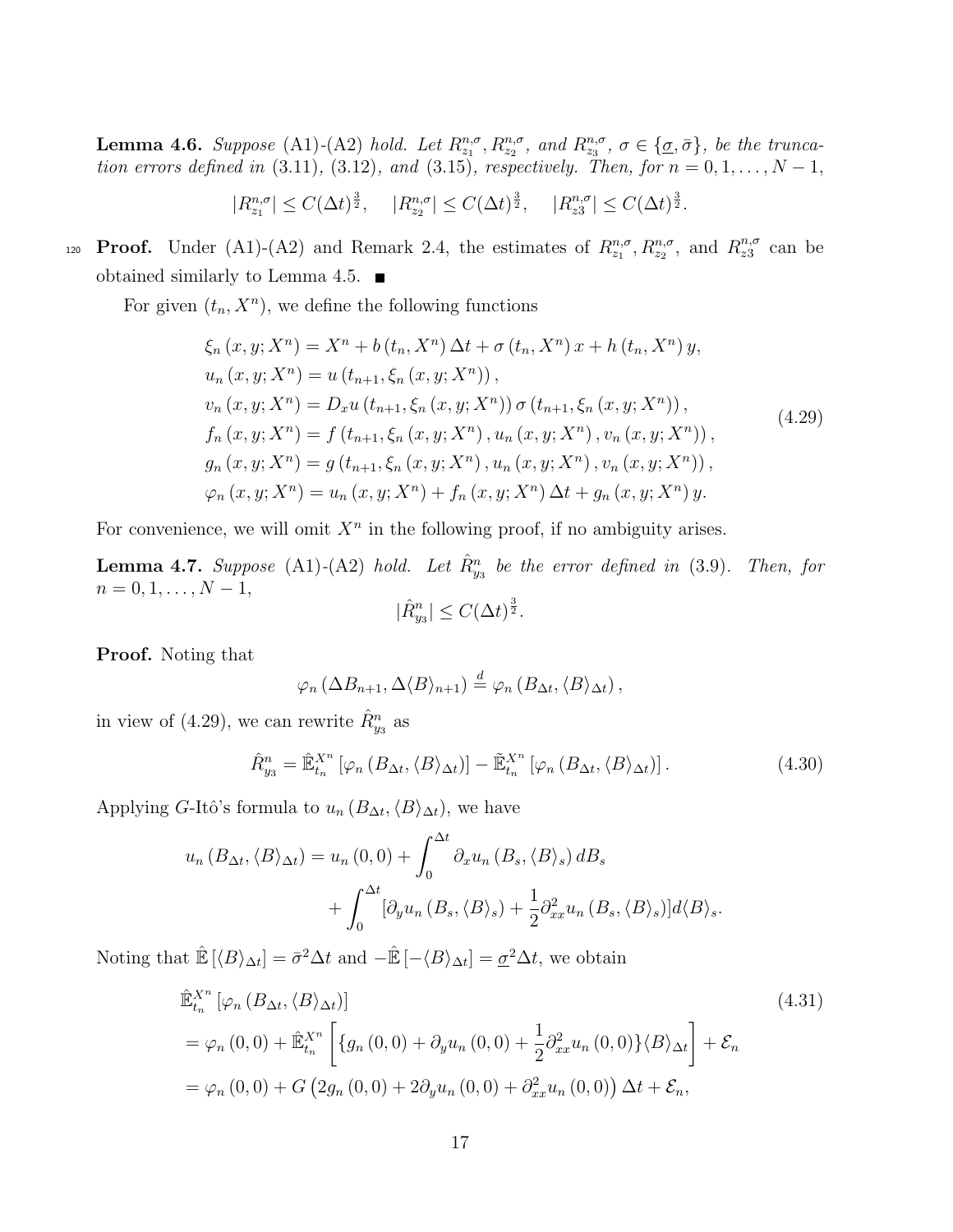where

$$
\mathcal{E}_n = \hat{\mathbb{E}}_{t_n}^{X^n} \bigg[ \int_0^{\Delta t} \{ \partial_y u_n \left( B_s, \langle B \rangle_s \right) + \frac{1}{2} \partial_{xx}^2 u_n \left( B_s, \langle B \rangle_s \right) \} d\langle B \rangle_s \qquad (4.32)
$$

$$
+ g_n \left( B_{\Delta t}, \langle B \rangle_{\Delta t} \right) \langle B \rangle_{\Delta t} + f_n \left( B_{\Delta t}, \langle B \rangle_{\Delta t} \right) \Delta t \bigg] - f_n \left( 0, 0 \right) \Delta t
$$

$$
- \hat{\mathbb{E}}_{t_n}^{X^n} \left[ \{ g_n \left( 0, 0 \right) + \partial_y u_n \left( 0, 0 \right) + \frac{1}{2} \partial_{xx}^2 u_n \left( 0, 0 \right) \} \langle B \rangle_{\Delta t} \bigg]. \qquad (4.32)
$$

With the help of (4.18), one can check that

$$
|\mathcal{E}_n| \leq C \hat{\mathbb{E}}_{t_n}^{X^n} \left[ \int_0^{\Delta t} |f_n(B_{\Delta t}, \langle B \rangle_{\Delta t}) - f_n(0, 0)| + |g_n(B_{\Delta t}, \langle B \rangle_{\Delta t}) - g_n(0, 0)| ds \right]
$$
  
+ 
$$
C \hat{\mathbb{E}}_{t_n}^{X^n} \left[ \int_0^{\Delta t} |\partial_y u_n(B_s, \langle B \rangle_s) - \partial_y u_n(0, 0)| ds \right]
$$
  
+ 
$$
C \hat{\mathbb{E}}_{t_n}^{X^n} \left[ \int_0^{\Delta t} |\partial_{xx}^2 u_n(B_s, \langle B \rangle_s) - \partial_{xx}^2 u_n(0, 0)| ds \right].
$$

In view of the assumptions (A1)-(A2), we get  $|\mathcal{E}_n| \leq C(\Delta t)^{3/2}$ . Thus

$$
\hat{\mathbb{E}}_{t_n}^{X^n} \left[ \varphi_n \left( B_{\Delta t}, \langle B \rangle_{\Delta t} \right) \right]
$$
\n
$$
= \varphi_n \left( 0, 0 \right) + G \left( 2g_n \left( 0, 0 \right) + 2 \partial_y u_n \left( 0, 0 \right) + \partial_{xx}^2 u_n \left( 0, 0 \right) \right) \Delta t + \mathcal{O}(\Delta t)^{\frac{3}{2}}.
$$
\n
$$
(4.33)
$$

Similarly, we have

$$
\tilde{\mathbb{E}}_{t_n}^{X^n} \left[ \varphi_n \left( B_{\Delta t}, \langle B \rangle_{\Delta t} \right) \right]
$$
\n
$$
= \varphi_n \left( 0, 0 \right) + \sup_{\sigma \in \{\underline{\sigma}, \overline{\sigma}\}} \mathbb{E}_{t_n}^{\sigma, X^n} \left[ \{ g_n \left( 0, 0 \right) + \partial_y u_n \left( 0, 0 \right) + \frac{1}{2} \partial_{xx}^2 u_n \left( 0, 0 \right) \} \langle B \rangle_{\Delta t} \right] + \tilde{\mathcal{E}}_n
$$
\n
$$
= \varphi_n \left( 0, 0 \right) + G \left( 2g_n \left( 0, 0 \right) + 2\partial_y u_n \left( 0, 0 \right) + \partial_{xx}^2 u_n \left( 0, 0 \right) \right) \Delta t + \tilde{\mathcal{E}}_n,
$$
\n
$$
(4.34)
$$

where

$$
\tilde{\mathcal{E}}_{n} = \tilde{\mathbb{E}}_{t_{n}}^{X^{n}} \bigg[ \int_{0}^{\Delta t} \{ \partial_{y} u_{n} \left( B_{s}, \langle B \rangle_{s} \right) + \frac{1}{2} \partial_{xx}^{2} u_{n} \left( B_{s}, \langle B \rangle_{s} \right) \} d \langle B \rangle_{s} \n+ g_{n} \left( B_{\Delta t}, \langle B \rangle_{\Delta t} \right) \langle B \rangle_{\Delta t} + f_{n} \left( B_{\Delta t}, \langle B \rangle_{\Delta t} \right) \Delta t \bigg] - f_{n} \left( 0, 0 \right) \Delta t \n- \tilde{\mathbb{E}}_{t_{n}}^{X^{n}} \bigg[ \{ g_{n} \left( 0, 0 \right) + \partial_{y} u_{n} \left( 0, 0 \right) + \frac{1}{2} \partial_{xx}^{2} u_{n} \left( 0, 0 \right) \} \langle B \rangle_{\Delta t} \bigg].
$$

By a simple calculation similar to  $\mathcal{E}_n$ , we have  $|\tilde{\mathcal{E}}_n| \leq C(\Delta t)^{3/2}$ . Together with (4.30), (4.33) and (4.34), the desired result follows.  $\blacksquare$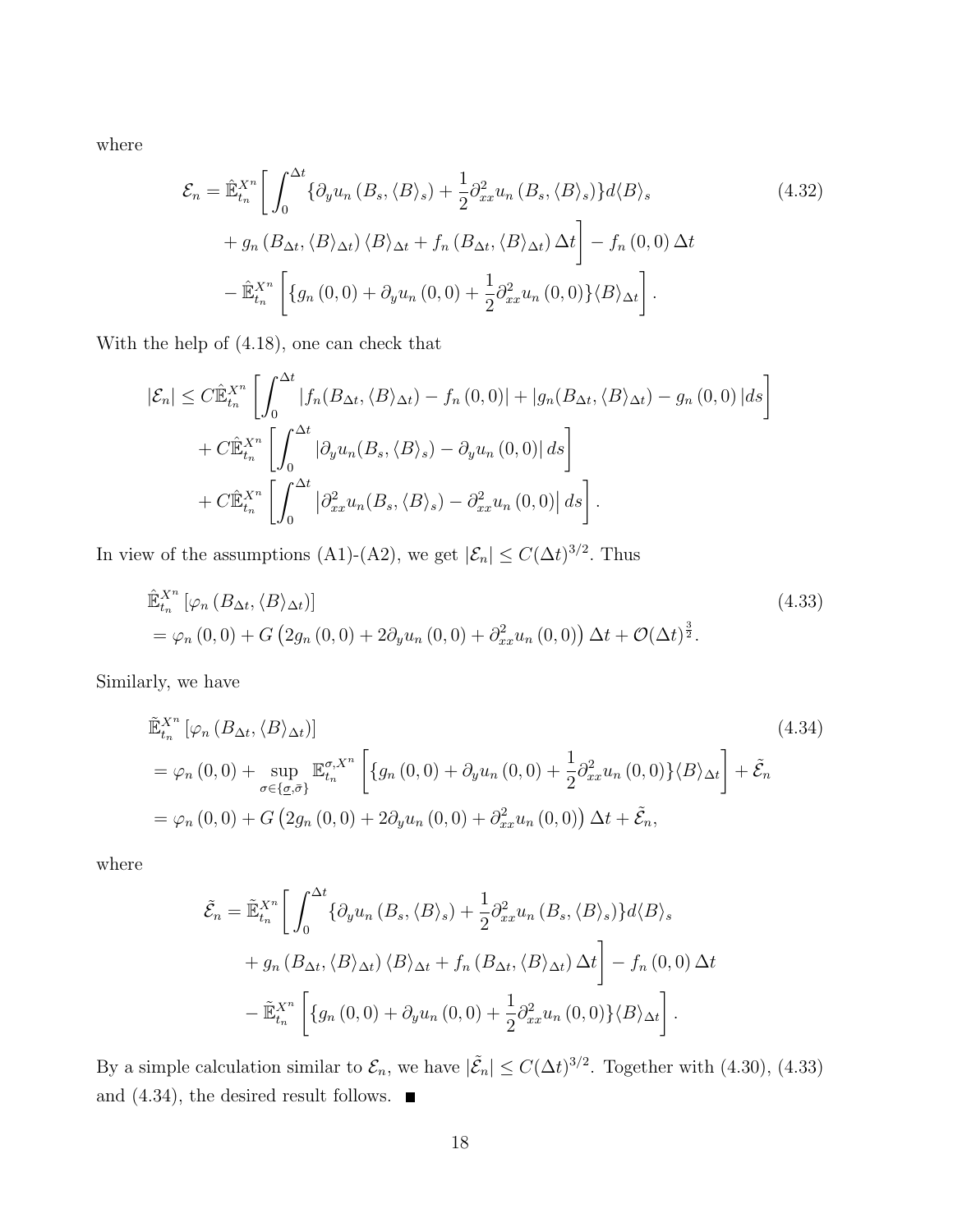**Lemma 4.8.** Suppose (A1)-(A2) hold. Let  $R_y^{T,n}$  and  $R_z^{T,n,\sigma}$ ,  $\sigma \in {\sigma, \bar{\sigma}}$  be the errors defined in (3.22) and (3.23), respectively. Then for  $n = 0, 1, ..., N - 1$ ,

$$
|R_y^{T,n}| \le C(\Delta t)^{\frac{3}{2}}, \quad |R_z^{T,n,\sigma}| \le C(\Delta t)^{\frac{3}{2}}.
$$

**Proof.** From  $(4.29)$ , it is easy to know

$$
R_y^{T,n} = \tilde{\mathbb{E}}_{t_n}^{X^n} \left[ \varphi_n \left( B_{\Delta t}, \langle B \rangle_{\Delta t} \right) \right] - \tilde{\mathbb{E}}_{t_n}^{T,R,X^n} \left[ \varphi_n \left( B_{\Delta t}, \langle B \rangle_{\Delta t} \right) \right]. \tag{4.35}
$$

Under the assumptions (A1)-(A2), applying the Taylor expansion to  $u_n$  and using the Lipschitz condition on  $f_n$  and  $g_n$ , we get

$$
\varphi_n(\sqrt{\Delta t}q_i, \Delta t q_i^2) = u_n(0,0) + \partial_x u_n(0,0) \sqrt{\Delta t}q_i + \partial_y u_n(0,0) \Delta t q_i^2
$$
  
+ 
$$
\frac{1}{2} \partial_{xx}^2 u_n(0,0) (\sqrt{\Delta t}q_i)^2 + f_n(0,0) \Delta t
$$
  
+ 
$$
g_n(0,0) \Delta t q_i^2 + \mathcal{O}(\Delta t)^{\frac{3}{2}}.
$$
 (4.36)

This and Remark 3.1 yield

$$
\tilde{\mathbb{E}}_{t_n}^{TR,X^n} \left[ \varphi_n \left( B_{\Delta t}, \langle B \rangle_{\Delta t} \right) \right]
$$
\n
$$
= \varphi_n \left( 0, 0 \right) + \sup_{\sigma \in \{\underline{\sigma}, \overline{\sigma}\}} \left[ \{ g_n \left( 0, 0 \right) + \partial_y u_n \left( 0, 0 \right) + \frac{1}{2} \partial_{xx}^2 u_n \left( 0, 0 \right) \} \sigma^2 \Delta t \right] + \mathcal{O}(\Delta t)^{\frac{3}{2}}
$$
\n
$$
= \varphi_n \left( 0, 0 \right) + G \left( 2g_n \left( 0, 0 \right) + 2\partial_y u_n \left( 0, 0 \right) + \partial_{xx}^2 u_n \left( 0, 0 \right) \right) \Delta t + \mathcal{O}(\Delta t)^{\frac{3}{2}}.
$$
\n
$$
(4.37)
$$

125 Together with (4.34)-(4.35) and (4.37), we obtain  $|R_y^{T,n}| \leq C(\Delta t)^{\frac{3}{2}}$ . Similarly, according to  $(3.7)$  and  $(3.18)$ , the estimate for  $R_z^{T,n,\sigma}$  follows.

Proof of Theorem 4.3. From Lemmas 4.5-4.8, it holds that

$$
\begin{aligned} |\tilde{R}_y^n|^2 &\leq C (\Delta t)^3, & |R_y^{T,n}|^2 \leq C (\Delta t)^3;\\ |\tilde{R}_z^n|^2 &\leq C (\Delta t)^3, & |R_z^{T,n}|^2 \leq C (\Delta t)^3. \end{aligned}
$$

Then by Theorem 4.1 and Lemma 4.4, the conclusion can be obtained.  $\blacksquare$ 

**Remark 4.9.** Suppose that  $f, g \in C_h^{1+1/2,2+1,2+1,2+1}$  $b_b^{(1+1/2,2+1,2+1,2+1)}([0,T]\times\mathbb{R}^m\times\mathbb{R}\times\mathbb{R})$  and  $\phi\in C_b^{2+1}$  $b^{2+1}(\mathbb{R}^m)$ . Without (A2), we conclude that

$$
\tilde{\mathbb{E}}^{TR}\left[|Y_{t_n}^{t_n,X^n}-Y^n|^2\right] \le C(\Delta t)^\alpha, \text{ for some } \alpha \in (0,1),
$$

which yields Scheme 2 is of order  $\alpha/2$  for Y.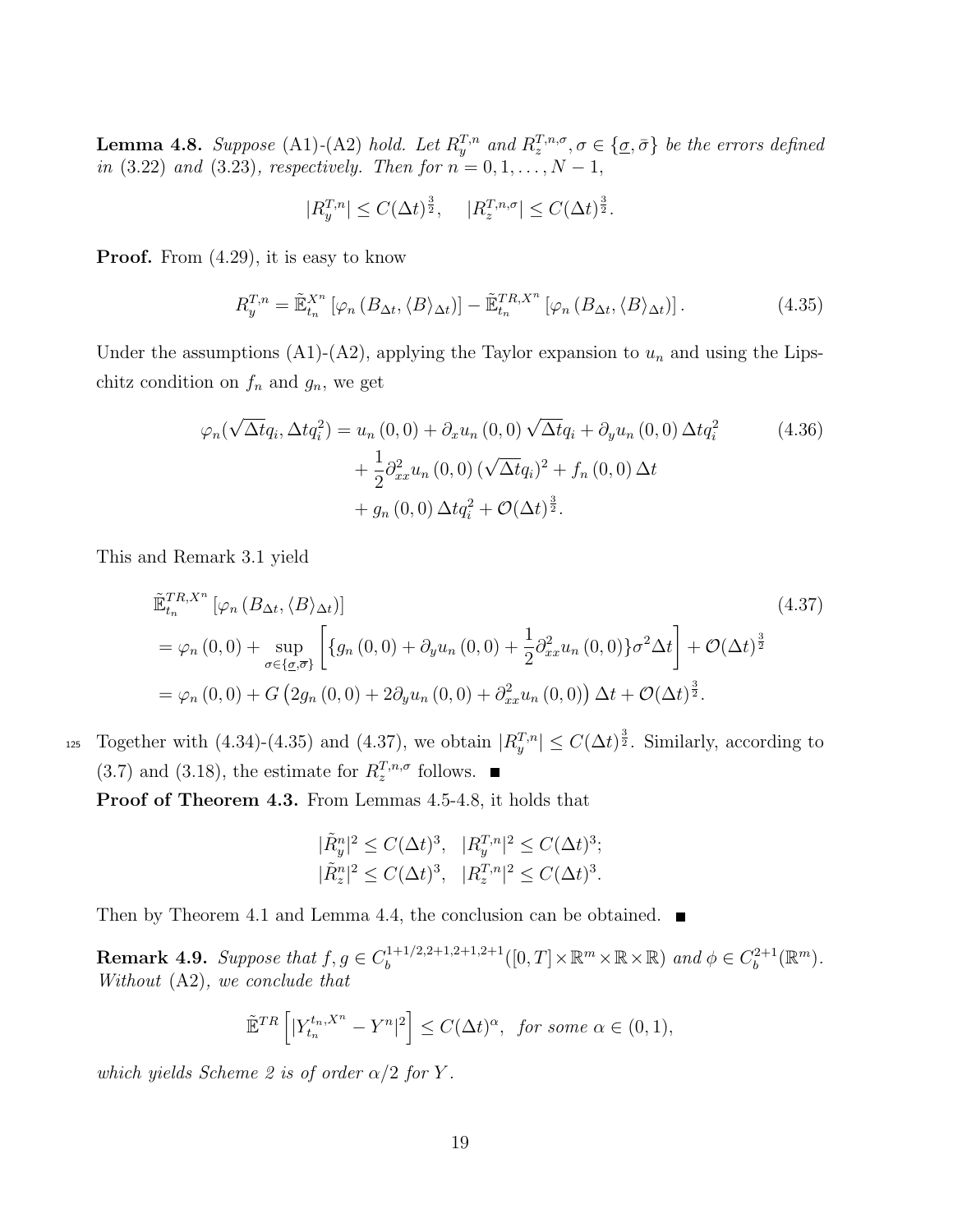# 5. Multi-dimensional G-Brownian motion case

In this section, we extend our results to the multi-dimensional G-Brownian motion case. Let  $G : \mathbb{S}(d) \to \mathbb{R}$  be a given sublinear function such that

$$
G(A) = \frac{1}{2} \sup_{Q \in \Sigma} tr[QA], \qquad (5.1)
$$

with the closed set  $\Sigma \subset \mathbb{S}^+(d)$ , and  $B_t = (B_t^1, \ldots, B_t^d)^{\top}$  be the corresponding d-dimensional G-Brownian motion. Denote  $h(t, x) := (h_{ij}(t, x))_{i,j=1}^d$  and  $g(t, x, y, z) := (g_{ij}(t, x, y, z))_{i,j=1}^d$ . For  $\eta \in L^1_G(\Omega_T)$ , define the approximate conditional G-expectation  $\tilde{\mathbb{E}}_{t_n}^{X^n}[\eta]$  by

$$
\tilde{\mathbb{E}}_{t_n}^{X^n}[\eta] = \sup_{Q \in \Sigma} \mathbb{E}_{t_n}^{Q, X^n}[\eta] = \sup_{Q \in \Sigma} \mathbb{E}_{P^Q}[\eta | X_{t_n} = X^n],\tag{5.2}
$$

where  $P^Q \in \mathcal{P}$  is a probability measure, under which  $(B_t)_{t\geq 0}$  is the classical Brownian motion with  $\mathbb{E}_{P^Q}[B_t] = 0$  and  $\mathbb{E}_{P^Q}[B_t B_t^\top] = Qt$ . Then the equations (3.16)-(3.17) can be extended to

$$
Y_{t_n}^{t_n, X^n} = \tilde{\mathbb{E}}_{t_n}^{X^n} \left[ Y_{t_{n+1}}^{t_{n+1}, X^{n+1}} + f_{t_{n+1}}^{t_{n+1}, X^{n+1}} \Delta t + \langle g_{t_{n+1}}^{t_{n+1}, X^{n+1}}, \Delta \langle B \rangle_{n+1} \rangle \right] + \tilde{R}_y^n, \tag{5.3}
$$

$$
Z_{t_n}^{t_n, X^n} Q \Delta t = \mathbb{E}_{t_n}^{Q, X^n} \left[ Y_{t_{n+1}}^{t_{n+1}, X^{n+1}} \Delta B_{n+1}^\top \right] + \tilde{R}_z^{n, Q}, \text{ for } Q \in \Sigma,
$$
\n(5.4)

where  $Z_t = (Z_t^1, \ldots, Z_t^d)$ ,  $\tilde{R}_y^n$  is given in (3.8) and  $\tilde{R}_z^{n,Q} = R_{z_1}^{n,Q} + R_{z_2}^{n,Q} - R_{z_3}^{n,Q}$  with

$$
R_{z_1}^{n,Q} = \mathbb{E}_{t_n}^{Q,X^n} \left[ \int_{t_n}^{t_{n+1}} f_t^{t_n,X^n} dt \Delta B_{n+1}^\top + \int_{t_n}^{t_{n+1}} g_t^{t_n,X^n} d\langle B \rangle_t \Delta B_{n+1}^\top \right] - \mathbb{E}_{t_n}^{Q,X^n} \left[ (K_{t_{n+1}}^{t_n,X^n} - K_{t_n}^{t_n,X^n}) \Delta B_{n+1}^\top \right], \tag{5.5}
$$

$$
R_{z_2}^{n,Q} = \mathbb{E}_{t_n}^{Q,X^n} \left[ Y_{t_{n+1}}^{t_n, X^n} \Delta B_{n+1}^\top \right] - \mathbb{E}_{t_n}^{Q,X^n} \left[ Y_{t_{n+1}}^{t_{n+1}, X^{n+1}} \Delta B_{n+1}^\top \right],
$$
\n(5.6)

$$
R_{z_3}^{n,Q} = \mathbb{E}_{t_n}^{Q,X^n} \left[ \int_{t_n}^{t_{n+1}} Z_t^{t_n,X^n} Q dt \right] - Z_{t_n}^{t_n,X^n} Q \Delta t.
$$
 (5.7)

**Example 5.1.** Assume that  $d = 2$  and  $Q = diag(\sigma_1^2, \sigma_2^2)$ . In this case, we have

$$
\mathbb{E}_{t_n}^{Q,X^n} \left[ \varphi \left( \Delta B_{n+1}^1, \Delta B_{n+1}^2 \right) \Delta B_{n+1}^1 \right] = \mathbb{E}_{t_n}^{\sigma_1,X^n} \left[ \mathbb{E}_{t_n}^{\sigma_2,X^n} \left[ \varphi \left( x, \Delta B_{n+1}^2 \right) x \right]_{x = \Delta B_{n+1}^1} \right].
$$

From the trinomial tree rule (3.18), we can deduce that

$$
\frac{\mathbb{E}_{t_n}^{TR,Q,X^n} \left[ \varphi \left( \Delta B_{n+1} \right) \Delta B_{n+1}^1 \right]}{\sigma_1^2 \Delta t} = \frac{1}{\sigma_1^2 \sqrt{\Delta t}} \sum_{i=1}^3 \sum_{j=1}^3 \omega_i^{\sigma_1} \omega_j^{\sigma_2} \varphi(\sqrt{\Delta t} q_i, \sqrt{\Delta t} q_j) q_i
$$

$$
= \frac{1}{2\sqrt{\Delta t}} \sum_{j=1}^3 \omega_j^{\sigma_2} \left[ \varphi(\sqrt{\Delta t}, \sqrt{\Delta t} q_j) - \varphi(-\sqrt{\Delta t}, \sqrt{\Delta t} q_j) \right],
$$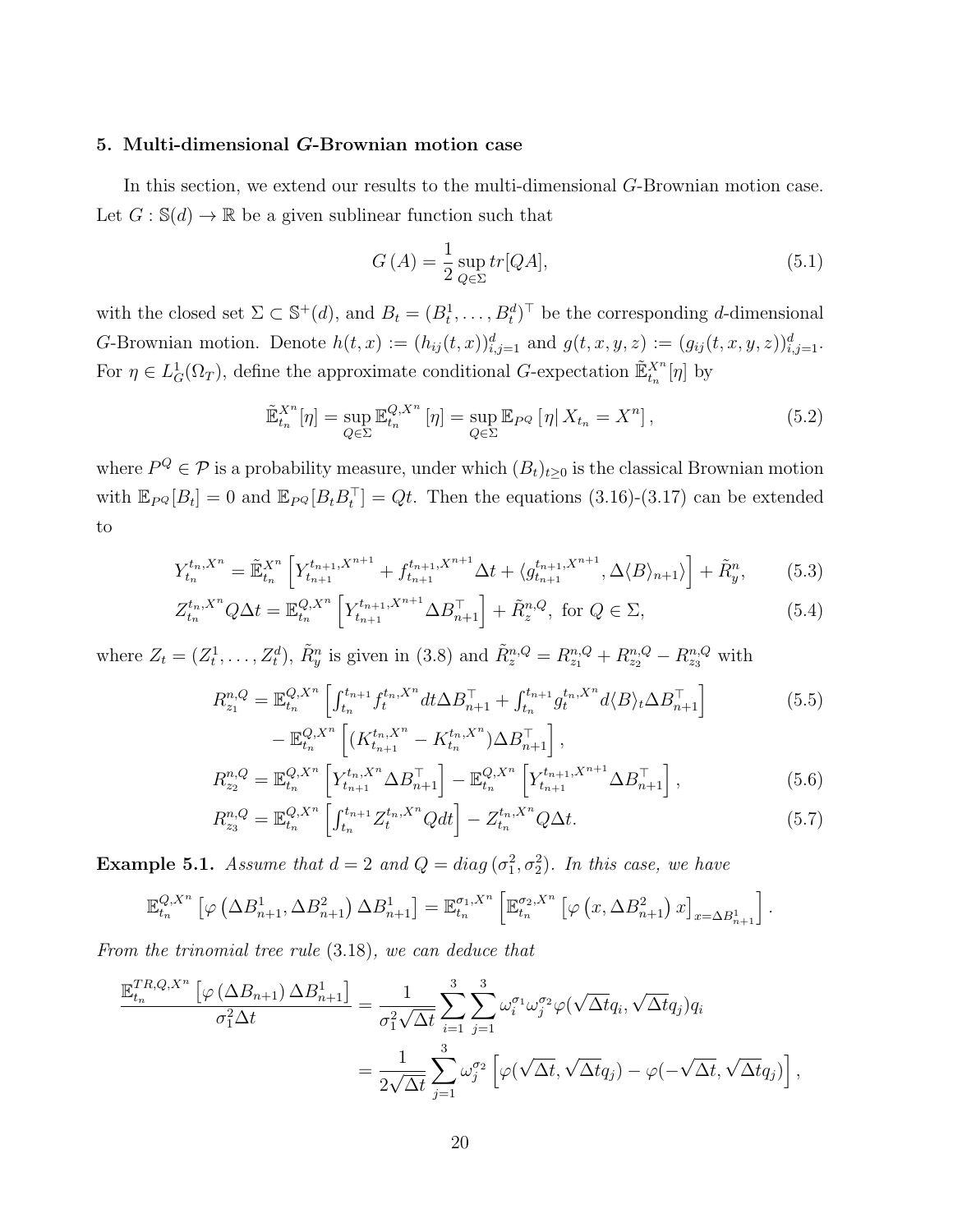which is independent of  $\sigma_1$  but dependent on  $\sigma_2$ . Similarly,

$$
\frac{\mathbb{E}_{t_n}^{TR,Q,X^n}\left[\varphi\left(\Delta B_{n+1}\right)\Delta B_{n+1}^2\right]}{\sigma_2^2\Delta t} = \frac{1}{2\sqrt{\Delta t}}\sum_{i=1}^3\omega_i^{\sigma_1}\left[\varphi\left(\sqrt{\Delta t}q_i,\sqrt{\Delta t}\right) - \varphi\left(\sqrt{\Delta t}q_i,-\sqrt{\Delta t}\right)\right],
$$

130 which is independent of  $\sigma_2$  but dependent on  $\sigma_1$ .

**Remark 5.2.** Example 5.1 implies that the trinomial tree rule  $(3.27)$  for  $Z<sup>n</sup>$  depends on Q in the case of multi-dimensional G-Brownian motion, and Lemma 4.4 is no longer true. In addition, in this case the weights of the trinomial tree rule are determined by the matrix  $Q \in \Sigma$ , which makes it more difficult to derive.

#### <sup>135</sup> 5.1. Gauss-Hermite quadrature rule

Inspired by the approximation of classical d-dimensional Brownian motion distribution, for a function  $\varphi : \mathbb{R}^m \times \mathbb{R}^d \times \mathbb{R}^{d \times d} \to \mathbb{R}$ , denote  $\varphi_{t_{n+1}} = \varphi(X^{n+1}, \Delta B_{n+1}, \Delta \langle B \rangle_{n+1})$ , we introduce a more effective Gauss-Hermite quadrature rule to approximate  $\tilde{\mathbb{E}}_{t_n}^{GH,X^n}[\varphi_{t_{n+1}}]$  as follows:

$$
\tilde{\mathbb{E}}_{t_n}^{GH,X^n}[\varphi_{t_{n+1}}] := \sup_{Q \in \Sigma} \mathbb{E}_{t_n}^{GH,Q,X^n} \left[ \varphi \left( X^{n+1}, \Delta B_{n+1}, \Delta \langle B \rangle_{n+1} \right) \right]
$$
\n
$$
:= \sup_{Q \in \Sigma} \sum_{i_1, \dots, i_d = 1}^{L} \omega_{i_1} \cdots \omega_{i_d} \tilde{\varphi} \left( X^n, \sqrt{\Delta t} P_Q, \Delta t Q \right),
$$
\n(5.8)

where  $\tilde{\varphi}(x, y, z) = \varphi(x + b(t_n, x)\Delta t + \sigma(t_n, x)y + \langle h(t_n, x), z \rangle, y, z)$ , the weights  $\omega_i = \frac{2^{L+1}L!}{|U_i(z)|!}$  $\overline{\left[H_{L}'(x_i)\right]^2}$ for  $i = 1, ... L, P_Q =$ √  $\overline{Q}(% \overline{Q}(\overline{Q}))=\overline{Q}(\overline{Q})=\overline{Q}(\overline{Q})$ √  $\overline{2}p_{i_1}, \ldots, \sqrt{2}p_{i_d}$ , and the nodes  $\{p_i\}_{i=1}^L$  are the roots of the L degree Hermite polynomial  $H_L(x) = (-1)^L e^{x^2} \frac{d^L}{dx^L} e^{-x^2}$ . Similarly, we define the associated discrete sublinear expectation

$$
\widetilde{\mathbb{E}}^{GH}\left[\varphi_{t_{n+1}}\right] = \widetilde{\mathbb{E}}_{t_0}^{GH,x_0}\left[\widetilde{\mathbb{E}}_{t_1}^{GH,X^1}\left[\cdots\widetilde{\mathbb{E}}_{t_n}^{GH,X^n}[\varphi_{t_{n+1}}]\right]\right].\tag{5.9}
$$

**Remark 5.3.** For any fixed  $L \geq 2$ , noting that the Gauss-Hermite quadrature rule is exact for any polynomial of degree  $\leq 2L-1$ , one can check that

$$
\sum_{i=1}^{L} \omega_i = 1, \quad \sum_{i=1}^{L} \omega_i p_i = 0, \quad \sum_{i=1}^{L} \omega_i p_i^2 = \frac{1}{2}.
$$

Similar to the one-dimensional case, based on (5.3) and (5.4), we get the following reference equations:

$$
Y_{t_n}^{t_n, X^n} = \tilde{\mathbb{E}}_{t_n}^{GH, X^n} \left[ Y_{t_{n+1}}^{t_{n+1}, X^{n+1}} + f_{t_{n+1}}^{t_{n+1}, X^{n+1}} \Delta t + \langle g_{t_{n+1}}^{t_{n+1}, X^{n+1}}, \Delta \langle B \rangle_{n+1} \rangle \right] + \tilde{R}_y^n + R_y^{G, n}, \tag{5.10}
$$

$$
Z_{t_n}^{t_n, X^n} Q \Delta t = \mathbb{E}_{t_n}^{GH, Q, X^n} \left[ Y_{t_{n+1}}^{t_{n+1}, X^{n+1}} \Delta B_{n+1}^\top \right] + \tilde{R}_z^{n, Q} + R_z^{G, n, Q}, \text{ for } Q \in \Sigma,
$$
\n(5.11)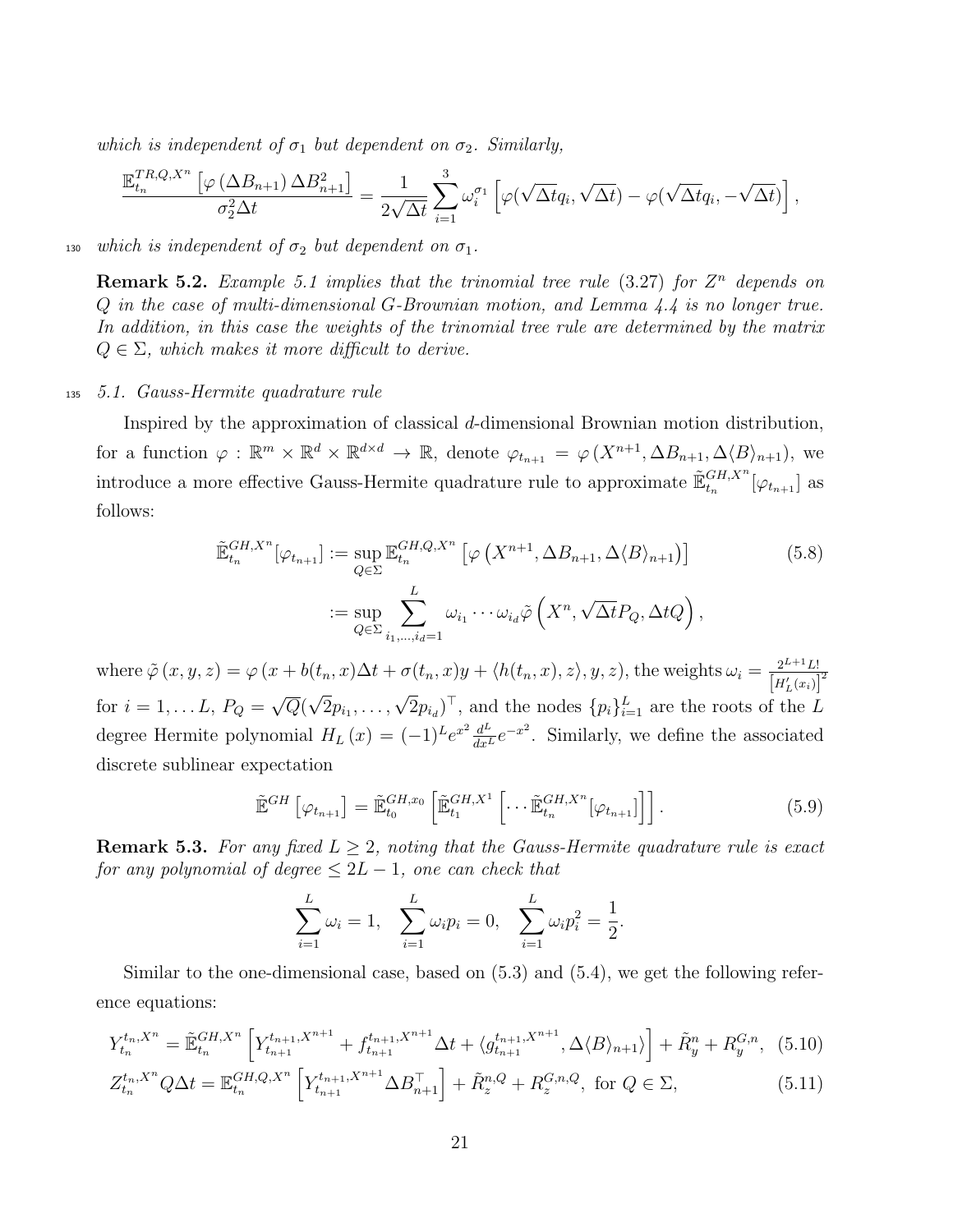where

$$
R_y^{G,n} = \tilde{\mathbb{E}}_{t_n}^{X^n} \left[ Y_{t_{n+1}}^{t_{n+1}, X^{n+1}} + f_{t_{n+1}}^{t_{n+1}, X^{n+1}} \Delta t + \langle g_{t_{n+1}}^{t_{n+1}, X^{n+1}}, \Delta \langle B \rangle_{n+1} \rangle \right] - \tilde{\mathbb{E}}_{t_n}^{GH, X^n} \left[ Y_{t_{n+1}}^{t_{n+1}, X^{n+1}} + f_{t_{n+1}}^{t_{n+1}, X^{n+1}} \Delta t + \langle g_{t_{n+1}}^{t_{n+1}, X^{n+1}}, \Delta \langle B \rangle_{n+1} \rangle \right],
$$
  

$$
R_z^{G,n,Q} = \mathbb{E}_{t_n}^{Q, X^n} \left[ Y_{t_{n+1}}^{t_{n+1}, X^{n+1}} \Delta B_{n+1}^{\top} \right] - \mathbb{E}_{t_n}^{GH, Q, X^n} \left[ Y_{t_{n+1}}^{t_{n+1}, X^{n+1}} \Delta B_{n+1}^{\top} \right].
$$

#### 5.2. Numerical schemes and convergence results

Let  $Y^n$  and  $Z^n$  be the approximate values of the solutions  $Y_t$  and  $Z_t$  of the G-FBSDE (1.1) at time  $t_n$ , respectively, and denote  $f^{n+1} = f(t_{n+1}, X^{n+1}, Y^{n+1}, Z^{n+1}), g^{n+1} = g(t_{n+1}, X^{n+1}, Z^{n+1})$  $Y^{n+1}, Z^{n+1}$ ). By removing the error terms  $\tilde{R}_y^n, R_y^{G,n}, \tilde{R}_z^{n,Q}$ , and  $R_z^{G,n,Q}$  from (5.10)-(5.11), we 140 obtain our discrete scheme for solving the  $G$ -FBSDE  $(1.1)$  as follows.

**Scheme 3.** Given random variables  $Y^N$  and  $Z^N$ , for  $n = N - 1, \ldots, 0$  and  $Q \in \Sigma$ , solve random variables  $Y^n = Y^n(X^n)$  and  $Z^n = Z^n(X^n)$  from

$$
Y^{n} = \tilde{\mathbb{E}}_{t_{n}}^{GH,X^{n}} \left[ Y^{n+1} + f^{n+1} \Delta t + \langle g^{n+1}, \Delta \langle B \rangle_{n+1} \rangle \right],
$$
\n(5.12)

$$
Z^{n} = \mathbb{E}_{t_{n}}^{GH,Q,X^{n}} \left[ Y^{n+1} \Delta B_{n+1}^{\top} \right] Q^{-1} / \Delta t, \qquad (5.13)
$$

with

$$
X^{n+1} = X^n + b(t_n, X^n) \Delta t + \langle h(t_n, X^n), \Delta \langle B \rangle_{n+1} \rangle + \sigma(t_n, X^n) \Delta B_{n+1}.
$$
 (5.14)

Compared with the trinomial tree scheme in the one-dimensional G-Brownian motion case,  $(5.13)$  in Scheme 3 for  $Z<sup>n</sup>$  depends on the parameter Q in the multi-dimensional case. To obtain the convergence results for Scheme 3, the following assumption need to be imposed.

(A3) There exists a constant  $C > 0$ , such that, for any  $\tilde{Q} \in \Sigma$ ,

$$
\sup_{0 \le n \le N-1} |Z^n - \tilde{Z}^n| \le C \left(\Delta t\right)^{\frac{1}{2}},\tag{5.15}
$$

where

$$
\tilde{Z}^n = \mathbb{E}_{t_n}^{GH, \tilde{Q}, X^n} \left[ Y^{n+1} \Delta B_{n+1} \right] \tilde{Q}^{-1} / \Delta t.
$$

Let us give a sufficient condition for the assumption (A3) to illustrate its rationality.

**Proposition 5.4.** For each fixed  $(t_n, X^n)$ , assume that there exists a function  $\psi_n \in C^1(\mathbb{R}^d \times$  $\mathbb{R}^{d \times d}; \mathbb{R}$  such that  $Y^{n+1} = Y^{n+1}(X^{n+1}) = \psi_n(\Delta B_{n+1}, \Delta \langle B \rangle_{n+1}),$  and for any  $x, x' \in \mathbb{R}^d$ ,  $y, y' \in \mathbb{R}^{d \times d}$ ,

$$
\sup_{0 \le n \le N-1} |D_x \psi_n(x, y) - D_x \psi_n(x', y')| \le C (|x - x'| + |y - y'|),
$$
  
\n
$$
\sup_{0 \le n \le N-1} |D_y \psi_n(x, y) - D_y \psi_n(x', y')| \le C (|x - x'| + |y - y'|).
$$
\n(5.16)

<sup>145</sup> Then, the assumption (A3) holds.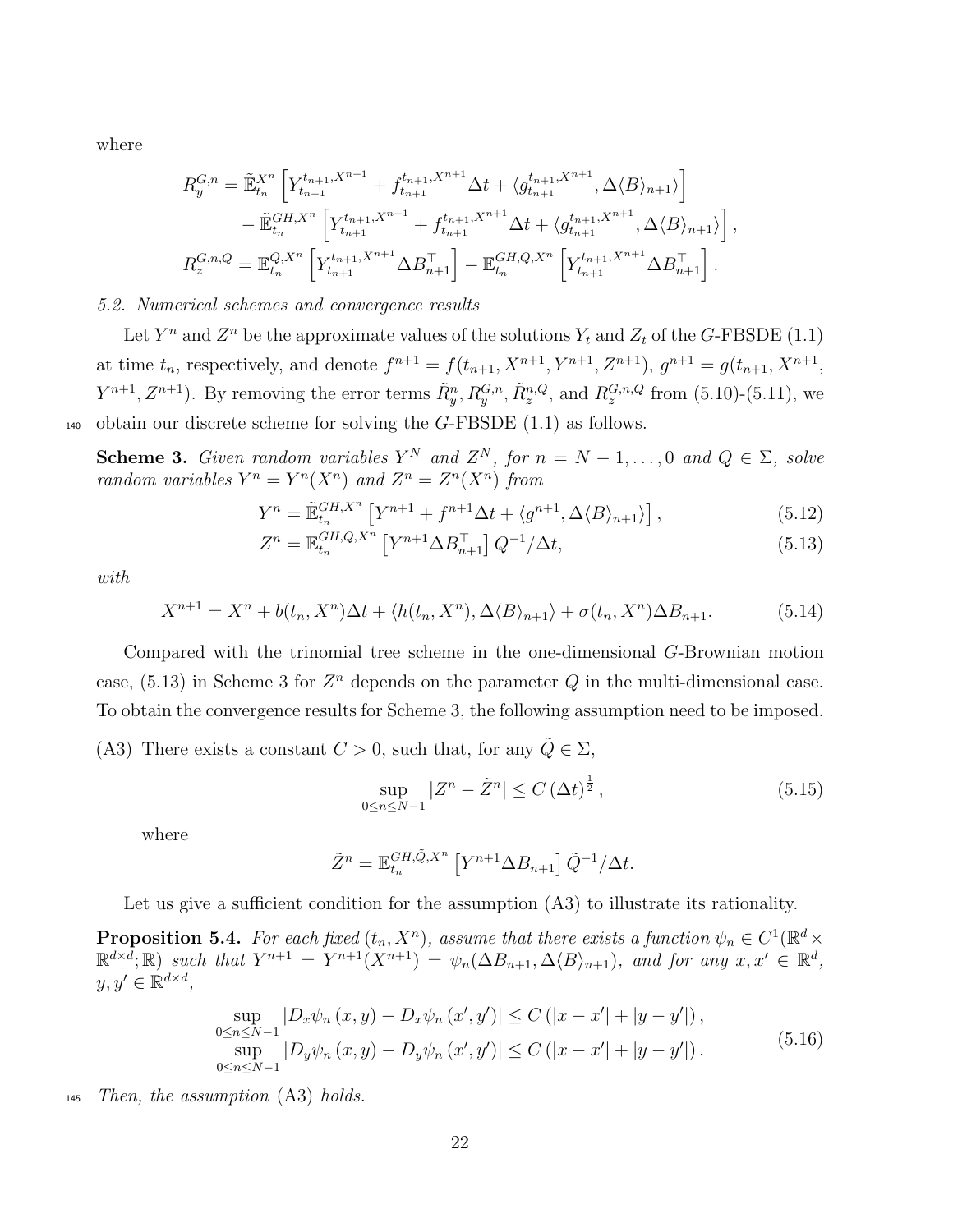Proof. Notice that

$$
\mathbb{E}_{t_n}^{GH,Q,X^n} \left[ Y^{n+1} \Delta B_{n+1}^\top \right] = \sum_{i_1,\dots,i_d=1}^L \omega_{i_1} \cdots \omega_{i_d} \psi_n(\sqrt{\Delta t} P_Q, \Delta t Q) \sqrt{\Delta t} P_Q^\top. \tag{5.17}
$$

Using the Taylor expansion and (5.16), for  $\theta \in (0,1)$ , we have

$$
\psi_n(\sqrt{\Delta t}P_Q, \Delta tQ) = \psi_n(0,0) + D_x \psi_n(0,0) P_Q \sqrt{\Delta t} + \langle D_y \psi_n(0,0), Q \rangle \Delta t
$$
\n
$$
+ \int_0^1 [D_x \psi_n(\theta \sqrt{\Delta t} P_Q, \theta \Delta tQ) - D_x \psi_n(0,0)] d\theta P_Q \sqrt{\Delta t}
$$
\n
$$
+ \int_0^1 \langle D_y \psi_n(\theta \sqrt{\Delta t} P_Q, \theta \Delta tQ) - D_y \psi_n(0,0), Q \rangle d\theta \Delta t
$$
\n
$$
= \psi_n(0,0) + D_x \psi_n(0,0) P_Q \sqrt{\Delta t} + \mathcal{O}(\Delta t).
$$
\n(5.18)

From  $(5.17)-(5.18)$ , one can check that

$$
Z^{n} = D_{x}\psi_{n}(0,0) + \mathcal{O}(\Delta t)^{1/2}.
$$
\n(5.19)

Analogously,

$$
\tilde{Z}^n = D_x \psi_n(0,0) + \mathcal{O}(\Delta t)^{1/2}.
$$
\n(5.20)

The desired result follows. ■

Similar to the analysis in Theorems 4.1 and 4.3, under the assumptions  $(A1)-(A3)$ , we derive the following convergence theorem.

**Theorem 5.5.** Suppose (A1)-(A3) hold. Let  $(X_t^{t_n,X^n}, Y_t^{t_n,X^n}, Z_t^{t_n,X^n})_{t_n \le t \le T}$  be the solution of  $(2.1)-(2.2)$ , and  $(X^n, Y^n, Z^n)(n = 0, 1, \ldots, N)$  be the solution to Scheme 3 with  $Y^N =$  $u(t_N, X^N)$  and  $Z^N = D_x u(t_N, X^N) \sigma(t_N, X^N)$ . Then, for sufficiently small time step  $\Delta t$ ,

$$
\tilde{\mathbb{E}}^{GH}\left[|Y_{t_n}^{t_n,X^n}-Y^n|^2+\Delta t|Z_{t_n}^{t_n,X^n}-Z^n|^2\right]\leq C\Delta t.
$$

**Remark 5.6.** In the case when  $f = g = 0$ , without the assumption (A3), we have

$$
\widetilde{\mathbb{E}}^{GH}\left[|Y^{t_n,X^n}_{t_n} - Y^n|^2\right] \le C\Delta t,
$$

which indicates that Scheme 3 is of order  $1/2$  for solving the G-heat equation introduced by Peng [29]

$$
\begin{cases}\n\partial_t u + G\left(D_{xx}^2 u\right) = 0, & \forall (t, x) \in (0, T] \times \mathbb{R}^m, \\
u(T, x) = \phi(x).\n\end{cases}
$$
\n(5.21)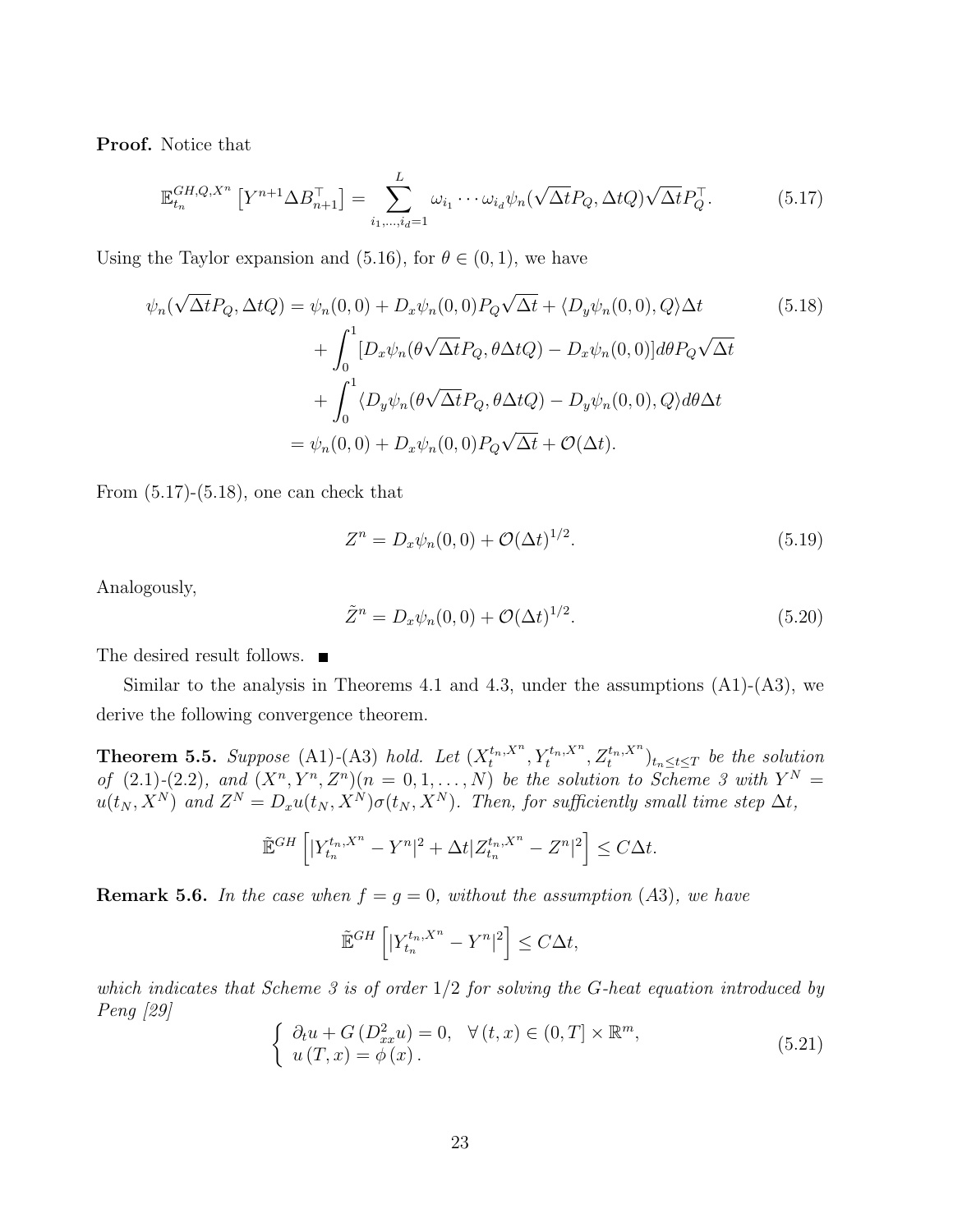## 6. Numerical experiments

In this section, some numerical experiments will be carried out to illustrate the high accuracy of our numerical schemes. We take a uniform partition with the time step  $\Delta t = \frac{T}{\Delta}$ N and introduce the uniform space partition  $\mathcal{D}_h = \mathcal{D}_{1,h} \times \mathcal{D}_{2,h} \times \cdots \times \mathcal{D}_{m,h}$ , where  $\mathcal{D}_{j,h}$  is the partition of the one-dimensional real axis R

$$
\mathcal{D}_{j,h} = \left\{ x_k^j \middle| x_k^j = k\Delta x, \ k = 0, \pm 1, \pm 2, \ldots \right\},\
$$

<sup>150</sup> for  $j = 1, 2, ..., m$ , and  $\Delta x$  is a suitable spatial step. Let  $|Y_0 - Y^0|$  and  $|Z_0 - Z^0|$  represent the errors between the exact and numerical solutions for Y and Z at  $(t_0, x_0)$ , and denote  $\varphi(x) = x \wedge 1 \vee (-1)$ . In our tables, we also denote by CR the convergence rate, TR the discrete Scheme 2, and GH the discrete Scheme 3, respectively. When it comes to Scheme 3, in order to avoid confusion, we assume that  $\mathbb{E}_{t_n}^{GH,X^n}[\cdot]$  reaches its maximum at  $\mathbb{E}_{t_n}^{GH,Q_y^n,X^n}$  $\begin{bmatrix} GII,\mathcal{Q}_y,\Lambda \ t_n \end{bmatrix}[\cdot]$ <sup>155</sup> with the parameter  $Q_y^n$ , and use the notation  $Q_z^n$  to further distinguish the selected parameter



## 6.1. G-heat equation

for solving Z.

We first apply our schemes to the G-heat equation  $(5.21)$  which is related to the G-FBSDE  $(2.1)-(2.2)$  with  $f = g = 0$ .

**Example 6.1.** Consider the G-heat equation (5.21) with the terminal  $\varphi(x) = (x+c_1)^3$ . We set  $T = 1$ ,  $x_0 = 0$ ,  $\sigma = 0.2$ ,  $\overline{\sigma} = 1$ , and  $c_1 = -0.5840$ . The solution of this G-heat equation given in [18] is  $u(t, x) = (1 - t)^{\frac{3}{2}} P\left(\frac{x + c_1}{\sqrt{1 - t}}\right)$  $\big)$ , where

$$
P(x) = \begin{cases} 3x + x^3 + \frac{k_1}{2} \left[ (2 + x^2) e^{-\frac{x^2}{2}} - (3x + x^3) \int_x^{\infty} e^{-\frac{r^2}{2}} dr \right], & x \ge \overline{c}_1, \\ 3\underline{\sigma}^2 x + x^3 + \frac{d_1}{2\underline{\sigma}^2} \left[ (2\underline{\sigma}^2 + x^2) e^{-\frac{x^2}{2\underline{\sigma}^2}} + \frac{1}{\underline{\sigma}} (3\underline{\sigma}^2 x + x^3) \int_{-\infty}^{\frac{x}{\underline{\sigma}}} e^{-\frac{r^2}{2}} dr \right], & x < \overline{c}_1, \end{cases}
$$

160 with  $\bar{c}_1 = -0.5840$ ,  $k_1 = 0.6154$  and  $d_1 = 36.8406$ . The exact solution at  $(t_0, x_0)$  is  $(u(0,0), \partial_x u(0,0)) = (Y_0, Z_0) = (-0.2595, 1.3331)$ . We solve this example by Scheme 2 and Scheme 3 with  $Q_x^n = Q_y^n$ . The numerical errors and the corresponding convergence rates are listed in Table 1, which are consistent with our theoretical results.

Next, we choose a different  $c_1 = 0$ . The unique solution of the corresponding G-heat equation is  $u(t, x) = (1 - t)^{\frac{3}{2}} P\left(\frac{x}{\sqrt{1 - t}}\right)$ 165 tion is  $u(t, x) = (1 - t)^{\frac{3}{2}} P\left(\frac{x}{\sqrt{1-t}}\right)$ , and the exact solution is  $(u(0, 0), \partial_x u(0, 0)) = (Y_0, Z_0) =$  $(0.6154, 1.8430)$ . We solve this example by Scheme 2 and Scheme 3 with  $Q_z^n = Q_y^n$  again, and the errors and the corresponding convergence rates are given in Table 2.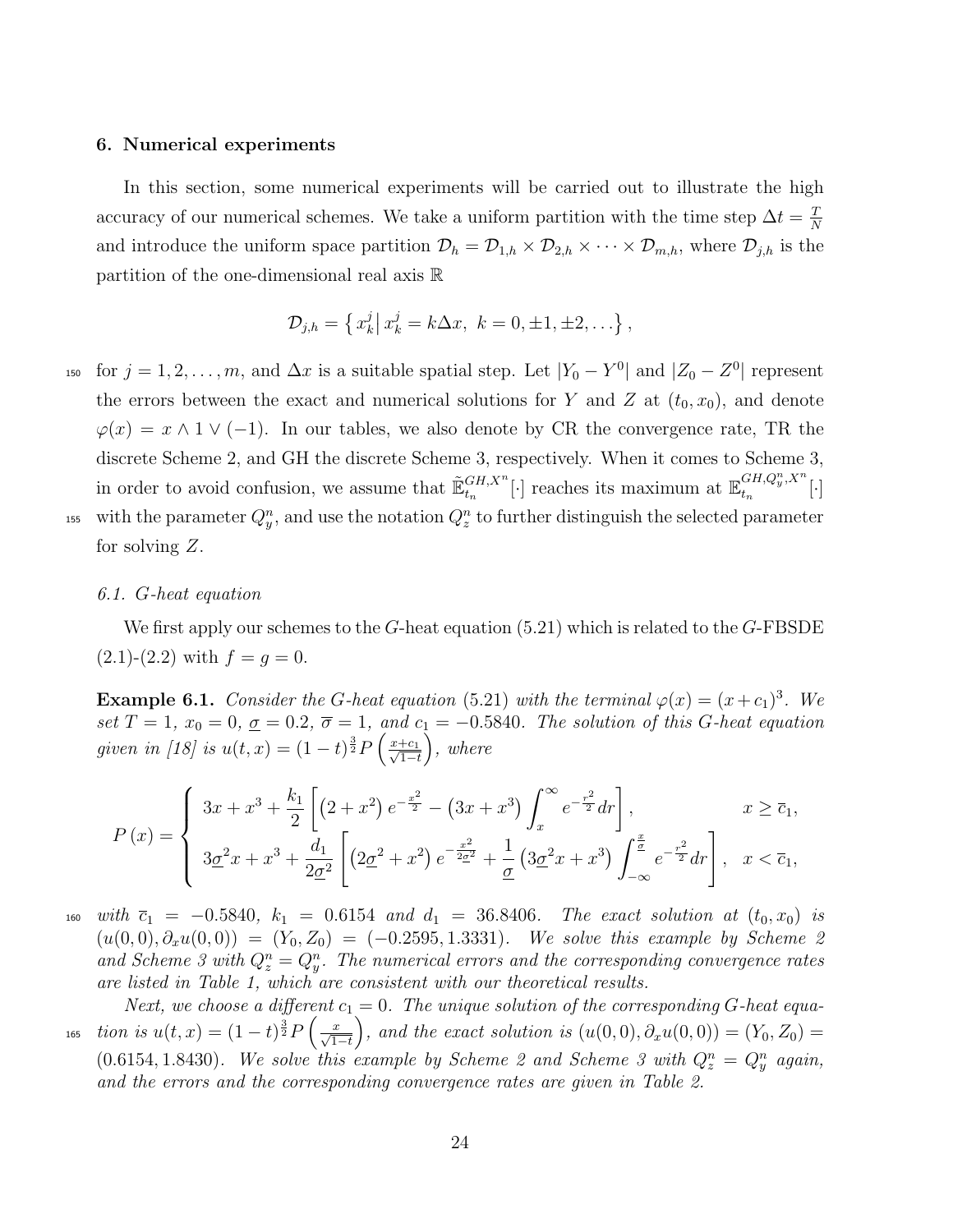| $ Y_0 - \bar{Y}^0 $ |           |           |             |             |           |       |  |  |
|---------------------|-----------|-----------|-------------|-------------|-----------|-------|--|--|
| Scheme              | $N=16$    | $N=32$    | $N=64$      | $N = 128$   | $N = 256$ | CR.   |  |  |
| TR                  | 9.347E-04 | 6.110E-04 | $4.286E-04$ | 2.886E-04   | 1.764E-04 | 0.589 |  |  |
| GH                  | 7.005E-03 | 4.966E-03 | 3.259E-03   | $2.002E-03$ | 1.158E-03 | 0.650 |  |  |
| $ Z_0-Z^0 $         |           |           |             |             |           |       |  |  |
| Scheme              | $N=16$    | $N=32$    | $N = 64$    | $N = 128$   | $N = 256$ | CR.   |  |  |
| TR.                 | 1.216E-01 | 7.390E-02 | 4.183E-02   | $2.203E-02$ | 1.088E-02 | 0.871 |  |  |
| GH                  | 4.918E-02 | 3.377E-02 | 2.320E-02   | 1.520E-02   | 9.348E-03 | 0.594 |  |  |

Table 1: Errors and convergence rates for Example 6.1 with  $c_1 = -0.584$ .

Table 2: Errors and convergence rates for Example 6.1 with  $c_1 = 0$ .

| $ Y_0 - Y^0 $ |           |             |             |             |             |       |  |  |
|---------------|-----------|-------------|-------------|-------------|-------------|-------|--|--|
| Scheme        | $N=16$    | $N=32$      | $N=64$      | $N = 128$   | $N = 256$   | CR    |  |  |
| TR.           | 9.097E-03 | 4.294E-03   | $2.564E-03$ | 1.123E-03   | 4.811E-04   | 1.042 |  |  |
| GH            | 1.455E-02 | 7.413E-03   | 3.965E-03   | 1.900E-03   | 9.534E-04   | 0.983 |  |  |
| $Z_0 - Z^0$   |           |             |             |             |             |       |  |  |
| Scheme        | $N=16$    | $N=32$      | $N=64$      | $N = 128$   | $N = 256$   | CR    |  |  |
| TR.           | 7.694E-02 | 3.975E-02   | 1.843E-02   | $9.404E-03$ | 5.028E-03   | 0.995 |  |  |
| GH            | 1.328E-02 | $6.853E-03$ | 5.800E-03   | 2.434E-03   | $1.072E-03$ | 0.876 |  |  |

By contrast, we observed that when  $c_1 = 0$ , the convergence rates of  $|Y_0 - Y^0|$  and  $|Z_0 - Z^0|$ are higher than that when  $c_1 = -0.5840$ . This is due to the fact that  $x_0 = 0$  is the inflection 170 point of the solution  $u(0, x)$  in the case when  $c_1 = -0.5840$ , but  $x_0 = 0$  is not the inflection point of  $u(0, x)$  when  $c_1 = 0$ . At the convex or concave point, the calculation of G-Brownian motion distribution degenerates to that of classical Brownian motion distribution, which leads to a higher convergence rate than the theoretical result. However, the conclusion does not hold at the inflection point.

# <sup>175</sup> 6.2. G-FBSDEs

In the following, we will apply our schemes to solve G-FBSDEs. The first example is the case of one-dimensional G-Brownian motion, and the second is the multi-dimensional case.

Example 6.2. We consider the following G-FBSDEs:

$$
\begin{cases}\nX_t = x_0 + \int_0^t \frac{1}{1 + 2 \exp(s + X_s)} ds + \int_0^t \frac{\exp(s + X_s)}{1 + \exp(s + X_s)} dB_s, & 0 \le t \le T, \\
Y_t = \frac{\exp(T + X_T)}{1 + \exp(T + X_T)} - \int_t^T \left[ \frac{Y_s}{1 + 2 \exp(s + X_s)} + G\left(\varphi(2Y_s^2) - 1\right) \right] ds \\
-\frac{1}{2} \int_t^T \left[ 1 + \frac{\varphi(Y_s)\varphi(Z_s)}{1 + \exp(s + X_s)} - \varphi(Y_s^2)\left(2 + \varphi(Z_s)\right) \right] d\langle B \rangle_s - \int_t^T Z_s dB_s - (K_T - K_t). \tag{6.1}\n\end{cases}
$$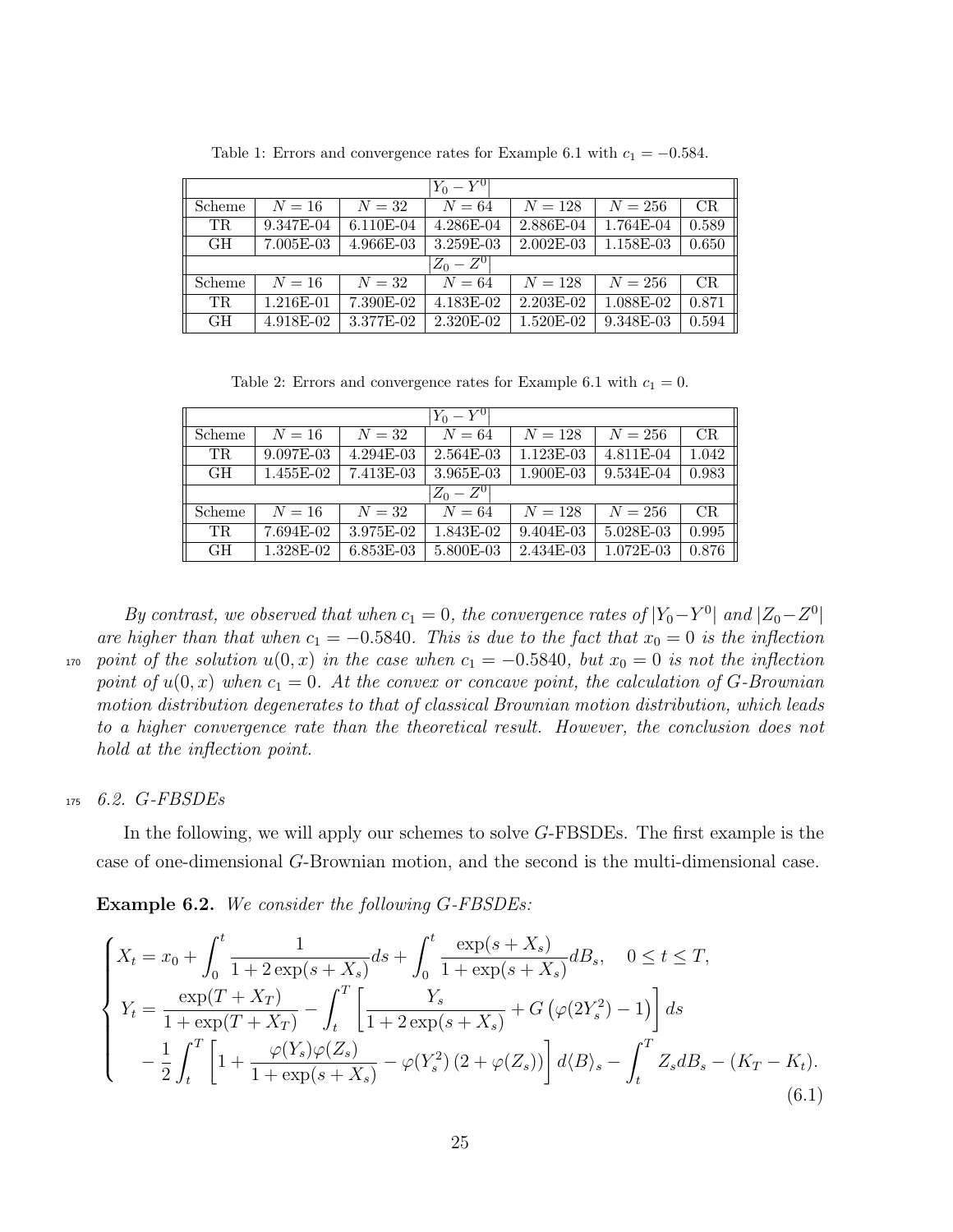The analytic solution of (6.1) is

$$
\begin{cases}\nY_t = \frac{\exp(t + X_t)}{1 + \exp(t + X_t)}, \quad Z_t = \frac{(\exp(t + X_t))^2}{(1 + \exp(t + X_t))^3}, \\
K_t = \int_0^t \left[ \frac{(\exp(s + X_s))^2}{(1 + \exp(s + X_s))^2} - \frac{1}{2} \right] d\langle B \rangle_s - \int_0^t G \left( \frac{2(\exp(s + X_s))^2}{(1 + \exp(s + X_s))^2} - 1 \right) ds.\n\end{cases}
$$

Set  $T = 1$ ,  $x_0 = 1$ ,  $\sigma = 0.7$ , and  $\overline{\sigma} = 1$ . The exact solution is  $(Y_0, Z_0) = (0.731, 0.144)$ .

We test this example by Scheme 2 and Scheme 3 with different  $Q_z^n$ . The numerical errors 180 and the corresponding convergence rates for  $N = 16, 32, 64, 128, 256$  are listed in Table 3. It is clear that the selection of  $Q_z^n$  in Scheme 3 does not affect the convergence rate, which is consistent with our theoretical results.

| $ Y_0-Y^0 $   |                                        |           |             |             |             |             |       |  |
|---------------|----------------------------------------|-----------|-------------|-------------|-------------|-------------|-------|--|
| Scheme        |                                        | $N=16$    | $N=32$      | $N = 64$    | $N = 128$   | $N = 256$   | CR    |  |
| TR.           |                                        | 1.656E-03 | 7.642E-04   | 3.746E-04   | 1.808E-04   | 8.960E-05   | 1.050 |  |
|               | $Q_z^n = Q_u^n$                        | 1.890E-03 | 8.803E-04   | 4.246E-04   | 2.056E-04   | 1.016E-04   | 1.053 |  |
| GH            | $Q^n_{\tilde{z}} = \underline{\sigma}$ | 1.832E-03 | 8.519E-04   | 4.105E-04   | 1.985E-04   | 9.806E-04   | 1.055 |  |
|               | $Q^n_{\tilde{z}} = \overline{\sigma}$  | 1.888E-03 | 8.796E-04   | 4.243E-04   | $2.054E-04$ | $1.015E-04$ | 1.053 |  |
| $^1Z_0-Z^0$ i |                                        |           |             |             |             |             |       |  |
| Scheme        |                                        | $N=16$    | $N=32$      | $N=64$      | $N = 128$   | $N = 256$   | CR    |  |
| TR.           |                                        | 5.004E-03 | $2.152E-03$ | 9.975E-04   | 4.908E-04   | 2.657E-04   | 1.060 |  |
|               | $Q_z^n = Q_y^n$                        | 5.731E-03 | $2.625E-03$ | 1.213E-03   | 5.666E-04   | 2.745E-04   | 1.098 |  |
| GН            | $Q^n_{\tilde{z}} = \underline{\sigma}$ | 5.381E-03 | 2.398E-03   | 1.105E-03   | 5.308E-04   | 2.731E-04   | 1.078 |  |
|               | $Q^n_{\tilde{z}} = \overline{\sigma}$  | 5.728E-03 | $2.624E-03$ | $1.212E-03$ | 5.661E-04   | 2.743E-04   | 1.098 |  |

Table 3: Errors and convergence rates for Example 6.2.

**Example 6.3.** In this example, let  $G(\cdot)$  be a sublinear function defined in (5.1) with  $\Sigma$  $\{\lambda Q_1 + (1 - \lambda)Q_2, \lambda \in [0, 1]\},\ where$ 

$$
Q_1 = \left(\begin{array}{cc} 2 & 1 \\ 1 & 1 \end{array}\right), \quad Q_2 = \left(\begin{array}{cc} 1 & 1 \\ 1 & 2 \end{array}\right).
$$

Let  $B_t = (B_t^1, B_t^2)^\top$  be a two-dimensional G-Brownian motion. We apply Scheme 3 to the following G-FBSDEs:

$$
\begin{cases}\nY_t = Y_T - \int_t^T \left(Z_s^1 + Z_s^2 + G\left(M_s\right)\right) ds - \int_t^T Z_s dB_s - (K_T - K_t), \\
Y_T = \sin(T + B_T^1)\cos(T + B_T^2),\n\end{cases} \tag{6.2}
$$

where  $Z_s = (Z_s^1, Z_s^2), M_s =$  $\left( -Y_s \quad V_s \right)$  $V_s$  –  $Y_s$  $\Big), \text{ and } V_s = -\cos(s+B_s^1)\sin(s+B_s^2). \text{ The }$ analytic solution of (6.2) is given by

$$
\begin{cases}\nY_t = \sin(t + B_t^1)\cos(t + B_t^2), \\
Z_t = (\cos(t + B_t^1)\cos(t + B_t^2), -\sin(t + B_t^1)\sin(t + B_t^2)), \\
K_t = \frac{1}{2}\int_0^t M_s d\langle B \rangle_s - \int_0^t G(M_s) ds.\n\end{cases}
$$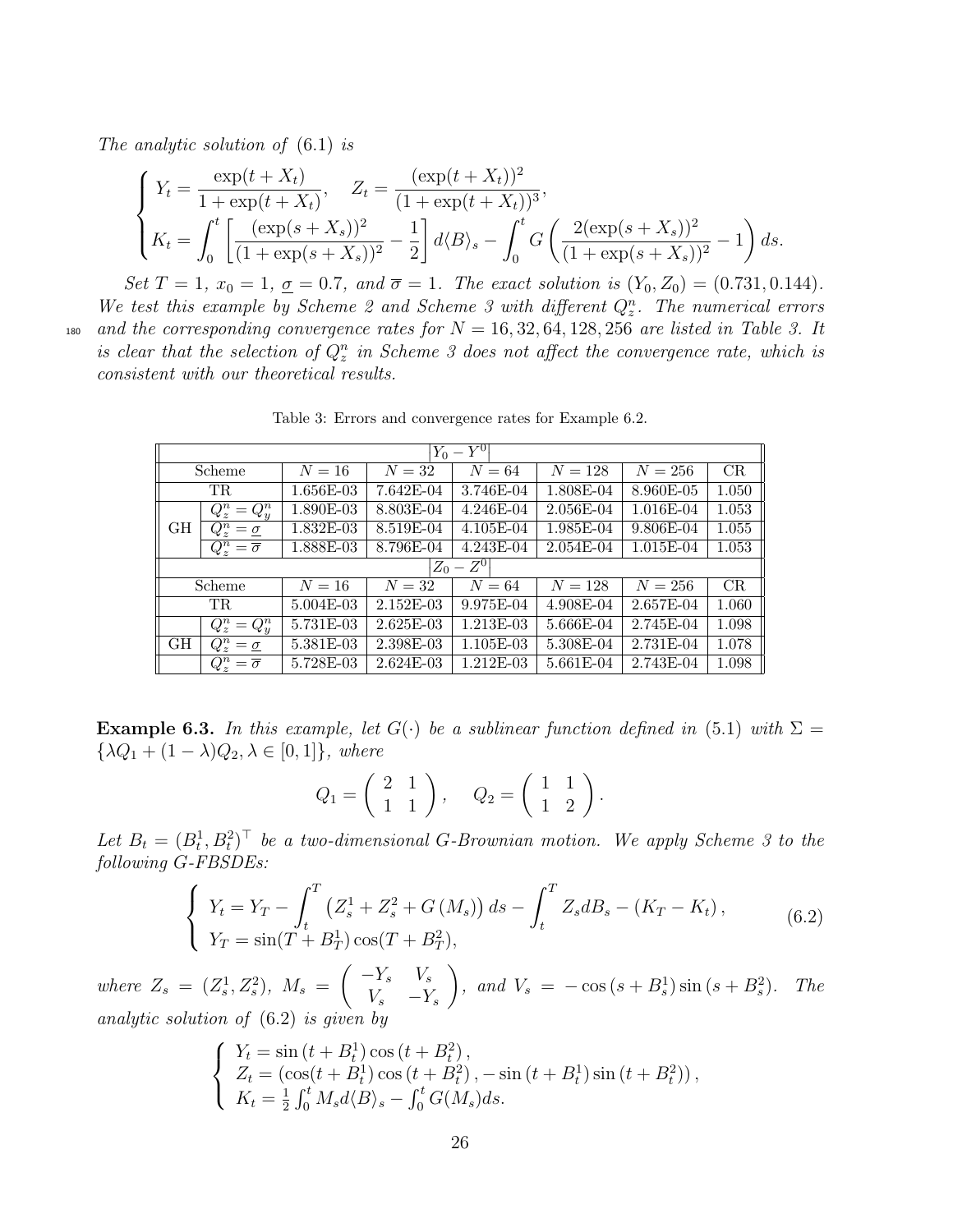Set  $T = 1$ ,  $x_0 = 1$ , and  $L = 6$ . The exact solution is  $(Y_0, Z_0) = (0, (1, 0))$ . In our tests, we found that the difference between choosing different  $Q_z^n \in \{Q_1, Q_2\}$  is negligible. We only  $\mu_{\text{1}}$  list the numerical errors and the convergence rates for  $N=16, 32, 64, 128, 256$  with  $Q_z^n=Q_1$ in Table 4. It is shown that our method is stable and has high accuracy.

| $Y_0 - Y^0$   |           |             |             |           |             |       |  |  |
|---------------|-----------|-------------|-------------|-----------|-------------|-------|--|--|
| GH.           | $N=16$    | $N=32$      | $N = 64$    | $N = 128$ | $N = 256$   | CR.   |  |  |
| $Q_z^n = Q_1$ | 1.838E-01 | 9.928E-02   | $5.015E-02$ | 2.497E-02 | 1.243E-02   | 0.976 |  |  |
| $ Z_0 - Z^0 $ |           |             |             |           |             |       |  |  |
| <b>GH</b>     | $N=16$    | $N=32$      | $N=64$      | $N = 128$ | $N=256$     | CR.   |  |  |
| $Q_2^n=Q_1$   | 1.631E-01 | $5.685E-02$ | 1.980E-02   | 7.609E-03 | $3.251E-03$ | 1.420 |  |  |

Table 4: Errors and convergence rates of Scheme 3 for Example 6.3.

# 7. Conclusions

In this paper, we propose some efficient numerical schemes for solving G-FBSDEs. With the help of the G-expectation representation, we design a feasible method to approximate <sup>190</sup> the conditional G-expectation. Then by using the trinomial tree rule and the Gauss-Hermite quadrature rule to approximate the distribution of G-Brownian motion, we propose some new numerical schemes for solving G-FBSDEs. We also rigorously analyze the errors of our proposed schemes and prove the convergence results. Several numerical examples are presented to show the effectiveness of our numerical schemes.

## <sup>195</sup> References

- [1] M. Avellaneda, A. Levy, A. Paras, Pricing and hedging derivative securities in markets with uncertain volatilities, Appl. Math. Financ. 2(1995) 73-88.
- [2] V. Bally, Approximation scheme for solutions of BSDE, in: N.E. Karoui, L. Mazliak (Eds.), Backward Stochastic Differential Equations, Addison Wesley Longman, Harlow, <sup>200</sup> UK, 1997, pp. 177-191.
- 
- [3] C. Bender, R. Denk, A forward scheme for backward SDEs, Stochastic Process. Appl. 117 (2007) 1793-1812.
- [4] J.F. Chassagneux, Linear Multistep Schemes for BSDEs, SIAM J. Numer. Anal. 52 (2014) 2815-2836.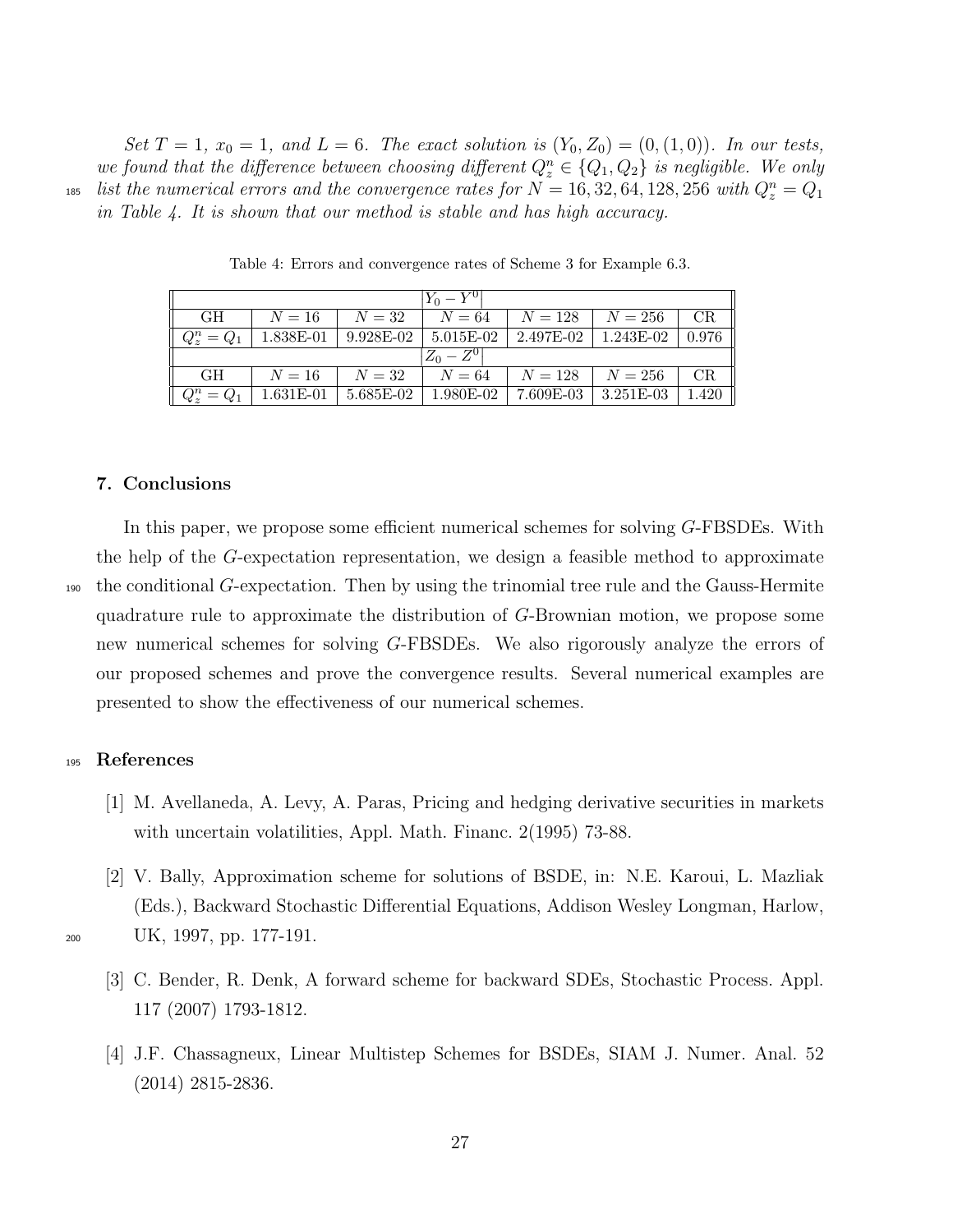- <sup>205</sup> [5] J.F. Chassagneux, A. Richou, Numerical stability analysis of the Euler scheme for BS-DEs, SIAM J. Numer. Anal. 53 (2015) 1172-1193.
	- [6] P. Cheridito, H.M. Soner, N. Touzi, N. Victoir, Second-order backward stochastic differential equations and fully nonlinear parabolic PDEs, Comm. Pure Appl. Math. 60 (2007) 1081-1110.
- <sup>210</sup> [7] D. Crisan, K. Manolarakis, Second order discretization of a backward SDEs and simulation with the cubature method, Ann. Appl. Probab. 24 (2014) 652-678.
	- [8] C. Dellacherie, Capacités et Processus Stochastiques, Springer Verlag, Berlin, 1972.
	- [9] L. Denis, C. Martini, A theorical framework for the pricing of continent claims in the presence of model uncertainty, Ann. Appl. Probab. 16 (2006) 827-852.
- <sup>215</sup> [10] L. Denis, M. Hu, S. Peng, Function spaces and capacity related to a sublinear expectation: application to G-Brownian motion paths, Potential Anal. 34 (2011) 139-161.
	- [11] Y. Dolinsky, Numerical schemes for G-expectations, Electron. J. Probab. 17 (2012) 1-15.
- [12] W. E, J. Han, A. Jentzen, Deep Learning-Based Numerical Methods for High-Dimensional Parabolic Partial Differential Equations and Backward Stochastic Differ-<sup>220</sup> ential Equations, Commun. Math. Stat. 5 (2017) 349-380.
	- [13] A. Fahim, N. Touzi, X. Warin, A probabilistic numerical method for fully nonlinear parabolic PDEs, Ann. Appl. Probab. 21 (2011) 1322-1364.
	- [14] E. Gobet, J.-P. Lemor, X. Warin, A regression-based Monte Carlo method for backward stochastic differential equations, Ann. Appl. Probab. 15 (2005) 2172-2202.
- <sup>225</sup> [15] E. Gobet, P. Turkedjiev, Linear regression MDP scheme for discrete backward stochastic differential equations under general conditions, Math. Comput. 85 (2016) 1359-1391.
	- [16] W. Guo, J. Zhang, J. Zhuo, A monotone scheme for high-dimensional fully nonlinear PDEs, Ann. Appl. Probab. 25 (2015) 1540-1580.
- [17] M. Hu, S. Peng, On representation theorem of G-expectations and paths of G-Brownian <sup>230</sup> motion, Acta Math. Appl. Sin. Engl. Ser. 25 (2009) 539-546.

28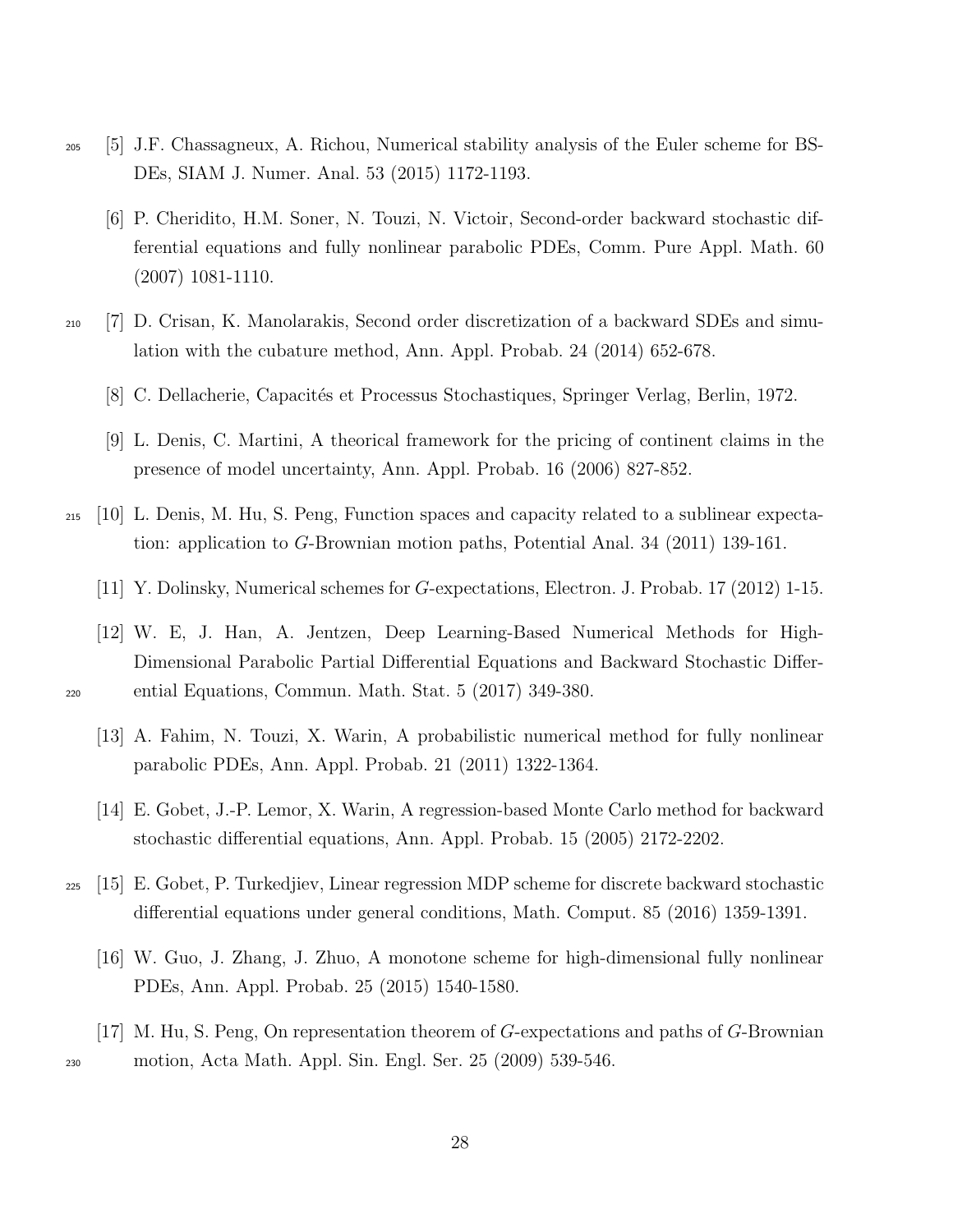- [18] M. Hu, Explicit solutions of G-heat equation with a class of initial conditions by G-Brownian motion, Nonlinear Anal. 75 (2012) 6588-6595.
- [19] M. Hu, S. Ji, S. Peng, Y. Song, Backward stochastic differential equations driven by G-Brownian motion, Stoch. Proc. Appl. 124 (2014) 759-784.
- <sup>235</sup> [20] M. Hu, S. Ji, S. Peng, Y. Song, Comparison theorem, Feynman-Kac formula and Girsanov transformation for BSDEs driven by G-Brownian motion, Stoch. Proc. Appl. 124 (2014) 1170-1195.
	- [21] T. Kong, W. Zhao, T. Zhou, Probabilistic high order numerical schemes for fully nonlinear parabolic PDEs, Commun. Comput. Phys. 18 (2015) 1482-1503.
- <sup>240</sup> [22] N.V. Krylov, Nonlinear Parabolic and Elliptic Equations of the Second Order, Reidel Publishing Company, 1987 (Original Russian Version by Nauka, Moscow, 1985).
	- [23] T.J. Lyons, Uncertain volatility and the risk-free synthesis of derivatives, J. Appl. Finance 2 (1995) 117-133.
- [24] J. Ma, J. Zhang, Representations and regularities for solutions to BSDEs with reflec-<sup>245</sup> tions, Stochastic Process. Appl. 115 (2005) 539-569.
	- [25] G.N. Milstein, M.V. Tretyakov, Numerical algorithms for forward-backward stochastic differential equations, SIAM J. Sci. Comput. 28 (2006) 561-582.
	- [26] S. Peng, Filtration consistent nonlinear expectations and evaluations of contingent claims, Acta Math. Appl. Sin. 20 (2004) 1-24.
- $250\quad$  [27] S. Peng, G-expectation, G-Brownian motion and related stochastic calculus of Itô type, in: Stochastic Analysis and Applications, in: Abel Symp., vol. 2, Springer, Berlin, 2007, pp. 541-567.
	- [28] S. Peng, Multi-dimensional G-Brownian motion and related stochastic calculus under G-expectation, Stochastic Process. Appl. 118 (2008) 2223-2253.
- <sup>255</sup> [29] S. Peng, Nonlinear Expectations and Stochastic Calculus under Uncertainty-with Robust CLT and G-Brownian Motion, Springer, 2019.